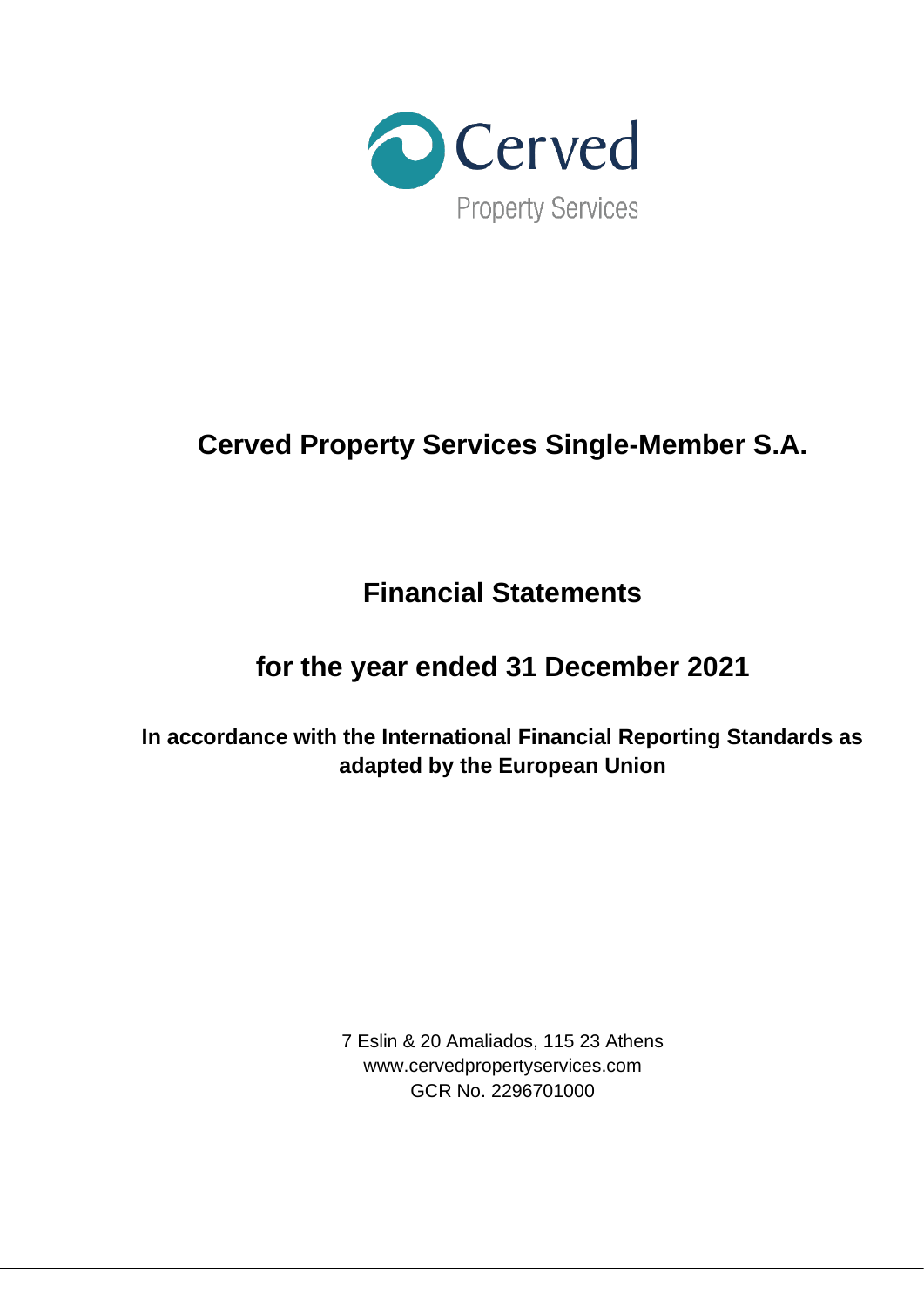

# **TABLE OF CONTENTS**

| 7. Financial Assets at Fair Value through Profit and Loss directly in Equity28 |  |
|--------------------------------------------------------------------------------|--|
|                                                                                |  |
|                                                                                |  |
|                                                                                |  |
|                                                                                |  |
|                                                                                |  |
|                                                                                |  |
|                                                                                |  |
| 15a. Restatement following IFRS Interpretations Committee ("IC") decision35    |  |
|                                                                                |  |
|                                                                                |  |
|                                                                                |  |
|                                                                                |  |
|                                                                                |  |
|                                                                                |  |
|                                                                                |  |
|                                                                                |  |
|                                                                                |  |
|                                                                                |  |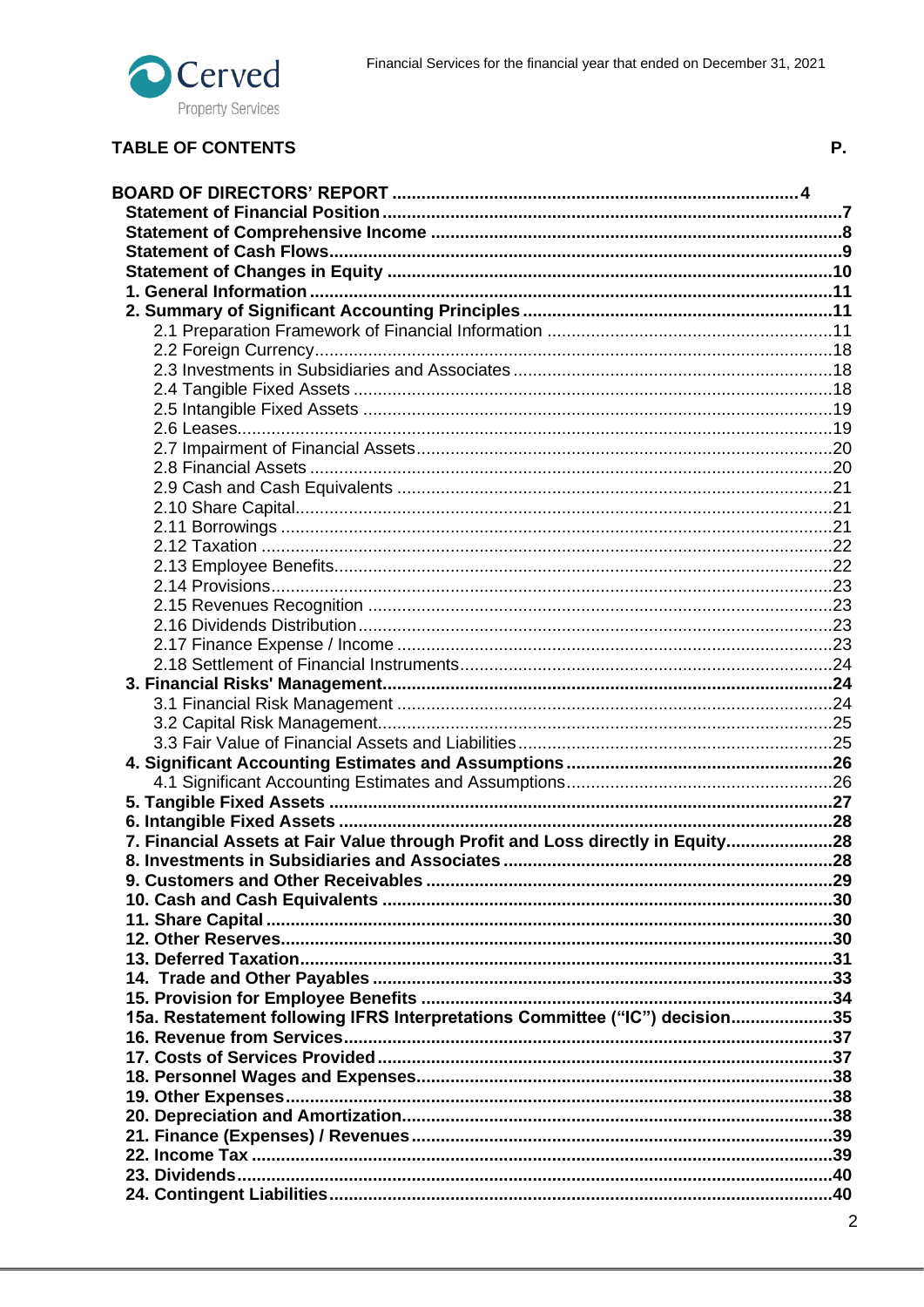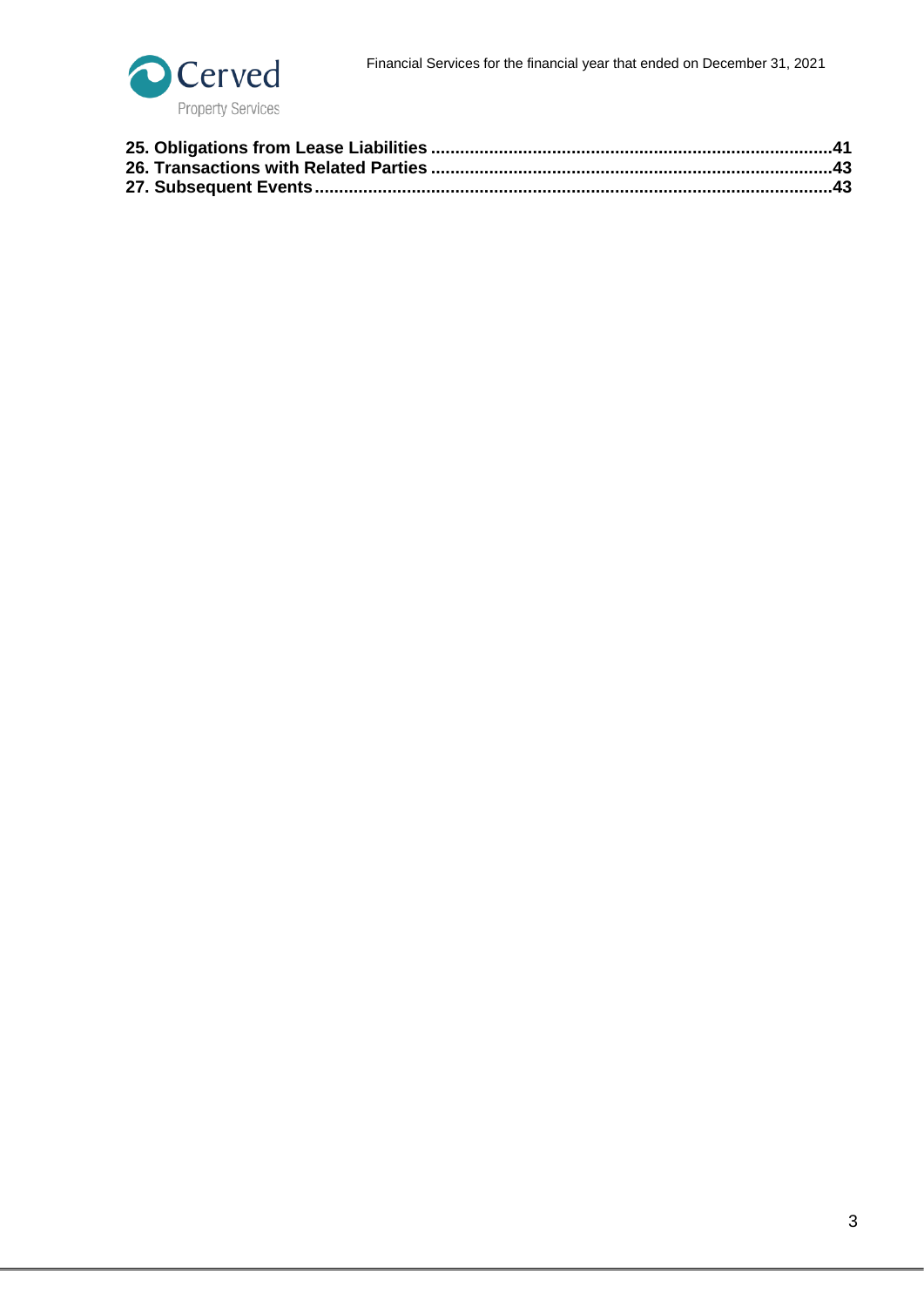

# **BOARD OF DIRECTORS' REPORT CERVED PROPERTY SERVICES SIGLE-MEMBER S.A. TO THE GENERAL ASSEMBLY FOR THE FINANCIAL YEAR 1/1-31/12/2021**

# <span id="page-3-0"></span>**Dear shareholders,**

This financial year is thirty-five on a corporate basis in turn and includes the period from January 1, 2021 to December 31, 2021.

During this financial year, the Company's activities were in compliance with the applicable legislation and the Company's purpose, as defined by its articles of association.

The financial statements of the aforementioned financial year, as submitted to the General Assembly, have been prepared in accordance with the International Financial Reporting Standards as adapted by the European Union. Detailed information on the basic Accounting Principles followed is set out in the Explanatory Notes to the Financial Statements of December 31, 2021.

The financial statements have been approved by the Company's Board of Directors at the meeting held on February 28, 2022.

**Below, we provide to you the company's data regarding its bussiness activity for the financial year 2021.**

#### **Income from Provision of Services:**

In the financial year 2021, the Company generated revenues from provision of service of **€ 14,419 thousand** compared to € 11,306 thousand in 2020 showing an increase of **27.5%.**

#### **Costs regarding the Services Provided:**

In the financial year 2021, the Company generated costs regarding the services provided of **€ 6,010 thousand** compared to € 5,502 thousand in 2020 showing an increase of **9.2%.**

#### **Operating Costs:**

The operating expenses of the Company, excluding amortizations (€ 545 thousand), amounted to **€5,552 thousand** compared to € 4,461 thousand in 2020 showing an increase of **24.4%**

In the fiscal year 2021, personnel fees and expenses amounted to **€ 4,382 thousand** compared to € 3,388 thousand in 2020 showing an increase of **29.2%.** 

#### **Financial Expenses:**

The financial expenses of the Company for the financial year 2021 amounted to **€ 55 thousand** compared to € 42 thousand in 2020 showing an increase of **30.1%.**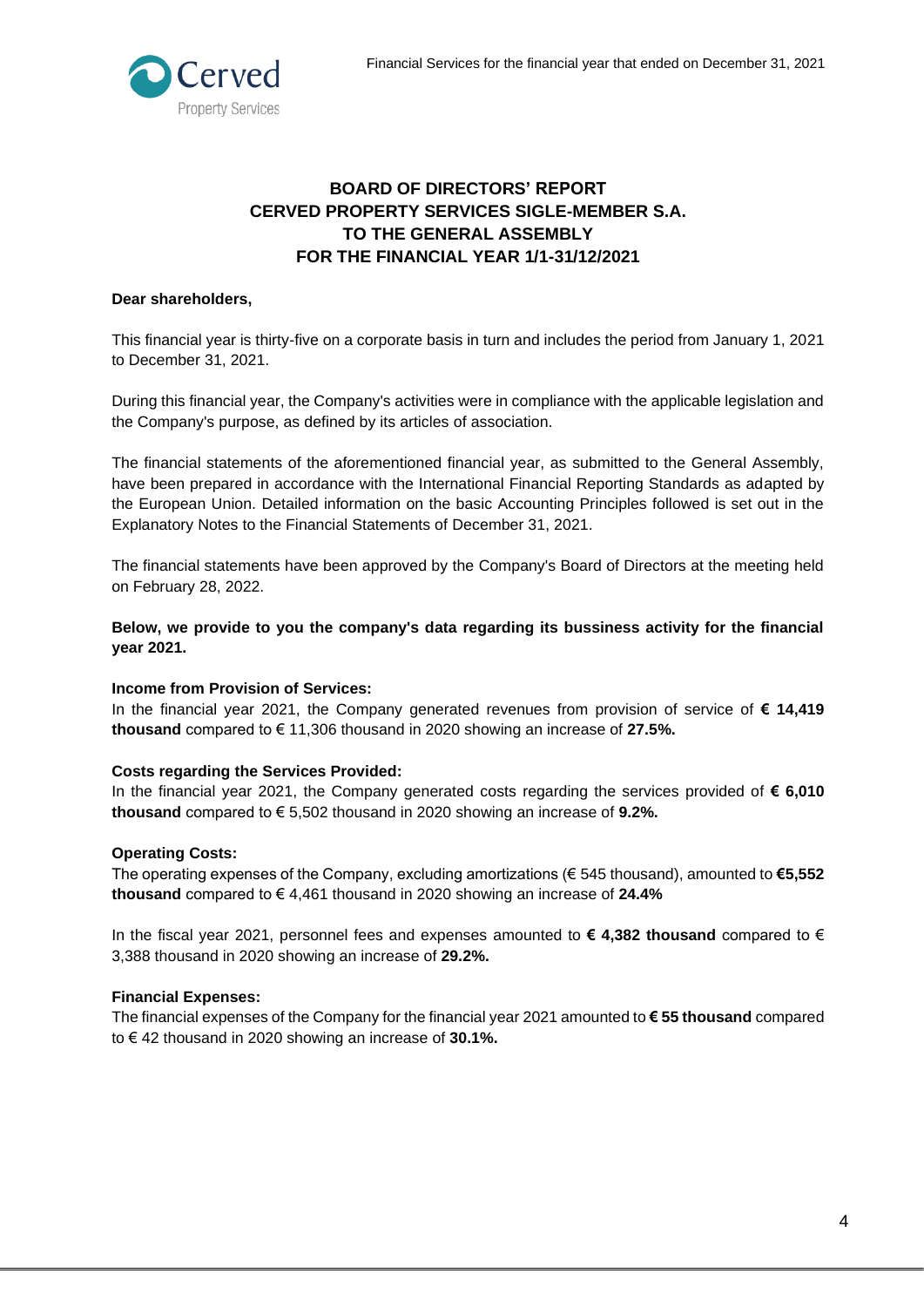

# **Profits Before Taxes:**

Profits before taxes for the financial year 2021 amounted to **€ 2,257 thousand** from € 813 thousand in the financial year 2020 showing an increase of **177.6%.**

On December 31, 2021, the Company's personnel consisted of 96 people (2020: 79 people).

#### **Prospects**

The Company's strategy is to maintain its dominant position that holds today in the provision of integrated services in the field of real estate. Its detachment from the Banking Group, to which it belonged until recently, not only will not adversely affect its course but will further increase its turnover and, in general, its efficiency and profitability.

This will be achieved by the fact that besides the key customer, that is the Eurobank Group with which it has signed a guaranteed contract for the provision of integrated solutions in the entire range of real estate business, it will be able to enter into more collaborations with third customers as well.

In recent times, Greek Banks are increasingly looking to settle their properties, as well as those that have been acquired by them during the past year through electronic auctions, with the ultimate goal of refoulement them to the market for sale.

At the same time, the sale of red loans with properties under mortgage to specialized problem loan management companies has started at an intensive pace. This will create a great demand for provision of specialized work on properties for which our Company is able to undertake and carry out throughout the whole Territory.

#### **Effects of Coronavirus COVID -19 outbreak**

The Company closely monitors the news regarding the outbreak of COVID -19.

The extraordinaty conditions of the outbreak did not have a significant impact on the Companys financial statements for the fiscal year 2021. Consequently, the Board of Directors of the Company estimates that these extraordinary conditions of the outbreak will not have a significant impact on the Company's financial stametements for the fiscal year 2022 and estimates that the Company will reach the projected results of its budget, taking into account the guaranteed income by Eurobank up to the amount of  $\epsilon$  5 million based on the three-year contract signed in April 2019.

The Company did not use any support measures from the measures adapted in the context of the conditions of the coronavirus outbreak (Covid-19). In addition, it has carried out all the necessary feasibility studies in order to confirm that the Company's cash and cash equivanlents are adequate and to ensure that the Companys liabilities for 2021 are covered.

#### **Risks**

Due to its activities, the Company is exposed to various financial risks as described in note 3 of the Financial Statements. The Company's policy is to minimize these risks in order to keep the financial position of the Company unaffected.

For the rest, there are no other significant events or assets of the company other than those referred to in article 150 of the Law 4548/2018, which should be included in this report.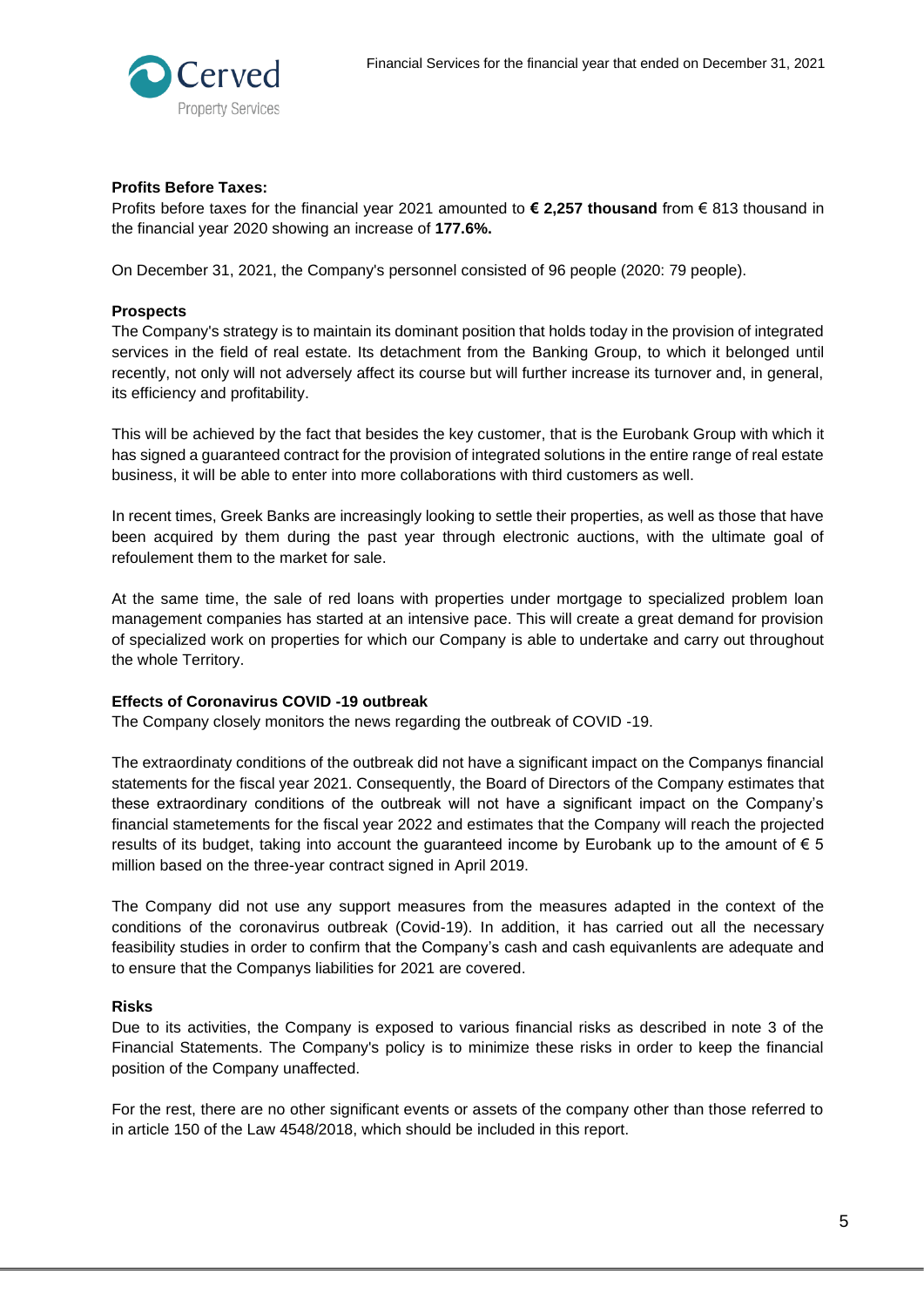

# **Protection of the Environment**

The Company is certified according to ISO 9001: 2015 and ISO 14001: 2015 and recognizes the environmental impact of its activities, setting specific goals and objectives for optimal use of natural resources, environmental protection, climate change mitigation, minimization of waste generation as well as the protection of biodiversity and ecosystems.

The Company commits itself to assess the impact of its activities on the environment, to set appropriate goals and objectives, to continuously monitor and improve its environmental performance and to take all measures, within the scope of controlling the activities relating to it, in order to prevent pollution and to mitigate its contribution to climate change, as well as to comply with local, national and international environmental laws and regulations.

#### **Commitment to Personnel**

Employees of the Company are the most important asset for its success and development. The Company's objective is that the staffing process be the beginning of a long-lasting and mutually beneficial cooperation between the employee and the Company. On December 31, 2021, the Company employed 96 employees. The distribution of human resources in terms of age and gender highlights the defense of equal opportunities that the Company advocates. In particular, 46% of its employees are under the age of 45 and the gender breakdown is shaped by the percentage of women at 66% compared to the proportion of men in 34% of all employees.

In order to ensure the equal and smooth management of human resources, the Company implements a variety of policies (policies of Remunerations, Staffing, Professional Development, Performance Evaluation, Education, Printed Communication, Relatives, Health and Safety etc.). In the Company, the respect for human rights, equal opportunities and diversity covers its customers, suppliers and employees. The goal is to recruit and maintain human resources, regardless of race, religion, age, gender, sexual preference or special abilities.

The Company has no real estate and no branches.

# **Basic Ratios**

The ratios for the Company are as follows:

| <b>Ratios</b>               |                                                | 31.12.2021 | 31.12.2020 |
|-----------------------------|------------------------------------------------|------------|------------|
|                             |                                                |            |            |
|                             | Operating Profits (before Taxes) / Sales       | 16%        | 8%         |
| <b>Profitability Ratios</b> | Net Profit before Taxes / Sales                | 16%        | 7%         |
|                             | Net Profit after Taxes / Sales                 | 13%        | 8%         |
|                             |                                                |            |            |
|                             | <b>Current Assets / Short Term Liabilities</b> | 2.5        | 2.1        |
| Ratios of Economic          | <b>Total Liabilities / Equity</b>              | 0.7        | 0.9        |
| Structure                   | Tangible Fixed Assets & Intangible Assets /    |            |            |
|                             | Equity                                         | 17%        | 22%        |

Athens, February 28, 2022

The Chairman of the Board of Directors The Chief Executive Officer

Gkikas Manalis Dimitrios Andritsos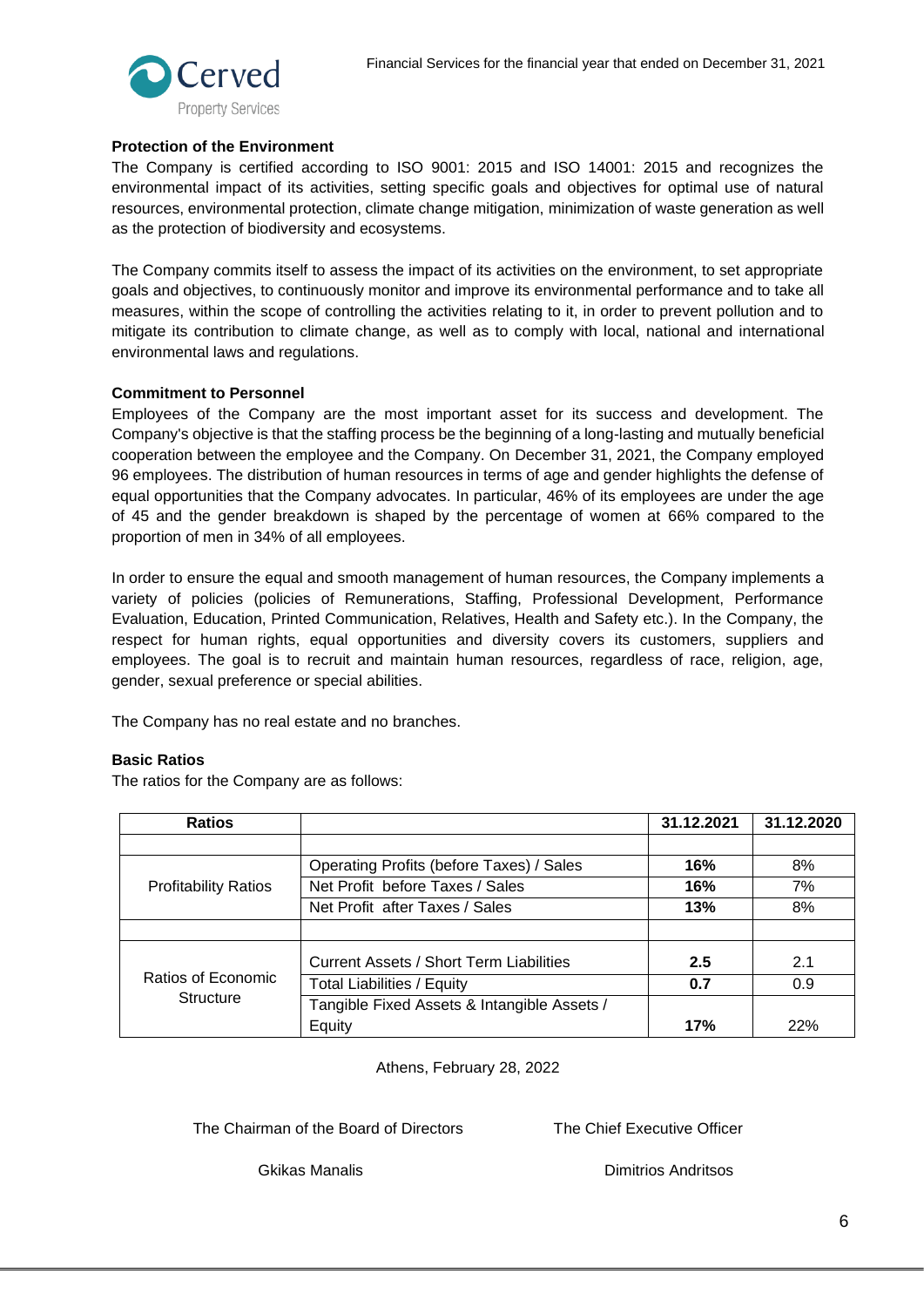# <span id="page-6-0"></span>**Statement of Financial Position**

|                                              |                | December 31 |               |
|----------------------------------------------|----------------|-------------|---------------|
|                                              | <b>Note</b>    | 2021        | 2020          |
|                                              |                |             | (restated see |
|                                              |                |             | Note 15a)     |
|                                              |                | € '000      | € '000        |
| <b>ASSETS</b>                                |                |             |               |
|                                              |                |             |               |
| <b>Non Current Assets</b>                    |                |             |               |
| Tangible fixed assets                        | 5              | 612         | 759           |
| Intangible fixed assets                      | 6              | 517         | 297           |
| Right-of-use fixes assets                    | 25             | 1,346       | 1,540         |
| Investments in subsidiaries and associates   | 8              | 252         | 252           |
| Financial assets at fair value through other |                |             |               |
| comprehensive income                         | $\overline{7}$ | 20          | 20            |
| Deferred tax asset                           | 13             | 136         | 495           |
|                                              |                |             |               |
|                                              |                | 2,883       | 3,363         |
| <b>Current Assets</b>                        |                |             |               |
| Customers and other receivables              | 9              | 7,099       | 4,040         |
|                                              | 10             |             |               |
| Cash and cash equivalents                    |                | 1,339       | 1,379         |
|                                              |                | 8,438       | 5,419         |
| <b>Total Assets</b>                          |                | 11,321      | 8,782         |
| <b>EQUITY AND LIABILITIES</b>                |                |             |               |
| <b>EQUITY</b>                                |                |             |               |
| Share capital                                | 11             | 666         | 666           |
| Other reserves                               | 12             | 369         | 369           |
|                                              |                |             |               |
| Retained earnings                            |                | 5,593       | 3,748         |
| <b>Total Equity</b>                          |                | 6,628       | 4,783         |
|                                              |                |             |               |
|                                              |                |             |               |
| <b>Long-term Liabilities</b>                 |                |             |               |
| Provision for employee benefits of           |                |             |               |
| the company                                  | 15             | 107         | 86            |
| Long-term lease liability                    | 25             | 1,174       | 1,363         |
|                                              |                | 1,281       | 1,449         |
| <b>Short-term Liabilities</b>                |                |             |               |
|                                              |                |             |               |
| Trade and other payables                     | 14             | 3,114       | 2,327         |
| Current tax on profit                        | 22             | 53          |               |
| Short-term lease liability                   | 25             | 245         | 223           |
|                                              |                | 3,412       | 2,550         |
|                                              |                |             |               |
| <b>Total Liabilities</b>                     |                | 4,693       | 3,999         |

The notes on pages 11 to 43 constitute an integral part of these financial statements. The notes on pages 11 to 43 constitute an integral part of these financial statements.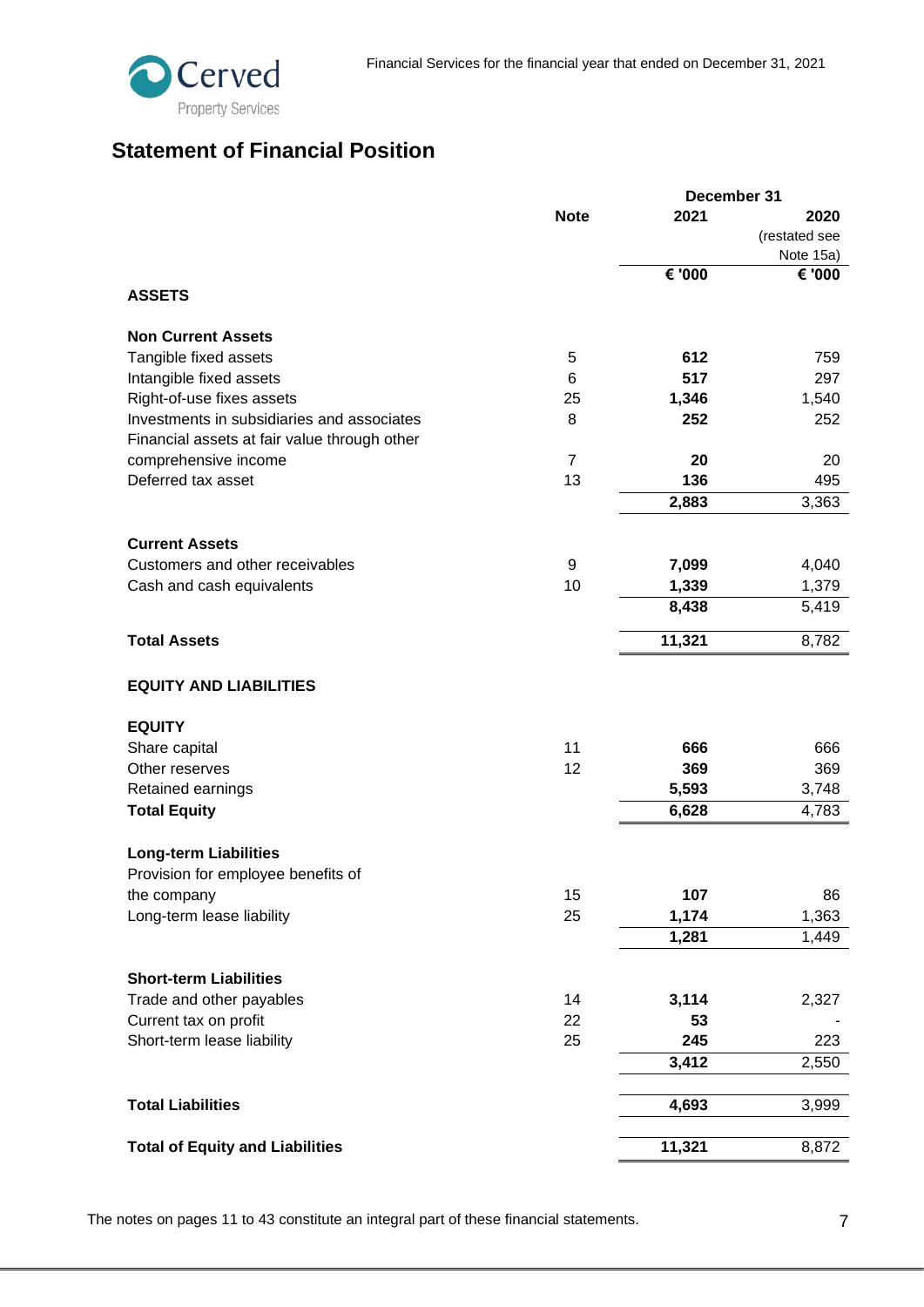

# <span id="page-7-0"></span>**Statement of Comprehensive Income**

|                                                                                                    |             |                | <b>Financial year that expired</b> |  |  |
|----------------------------------------------------------------------------------------------------|-------------|----------------|------------------------------------|--|--|
|                                                                                                    | <b>Note</b> | on December 31 |                                    |  |  |
|                                                                                                    |             | 2021           | 2020                               |  |  |
|                                                                                                    |             |                | (restated see                      |  |  |
|                                                                                                    |             |                | Note 15a)                          |  |  |
|                                                                                                    |             | € '000         | € '000                             |  |  |
| <b>Revenue from Operating Activities</b>                                                           |             |                |                                    |  |  |
| Revenue from services                                                                              | 16          | 14,419         | 11,306                             |  |  |
| Costs of services provided                                                                         | 17          | (6,010)        | (5,502)                            |  |  |
| <b>Other Operating Costs</b>                                                                       |             |                |                                    |  |  |
| Personnel wages and expenses                                                                       | 18          | (4, 382)       | (3,388)                            |  |  |
| Other expenses                                                                                     | 19          | (1, 170)       | (1,073)                            |  |  |
| Depreciation and Amortization                                                                      | 20          | (545)          | (487)                              |  |  |
| <b>Operating Profit</b>                                                                            |             | 2,312          | 855                                |  |  |
| Finance (Expenses) / Revenues                                                                      | 21          | (55)           | (42)                               |  |  |
| <b>Profits Before Taxes</b>                                                                        |             | 2,257          | 813                                |  |  |
|                                                                                                    |             |                |                                    |  |  |
| Deferred Tax                                                                                       | 22          | (412)          | 72                                 |  |  |
| <b>Net Profits of the Year</b>                                                                     |             | 1,845          | 885                                |  |  |
|                                                                                                    |             |                |                                    |  |  |
| <b>Other Comprehensive Income</b><br>Profit after taxes that are recognized in Equity according to |             |                |                                    |  |  |
| <b>IAS19</b>                                                                                       |             |                | 8                                  |  |  |
| <b>Total Comprehensive Income for the Year After Taxes</b>                                         |             | 1,845          | 893                                |  |  |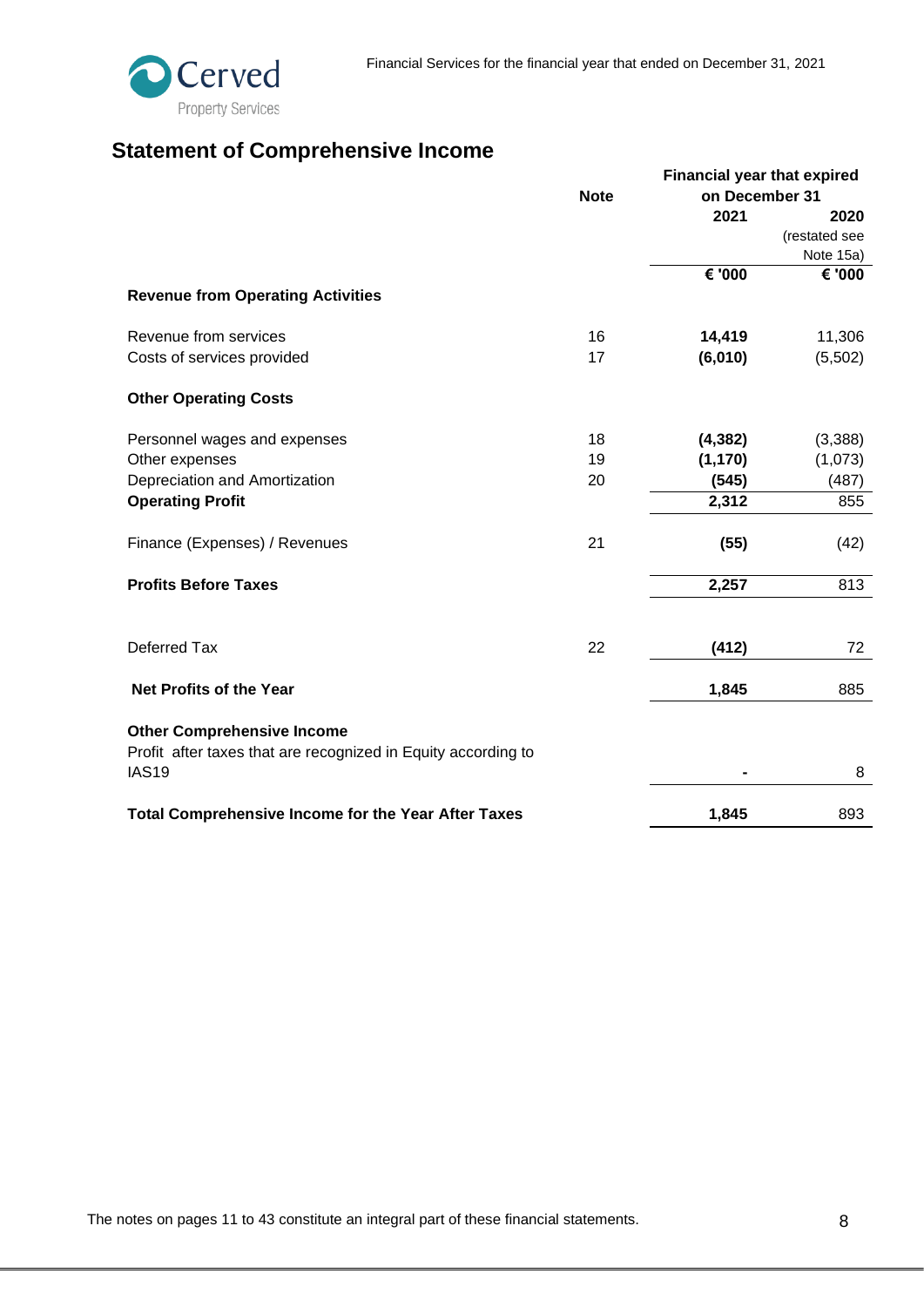# <span id="page-8-0"></span>**Statement of Cash Flows**

|                                                                            |             | <b>Financial year expired on</b> |               |
|----------------------------------------------------------------------------|-------------|----------------------------------|---------------|
|                                                                            |             |                                  | December 31   |
|                                                                            | <b>Note</b> | 2021                             | 2020          |
|                                                                            |             |                                  | (restated see |
|                                                                            |             |                                  | Note 15a)     |
|                                                                            |             | € '000                           | € '000        |
| <b>Profits before taxes</b>                                                |             | 2,257                            | 813           |
| <b>Adjustments for.</b>                                                    |             |                                  |               |
| Interest Income                                                            | 21          |                                  |               |
| <b>Internest Expense</b>                                                   | 21          | 55                               | 42            |
| Amortization                                                               | 20          | 545                              | 487           |
| Other Expense /Income                                                      |             | (852)                            | 259           |
| Provisions                                                                 |             | 185                              | 103           |
| <b>Cash Flows from Operating Activities Before Changes</b>                 |             |                                  |               |
| in the Working Capital                                                     |             | 2,190                            | 1,704         |
| (Increase) / Decrease of receivables                                       |             | (2, 315)                         | (1,300)       |
| Decrease/ (Increase) of liabilities                                        |             | 730                              | 180           |
| Finance Expenses / Revenues                                                | 21          | (55)                             | (42)          |
| Net Cash Inflows / (Outflows) from Operating<br><b>Activities (a)</b>      |             | 550                              | 542           |
| <b>Cash Flows from Investment Activities</b>                               |             |                                  |               |
| Purchases of tangible fixed assets                                         | 5           | (27)                             | (183)         |
| Purchases of intangible fixed assets                                       | 6           | (333)                            | (315)         |
| Net Cash Flows from Investment Activities (b)                              |             | (360)                            | (498)         |
| <b>Cash Flows from Financing Activities</b>                                |             |                                  |               |
| Lease payments                                                             | 25          | (230)                            | (232)         |
| <b>Net Cash Flows from Financing Activities (c)</b>                        |             | (230)                            | (232)         |
| Net Increase/(Decrease) In Cash and Cash Equivalents                       |             |                                  |               |
| of the Financial Year (a) + (b) + (c)                                      |             | (40)                             | (188)         |
|                                                                            |             |                                  |               |
| Cash and Cash Equivalents at the beginning of the<br><b>Financial Year</b> | 10          | 1,379                            | 1,567         |
| Cash and Cash Equivalents at the end of the Financial                      | 10          | 1,339                            | 1,379         |
| Year                                                                       |             |                                  |               |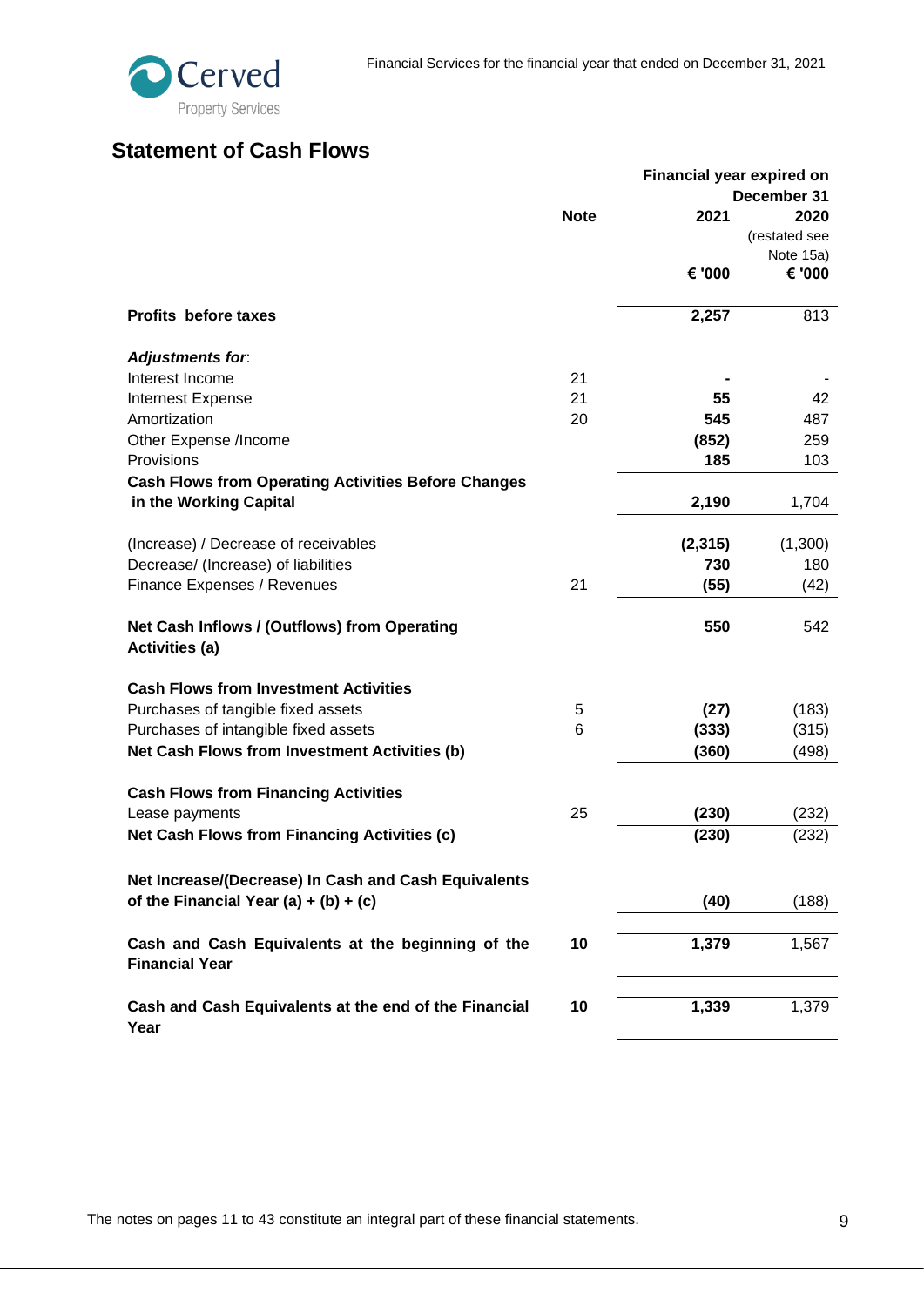# <span id="page-9-0"></span>**Statement of Changes in Equity**

|                                             |       | <b>Share</b><br>Capaital | Other<br><b>Reserves</b> | <b>Retained</b><br><b>Profits</b> | Total<br><b>Equity</b> |
|---------------------------------------------|-------|--------------------------|--------------------------|-----------------------------------|------------------------|
|                                             | Note. | €1000                    | €1000                    | €1000                             | €1000                  |
| Balance at 1/1/2020 (as published)          |       | 666                      | 332                      | 2.823                             | 3.821                  |
| Decision of the IFRS Interpretations        |       |                          |                          |                                   |                        |
| Committee -                                 |       |                          |                          |                                   |                        |
| Measurement of the post-employment          |       |                          |                          |                                   |                        |
| benefits                                    |       |                          |                          |                                   |                        |
| provision (see Note 15a)                    |       |                          | 13                       | 56                                | 69                     |
| Balance 1/1/2020 (restated)                 |       | 666                      | 345                      | 2,879                             | 3,890                  |
| Net Profit for the financial year (see Note |       |                          |                          |                                   |                        |
| 15a)                                        |       |                          |                          | 885                               | 885                    |
| Other comprehensive income (see Note        |       |                          |                          |                                   |                        |
| 15a)                                        |       |                          | 8                        |                                   | 8                      |
| <b>Establish Statutory Reserve</b>          |       |                          | 16                       | (16)                              |                        |
| Balance at 31/12/2020 (restated)            |       | 666                      | 369                      | 3,748                             | 4,783                  |
| <b>Balance at 1/1/2021</b>                  |       | 666                      | 369                      | 3,748                             | 4,783                  |
| Net Profit for the financial year           |       |                          |                          | 1,845                             | 1,845                  |
| <b>Balance at 31/12/2021</b>                |       | 666                      | 369                      | 5,593                             | 6,628                  |

The present annual financial statements have been approved by the Board of Directors on February 28, 2022 and have been signed by on its behalf by the following:

**Gkikas Manalis** ID Card No. AK 137583

**Dimitrios Andritsos** ID Card No. AO 593339

**Panagiotis Kyriazis** ID Card No. AZ 114071 Registration Number (AMA) 5474 A' Class Chief Financial Officer

Chairman of the Board of **Directors** 

Chief Executive Officer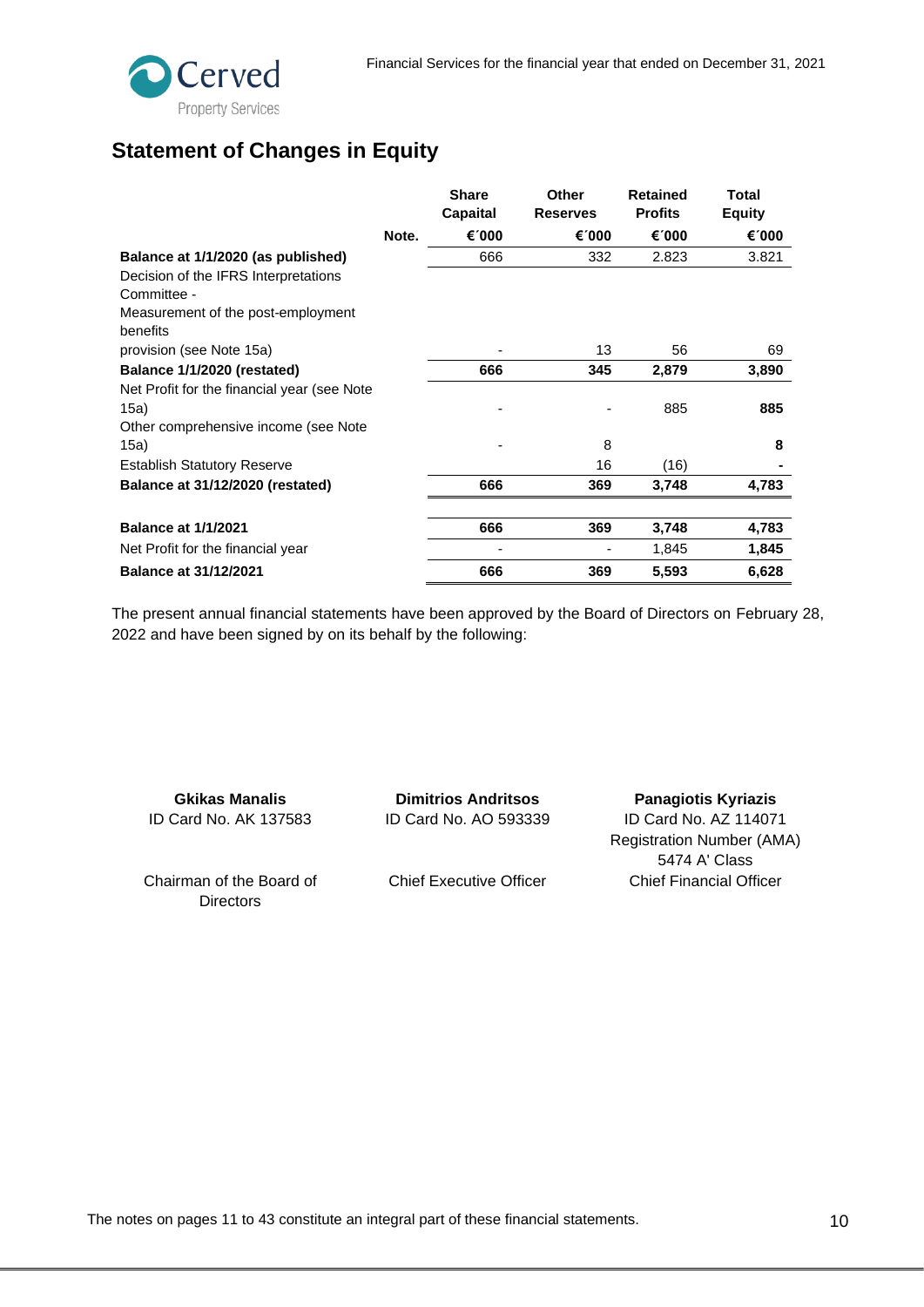

#### <span id="page-10-0"></span>**1. General Information**

The Company Cerved Property Services Single-Member S.A. ("The Company") is a property services providing company, deals with the whole range of activities relating to properties (appraisals, brokerage, property management, etc.).

The Company has been established and is based in Athens, Greece. The address of the Company's headquarters is 7 Eslin & 20 Amaliados Str., GR115 23, Athens, Greece (GCR 2296701000). On December 31, 2021, the Company's personnel consisted of 96 people (2020: 79 people).

The financial statements of the Company are fully consolidated in the parent company's Cerved Credit Management Group S.r.l. financial statements and due to that, the company did not prepare consolidated financial statements.

The present financial statements were approved by the Board of Directors on February 28, 2022.

# <span id="page-10-1"></span>**2. Summary of Significant Accounting Principles**

The basic accounting principles that were applied during the preparation of these financial statements are described below. These principles have been consistently applied for all periods presented, unless otherwise stated.

#### <span id="page-10-2"></span>**2.1 Preparation Framework of Financial Information**

The Financial Statements of December 31st 2021 present the financial position, the Income Statement and Cash Flows of the company on a going concern basis as the Board of Directors considered appropriate, assessing the following:

#### Macroeconomic Environment

The 2021 fiscal year has been a transitional year in relation to the ongoing pandemic of coronavirus (Covid-19). In the first quarter of the year, immunization vaccines against the virus became widely available in developed countries, however the imposition of restrictions in movement and the real economy did not stop, and at times intensified due to the appearance of virus mutations. Within this climate, the Greek economy achieving the so-called "V-shape" recovery between the years 2020-2021, a fact which is reflected in all the macroeconomic data available until January 2022.

Greek GDP recorded a series of positive quarterly changes in the first three quarters of 2021. According to ELSTAT (Hellenic Statistical Authority) data, after a historically low compression in the 2nd quarter of 2020, GDP showed a growth trend reaching a year high of + 4.2% quarterly change in the first quarter of 2021. Although in the next two quarters the trend slowed down IMF estimates, as well as other institutions and rating agencies, expect the total annual growth to be between 6.5% and 8.5%. According to the European Commission's autumn forecast report, the annual change in Greek GDP will be 7.1%, a number that if verified will be the 3rd best performance within the Eurozone and the 5th best performance within the European Union.

The improvement of economic climate had a disseminating effect in the job market as well. During the last decade Greece has recorded by far the highest unemployment % figure within the EU and one of the highest within the developed countries. Despite the pandemic the downwards trajectory of the unemployment figures did not halt and according to the latest published figures by ELSTAT it has reached the amount of 13% (Nov. 2021). This trend has been supported by employment protective measures, such as the subsidy of health insurance benefits and salary upon the condition of retainment of the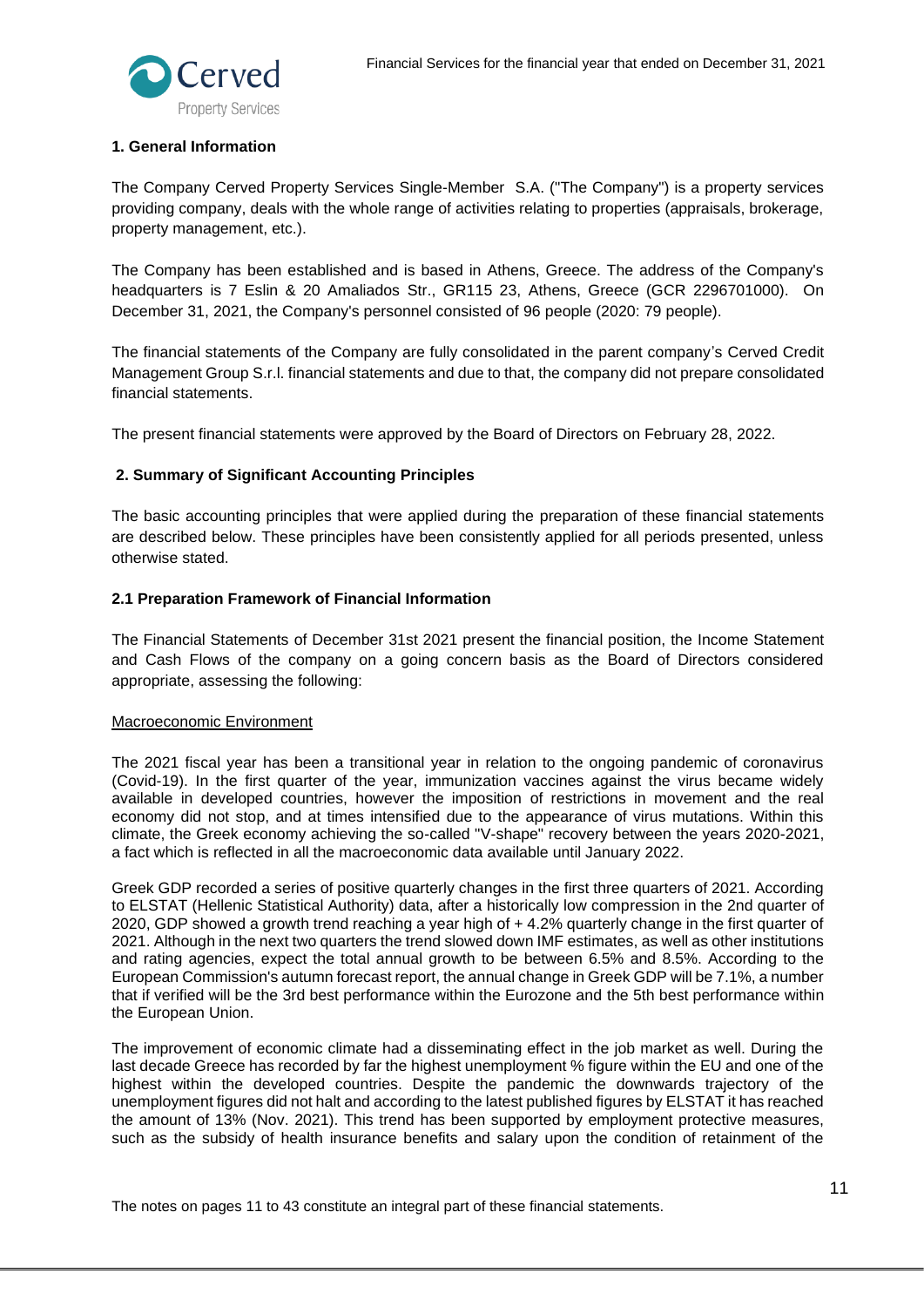

employee. This was part of a major public initiative in order to support business that have been heavily impacted by the pandemic outburst and the subsequent restriction measures.

In the context of halting the effects of the pandemic, the EU allowed the lifting of restrictive measures on the financial figures of the Member States with Greece returning to deficit budgets of 5% at a primary level. Intensive financial support in 2021 led the country's debt-to-GDP ratio to 209% in the first quarter of 2021. European Commission forecasts that within 2022 the ratio will remain at 197%, well above the corresponding level of 2019. Nevertheless, the markets evaluate the country's creditworthiness as stable with a positive sign in the near future as they take into account the debt structure, the long maturity time, the profile of the country's "creditors" and the continuous extension of the country's participation in the EU PEEP program. A risk factor nevertheless is the inflation crisis that has prevailed in recent months in Europe, driven by the ever-increasing cost of energy and goods due to disruption of the supply chain worldwide. It is indicative that according to Eurostat estimates, at the end of 2021 inflation in Greece will have reached the level of 6%. This development may hinder the continuation of the improvement of the economic climate and leads the central banks to a change of policy. In the US, the Fed has already launched interest rate hikes to stem the tide of inflation, while the European Central Bank is launching a curfew on the PEEP program, which is pushing hard on bond yields issued by Member States. It is indicative that in the most recent issue of a 10-year Greek bond in January 2022 the yield was 1.84% while in June 2021 it was 0.89%. Due to the structure of the Greek debt but also thanks to the bond swaps that have been made in recent years by the Greek state, the cost of debt service is not expected to increase sharply, while the latest early repayments of the "expensive" part to the IMF are underway within the 1st quarter of 2022.

Ιnflationary trends have particularly burdened the construction materials sector, with the construction cost index showing in December 2021 an annual change of 7% compared to the same month last year, as published by ELSTAT. However, the resumption of private construction that began at the end of 2018 has not stopped with the new issues of building permits remaining for the 3rd consecutive year in an upwards trajectory. It is indicative, however, that they approach in terms of new permits number volume only 50% of the historical high that occurred before the financial crisis of 2010. At the same time, new major projects have been launched throughout the country which are expected to change the image of various metropolitan areas in the coming years, leading to increasing trends the real estate market as well. It is indicative that there are ever-increasing foreign investments in a variety of sectors of the real estate market with a strong interest in projects and properties with sustainable characteristics. This fact, in combination with the state incentives (tax etc.) that have been set, such as the of VAT exemption for new constructions and the subsidy of "green" renovations, have led to the increase of sale and rental prices in residential and commercial properties with very strong characteristics in some areas. As the above is a pan-European trend and given that the Real Estate market in Greece has shrunk disproportionately in the last decade, the medium-term forecasts show the continuation of the upward trend to cover this strong pressure. It is indicative that in 2021 market trends and prices had returned to the levels of 2012-2013 and in some cases are even 50% below pre-financial crisis levels.

In conclusion, if the inflationary trends do not intensify further and acquire temporary characteristics, the growth of the Real Estate market in combination with the improvement of the economic climate and the investments that are already in progress, is expected to be a key feature of the next fiscal years with the final goal being the renewal of the old property stock and the introduction of quality features in new residential and professional infrastructures.

The Company, under the extraordinary circumstances of the covid-19 pandemic, has proceeded with the successful implementation of its Business Continuity Plan to ensure that business is continued and critical operations are unimpededly performed. In line with authorities' instructions and recommendations, the Group has taken all the required measures to ensure the health and safety of its employees and customers (e.g. implementation of teleworking, restrictions to business trips, medical supplies for protective equipment)

The Company, under the extraordinary circumstances of the covid-19 pandemic, has proceeded with the successful implementation of its Business Continuity Plan to ensure that business is continued and critical operations are unimpededly performed. In line with authorities' instructions and recommendations, the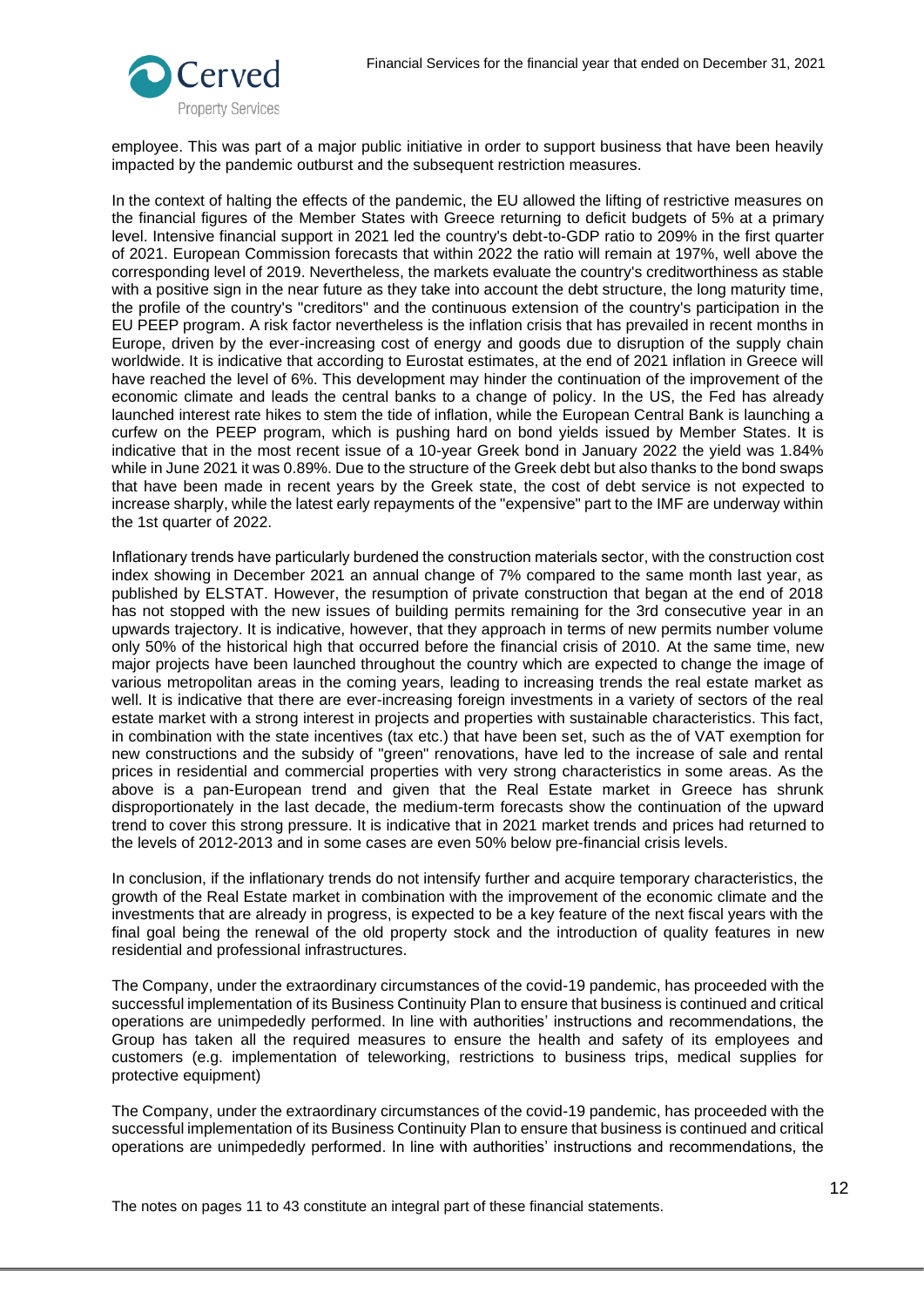



Group has taken all the required measures to ensure the health and safety of its employees and customers (e.g. implementation of teleworking, restrictions to business trips, medical supplies for protective equipment).

#### Effects of Coronavirus COVID -19 Outbreak

The Company closely monitors the news regarding the outbreak of COVID -19.

The extraordinaty conditions of the outbreak did not have a significant impact on the Companys financial statements for the fiscal year 2021. Consequently, the Board of Directors of the Company estimates that these extraordinary conditions of the outbreak will not have a significant impact on the Company's financial stametements for the fiscal year 2022 and estimates that the Company will reach the projected results of its budget, taking into account the guaranteed income by Eurobank up to the amount of  $\epsilon$  5 million based on the three-year contract signed in April 2019.

The Company did not use any support measures from the measures adapted in the context of the conditions of the coronavirus outbreak (Covid-19). In addition, it has carried out all the necessary feasibility studies in order to confirm that the Company's cash and cash equivanlents are adequate and to ensure that the Companys liabilities for 2022 are covered.

#### Company Position

The company has as main customer the Eurobank Group. The cash of the Company are mainly placed in accounts it holds in Eurobank Bank. The risks faced by Eurobank Bank are also reflected in the company since its dependence on it is important.

#### Estimate for the Going Concern

The Board of Directors, taking into account the factors related to the adequacy of the Eurobank Group's capital position, as well as the possible effects of the coronavirus outbreak (Covid-19), considers that the Company's financial statements can be prepared under the going concern principle.

The Company's financial statements have been prepared in accordance with the International Financial Reporting Standards (IFRS) approved by the International Accounting Standards Board and have been adapted by the European Union (EU), and in particular the standards and interpretations that are in force or have been issued and applied prematurely at the date of preparation of the financial statements.

The principles presented below have been consistently applied in the financial years 2021 and 2020, except those listed below. Comparative figures, when deemed necessary, have been adjusted to conform with changes in the presentation adapted by the Company for the current financial year.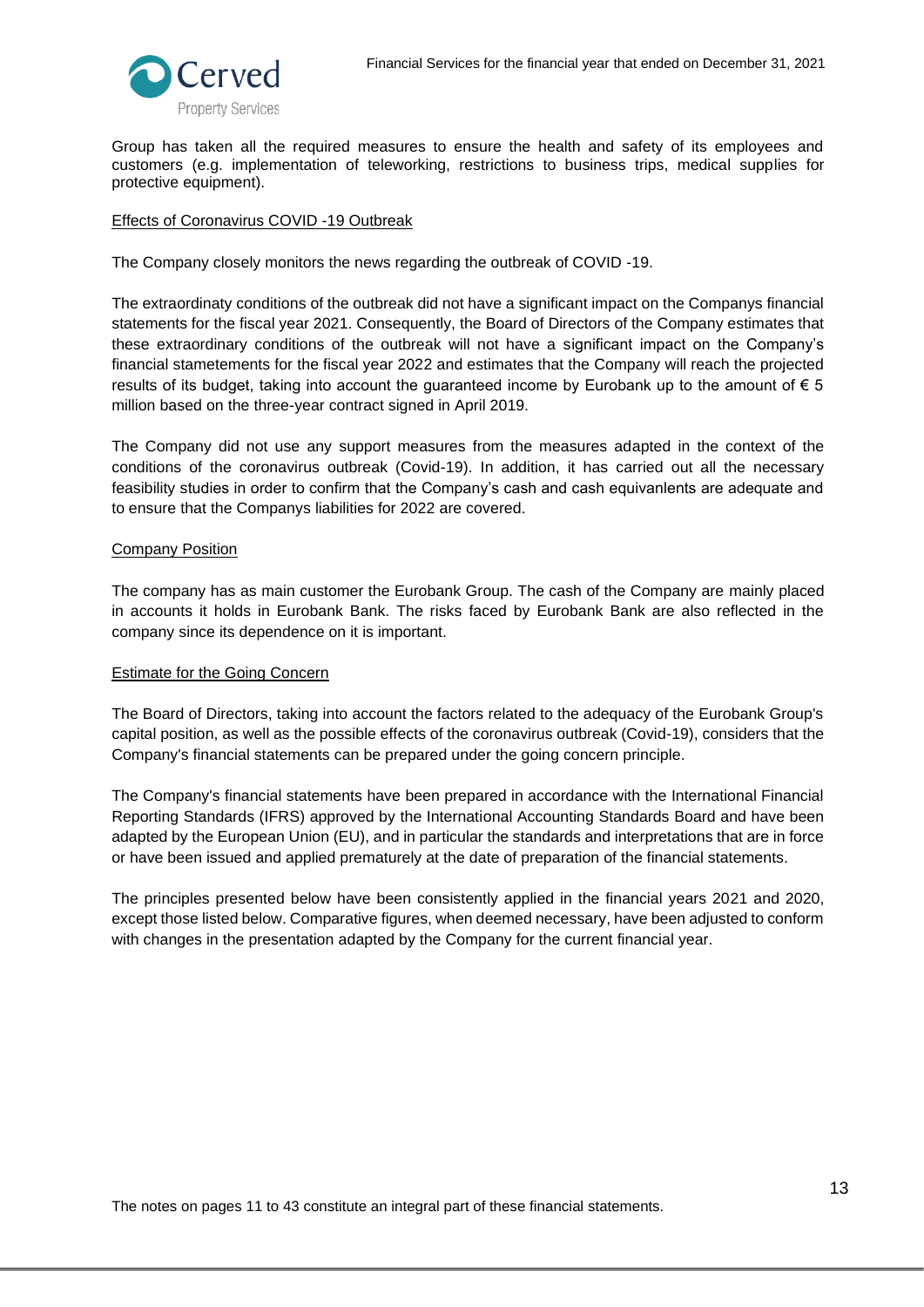

#### *New Standards, Amendments to Standards and Interpretations:*

Certain new standards, amendments to standards and interpretations have been issued that are mandatory for periods beginning on or after 1 January 2021. The Group's evaluation of the effect of these new standards, amendments to standards and interpretations is as follows:

#### **Standards and Interpretations Effective for the Current Financial Year**

#### **IFRS 16 (Amendment) 'Covid-19-Related Rent Concessions'**

The amendment provides lessees (but not lessors) with relief in the form of an optional exemption from assessing whether a rent concession related to COVID-19 is a lease modification. Lessees can elect to account for rent concessions in the same way as they would for changes which are not considered lease modifications.

The amendment of the existing accounting standard did not have an impact on the Company's financial statements.

#### **IFRS 4 (Amendment) 'Extension of the Temporary Exemption from Applying IFRS 9'**

The amendment changes the fixed expiry date for the temporary exemption in IFRS 4 'Insurance Contracts' from applying IFRS 9 'Financial Instruments', so that entities would be required to apply IFRS 9 for annual periods beginning on or after 1 January 2023.

The amendment of the existing accounting standard did not have an impact on the Company's financial statements.

#### **IFRS 9, IAS 39, IFRS 7, IFRS 4 and IFRS 16 (Amendments) "Interest rate benchmark reform – Phase 2"**

The amendments complement those issued in 2019 and focus on the effects on financial statements when a company replaces the old interest rate benchmark with an alternative benchmark rate as a result of the reform. More specifically, the amendments relate to how a company will account for changes in the contractual cash flows of financial instruments, how it will account for the change in its hedging relationships and the information it should disclose.

The amendments of the existing accounting standard did not have an impact on the Company's financial statements.

#### **Standards and Interpretations Effective for Subsequent Periods**

**IFRS 16 (Amendment) 'Covid-19-Related Rent Concessions'** (effective for annual periods beginning on or after 1 April 2021)

The amendment extends the application period of the practical expedient in relation to rent concessions by one year to cover rental concessions that reduce leases due only on or before 30 June 2022.

The adaption of the amendment of the existing accounting standard is not expected to impact the Company's financial statements.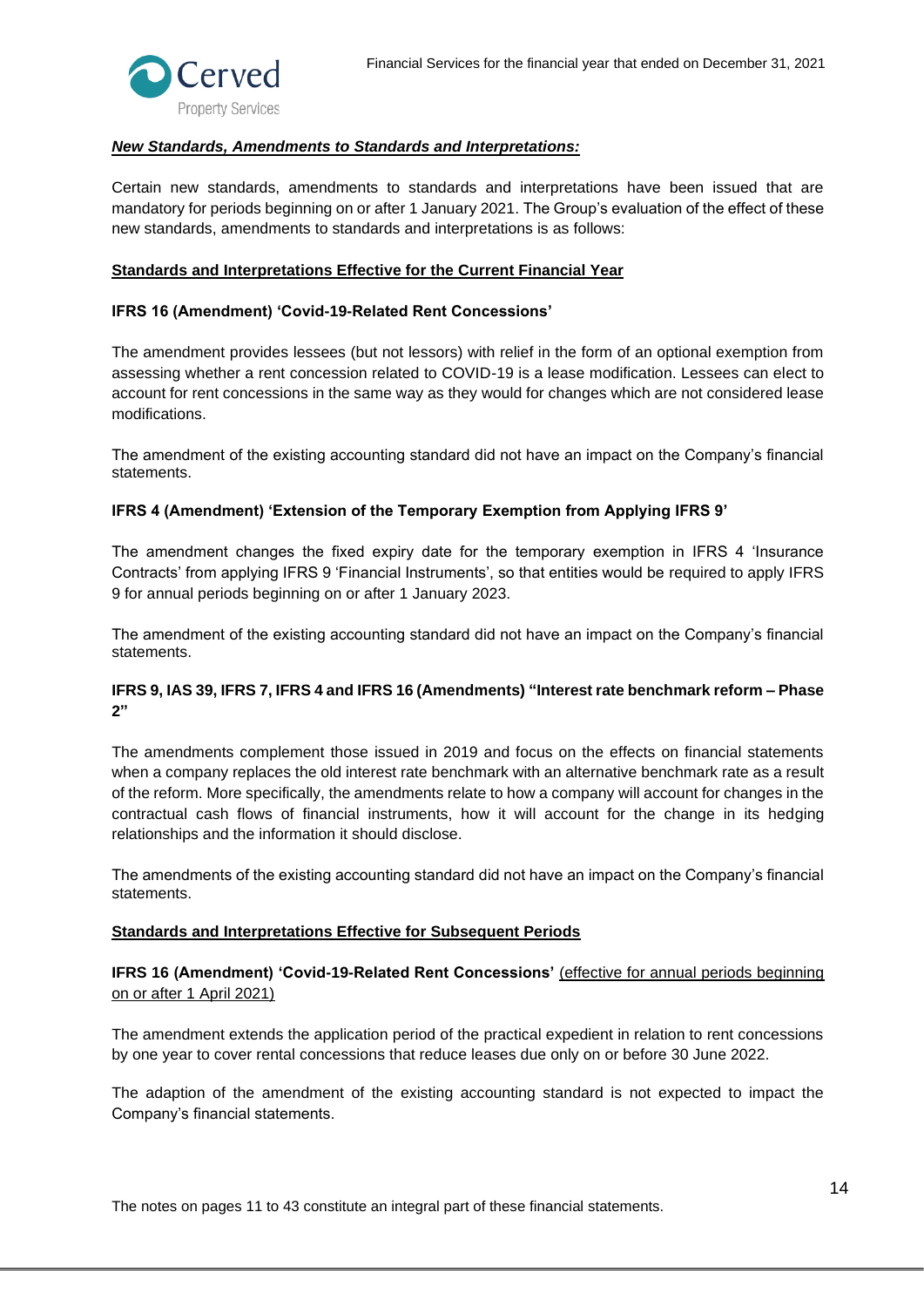

# **IFRS 17 'Insurance contracts' and Amendments to IFRS 17** (effective for annual periods beginning on or after 1 January 2023)

IFRS 17 has been issued in May 2017 and, along with the Amendments to IFRS 17 issued in June 2020, supersedes IFRS 4. IFRS 17 establishes principles for the recognition, measurement, presentation and disclosure of insurance contracts within the scope of the Standard and its objective is to ensure that an entity provides relevant information that faithfully represents those contracts. The new standard solves the comparison problems created by IFRS 4 by requiring all insurance contracts to be accounted for in a consistent manner. Insurance obligations will be accounted for using current values instead of historical cost.

The adaption of the accounting standard does not apply on the Company's financial statements.

# **IAS 16 (Amendment) 'Property, Plant and Equipment – Proceeds before Intended Use'** (effective for annual periods beginning on or after 1 January 2022)

The amendment prohibits an entity from deducting from the cost of an item of PP&E any proceeds received from selling items produced while the entity is preparing the asset for its intended use. It also requires entities to separately disclose the amounts of proceeds and costs relating to such items produced that are not an output of the entity's ordinary activities.

The adaption of the amendment of the existing accounting standard is not expected to impact the Company's financial statements.

# **IAS 37 (Amendment) 'Onerous Contracts – Cost of Fulfilling a Contract'** (effective for annual periods beginning on or after 1 January 2022)

The amendment clarifies that 'costs to fulfil a contract' comprise the incremental costs of fulfilling that contract and an allocation of other costs that relate directly to fulfilling contracts. The amendment also clarifies that, before a separate provision for an onerous contract is established, an entity recognises any impairment loss that has occurred on assets used in fulfilling the contract, rather than on assets dedicated to that contract.

The adaption of the amendment of the existing accounting standard is not expected to impact the Company's financial statements.

# **IFRS 3 (Amendment) 'Reference to the Conceptual Framework'** (effective for annual periods beginning on or after 1 January 2022)

The amendment updated the standard to refer to the 2018 Conceptual Framework for Financial Reporting, in order to determine what constitutes an asset or a liability in a business combination. In addition, an exception was added for some types of liabilities and contingent liabilities acquired in a business combination. Finally, it is clarified that the acquirer should not recognise contingent assets, as defined in IAS 37, at the acquisition date.

The adaption of the amendment of the existing accounting standard is not expected to impact the Company's financial statements.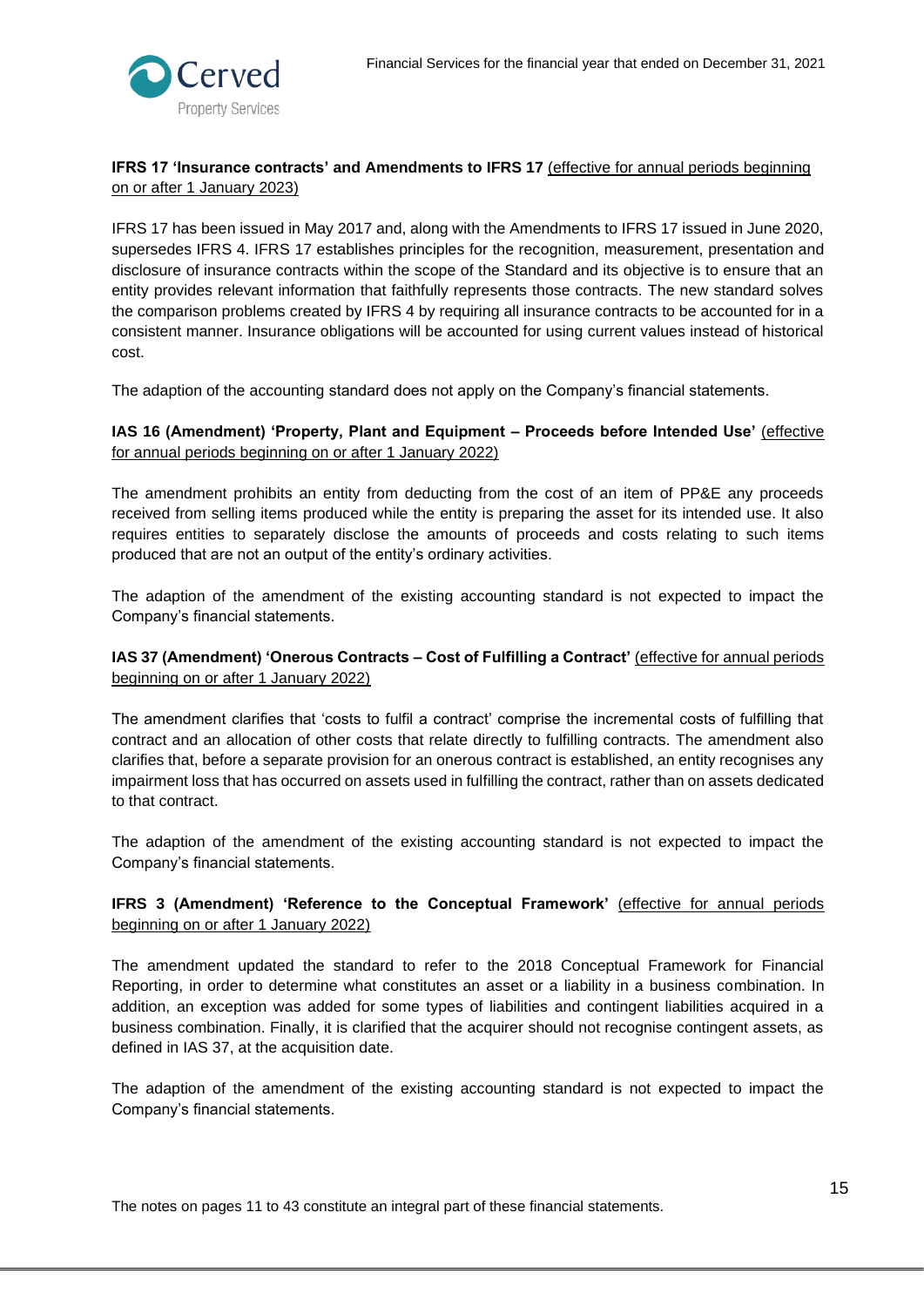

# IAS 1 (Amendment) 'Classification of liabilities as current or non-current' (effective for annual periods beginning on or after 1 January 2023)

The amendment clarifies that liabilities are classified as either current or non-current depending on the rights that exist at the end of the reporting period. Classification is unaffected by the expectations of the entity or events after the reporting date. The amendment also clarifies what IAS 1 means when it refers to the 'settlement' of a liability. The amendment has not yet been endorsed by the EU.

The adaption of the amendment of the existing accounting standard is not expected to impact the Company's financial statements.

# **IAS 1 (Amendments) 'Presentation of Financial Statements' and IFRS Practice Statement 2 'Disclosure of Accounting policies'** (effective for annual periods beginning on or after 1 January 2023)

The amendments require companies to disclose their material accounting policy information and provide guidance on how to apply the concept of materiality to accounting policy disclosures. The amendments have not yet been endorsed by the EU.

The adaption of the amendments of the existing accounting standard is not expected to have an impact on the Company's financial statements.

# **IAS 8 (Amendments) 'Accounting policies, Changes in Accounting Estimates and Errors: Definition of Accounting Estimates'** (effective for annual periods beginning on or after 1 January 2023)

The amendments clarify how companies should distinguish changes in accounting policies from changes in accounting estimates. The amendments have not yet been endorsed by the EU.

The adaption of the amendments of the existing accounting standard is not expected to have an impact on the Company's financial statements.

# **IΑS 12 (Amendments) 'Deferred tax related to Assets and Liabilities arising from a Single Transaction'** (effective for annual periods beginning on or after 1 January 2023)

The amendments require companies to recognise deferred tax on transactions that, on initial recognition, give rise to equal amounts of taxable and deductible temporary differences. This will typically apply to transactions such as leases for the lessee and decommissioning obligations. The amendments have not yet been endorsed by the EU.

The adaption of the amendments of the existing accounting standard is not expected to have an impact on the Company's financial statements.

# **IFRS 17 (Amendment) 'Initial Application of IFRS 17 and IFRS 9 – Comparative Information'**  (effective for annual periods beginning on or after 1 January 2023)

The amendment is a transition option relating to comparative information about financial assets presented on initial application of IFRS 17. The amendment is aimed at helping entities to avoid temporary accounting mismatches between financial assets and insurance contract liabilities, and therefore improve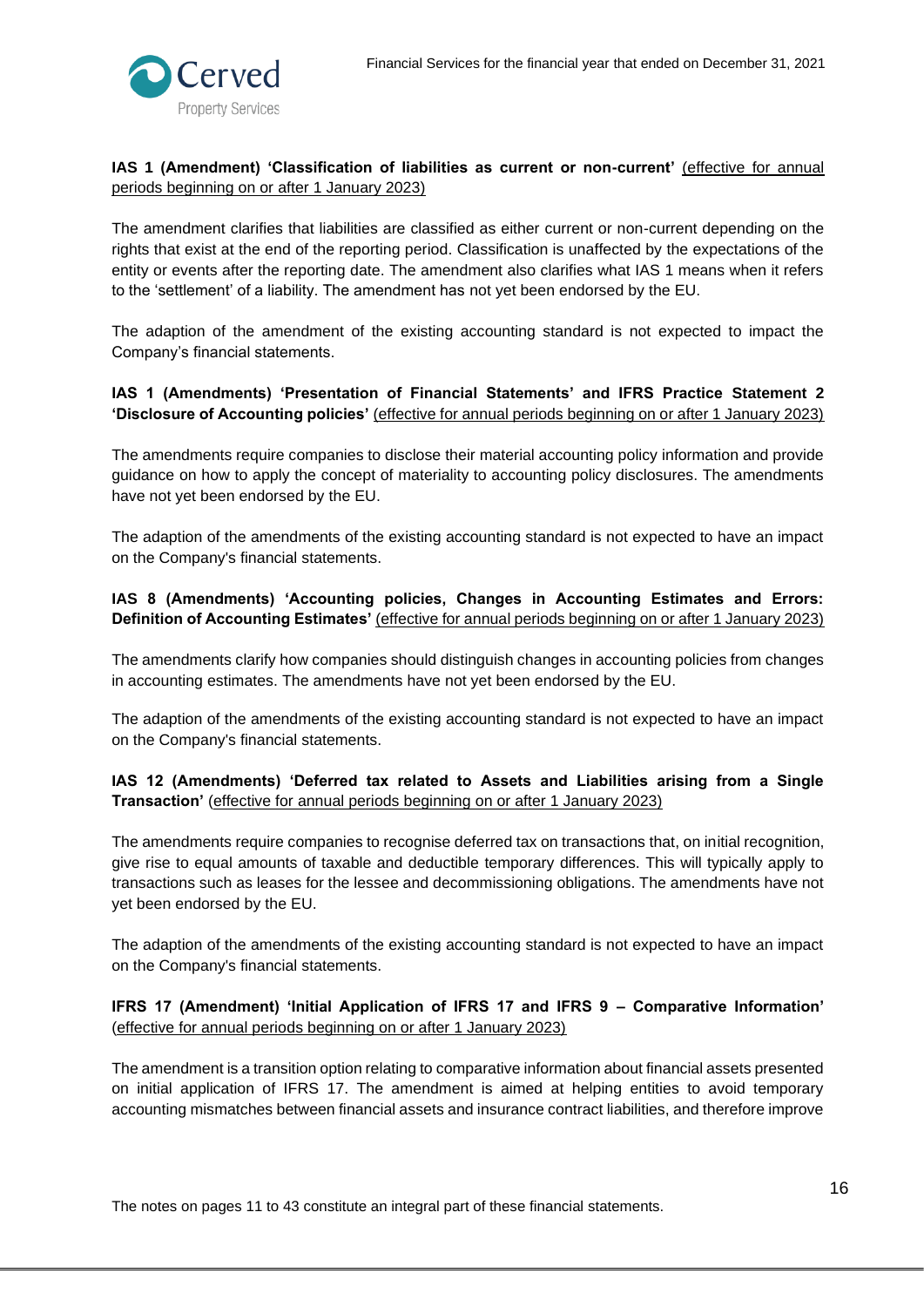

the usefulness of comparative information for users of financial statements. The amendment has not yet been endorsed by the EU.

The adaption of the amendment of the existing accounting standard is not expected to have an impact on the Company's financial statements.

**Annual Improvements to IFRS Standards 2018–2020** (effective for annual periods beginning on or after 1 January 2022)

The amendments set out below include changes to three IFRSs. The amendments have not yet been endorsed by the EU.

#### *IFRS 9 'Financial instruments'*

The amendment addresses which fees should be included in the 10% test for derecognition of financial liabilities. Costs or fees could be paid to either third parties or the lender. Under the amendment, costs or fees paid to third parties will not be included in the 10% test.

#### *IFRS 16 'Leases'*

The amendment removed the illustration of payments from the lessor relating to leasehold improvements in Illustrative Example 13 of the standard in order to remove any potential confusion about the treatment of lease incentives.

#### *IAS 41 'Agriculture'*

The amendment has removed the requirement for entities to exclude cash flows for taxation when measuring fair value under IAS 41.

The adaption of the amendements of the existing accounting standards is not expected to have impact on the Company's financial statements.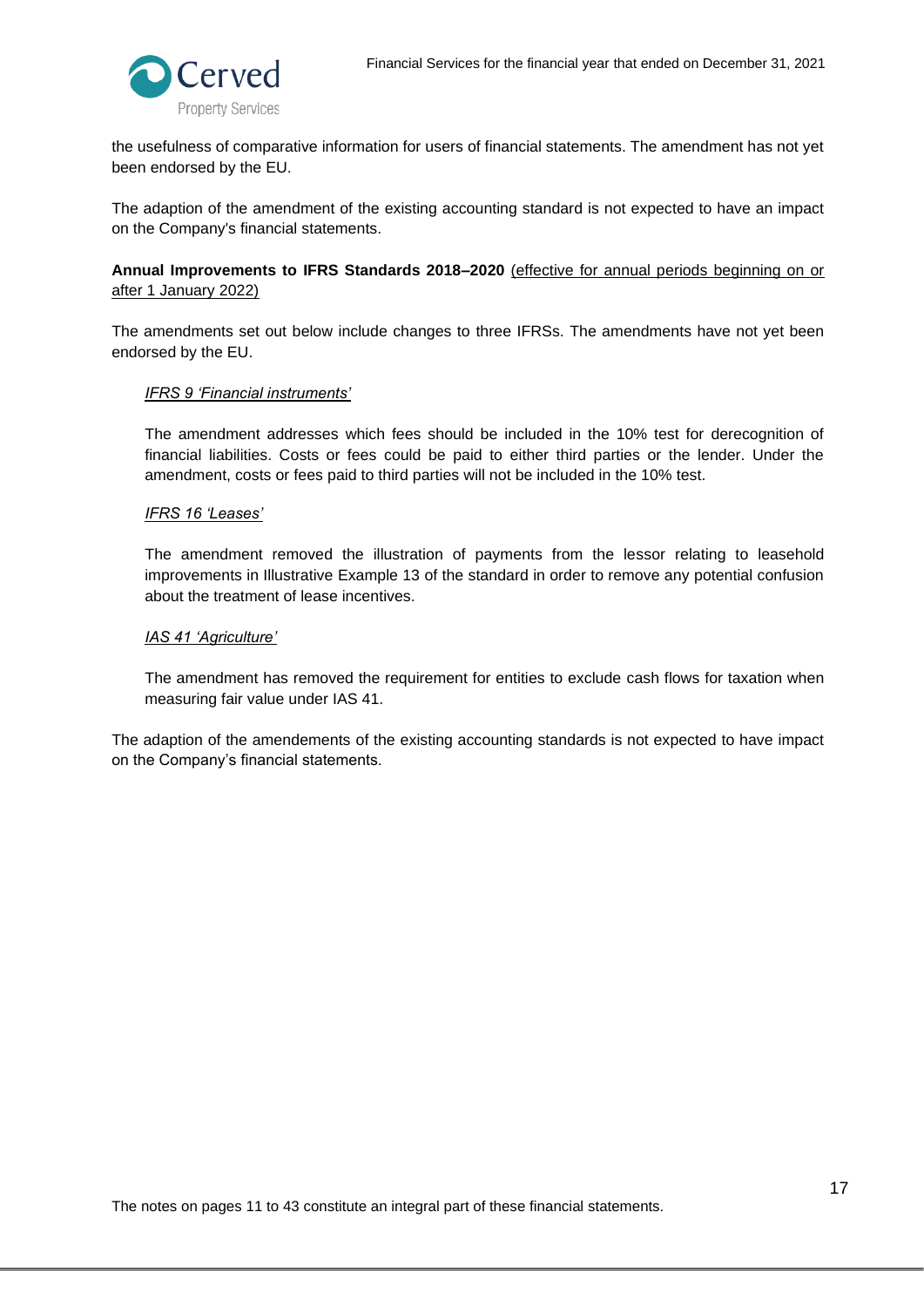

# <span id="page-17-0"></span>**2.2 Foreign Currency**

# **(a) Functional and Presentation Currency**

Assets included in the Company's financial statements are valued in the currency of the primary economic environment in which the company operates (the "functional currency"). The annual financial statements are presented in Euros, which is the functional and presentation currency of the Company.

# **(b) Transactions and Balances**

Foreign currency transactions are converted in the functional currency based on the exchange rates prevailing at the date of each transaction. Exchange profits and losses resulting from the settlement of foreign currency transactions and from the conversion of monetary assets and liabilities to foreign currency based on the exchange rate at the end of the financial year, are registered in the Income Statement.

# <span id="page-17-1"></span>**2.3 Investments in Subsidiaries and Associates**

Investments in subsidiaries and associates, including investments acquired through common control transactions, are accounted at cost less any impairment losses. Cost is the fair value of the consideration given being the amount of cash or shares issued, or if that cannot be determined reliably, the consideration received together with any directly attributable cost.

The Company for 2021 did not use the equity method because the following are cumulatively met:

- The Company constitutes a completely owned subsidiary of another financial entity,
- Shares are not negotiable on a public market,
- The Company has not filed, or is it in the process of filing, the Financial Statements to a supervisory authority or regulatory body for the purpose of issuing and offering any category of instruments in a public market,
- The parent Company publishes consolidated statements that are based on IFRSs.

A reference on investments in subsidiaries and associates is made in Note 8 of the financial statements.

# <span id="page-17-2"></span>**2.4 Tangible Fixed Assets**

All tangible fixed assets are presented in the statement of financial position at historical cost minus the accumulated amortizations. The historical cost includes also all the directly attributable expenses for the acquisition of assets.

Subsequent expenditures are registered to increase the accounting value of tangible fixed assets or as a separate fixed asset, only if it is likely that the future economic benefits to flow in the Company and their cost can be measured reliably. Repair and maintenance costs are recorded in Income Statement of the period during which they are realized.

Amortizations of the fixed assets are calculated using the straight-line method over their estimated useful lives as follows:

- Improvements on third-party property according to the duration of the contract or the useful life if less
- Other furniture and equipment 4 7 years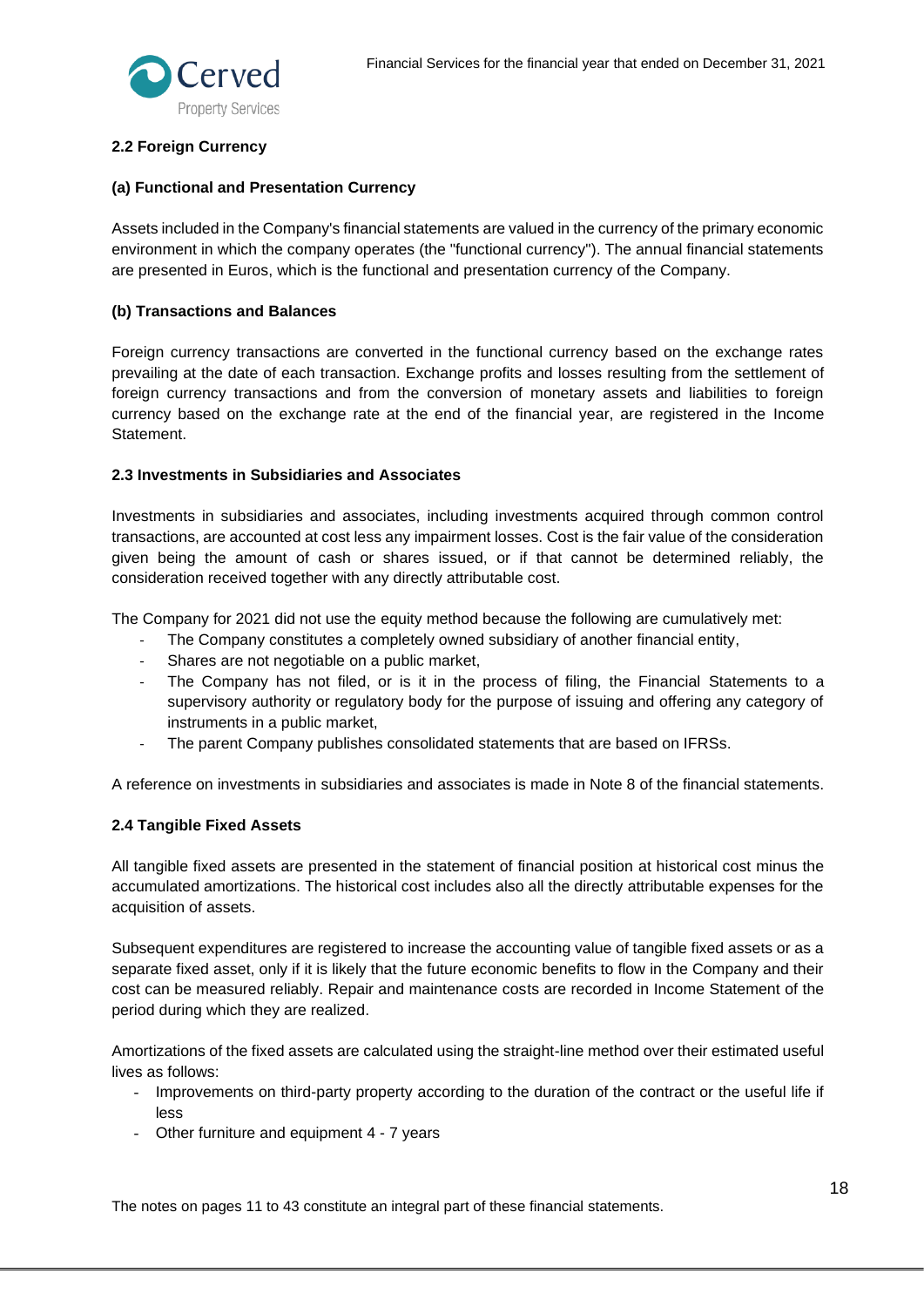

Residual values and useful lives of tangible fixed assets are subject to review and are adjusted accordingly, at least at the end of each financial year.

The accounting value of a fixed asset is reduced to its recoverable value when its accounting value exceeds its estimated recoverable value.

The profit or loss arising from the sale of an asset is determined as the difference between the consideration received upon the sale and the accounting value of the fixed asset and is registered in the Income Statement.

#### <span id="page-18-0"></span>**2.5 Intangible Fixed Assets**

#### Software programs

Expenses associated with the maintenance of current software programs are recognized as costs when they occur. Costs associated with the development of recognizable and unique software programs that are controlled by the Company and are expected to generate benefits greater than one year's cost are recognized as intangible fixed assets and are amortized using the straight-line method over their estimated useful lives 1 - 5 years.

#### <span id="page-18-1"></span>**2.6 Leases**

#### **The Company as a lessee**

Assets and liabilities arising from a lease are initially measured on a present value basis. Lease liabilities include the net present value of the following lease payments:

- Fixed payments, less any lease incentives receivable
- Variable lease payment that are based on an index or a rate
- Amounts expected to be payable by the lessee under residual value guarantee
- The exercise price of a purchase option if the lessee is reasonably certain to exercise that option
- Payments of penalties for terminating the lease, if the lease term reflects the lessee exercising that option.

The lease payments are discounted using the interest rate implicit in the lease. If that rate cannot be determined, the lessee`s incremental borrowing rate is used, being the rate that the lessee would have to pay to borrow the funds necessary to obtain an asset of similar value in a similar economic environment with similar terms and conditions.

Right-of-use assets are measured at cost comprising the following:

- The amount of initial measurement of lease liability
- Any lease payments made at or before the commencement date less any lease incentives received
- Any initial direct costs
- Restoration costs

Each lease payment is allocated between the liability and finance cost. The finance cost is charged to profit and loss over the lease period so as to produce a constant periodic rate of interest on the remaining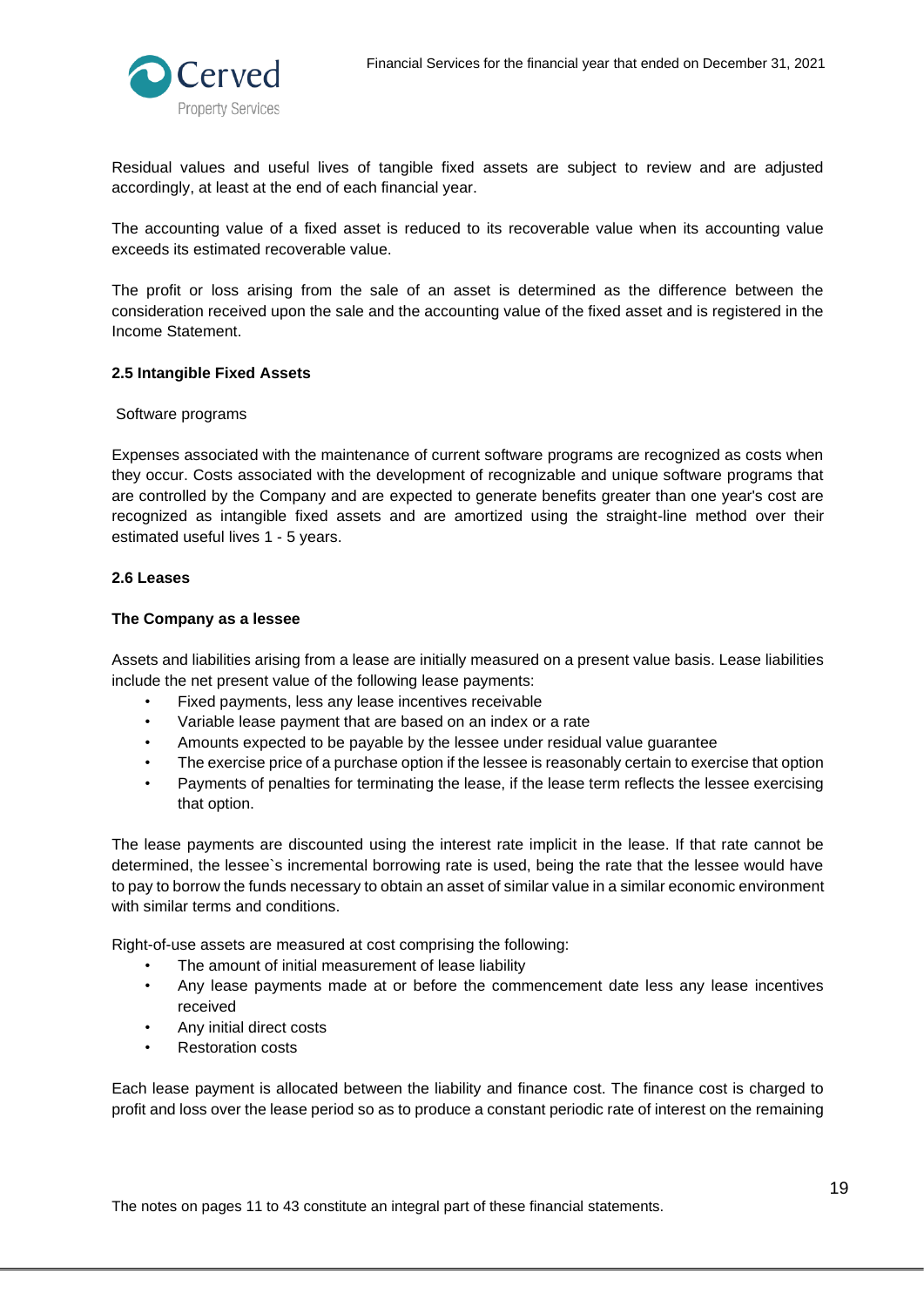

balance of the liability for each period. The right-of-use asset is depreciated over the shorter of the rightof-use`s useful life and the lease term on a straight-line basis.

Payments associated with short-term leases and leases of low-value assets are recognized on a straightline basis as an expense in profit and loss. Short-term leases are leases with a lease term of 12 months or less. Low-value assets comprise IT-equipment and small items of office furniture.

# <span id="page-19-0"></span>**2.7 Impairment of Financial Assets**

The Company recognizes expected credit losses (ECL) that reflect the changes in credit quality from the initial recognition of financial assets that are measured at amortized cost, including receivables, loans, debt securities, financial guarantee contracts and loan commitments. No expected credit loss is recognized for equity instruments. Expected credit losses constitute a weighted, on a probability basis, average estimate of credit losses that reflects the time value of money. Upon the initial recognition of the financial instruments that are subject to the impairment policy, the Company creates an impairment provision equal to the expected credit losses over their lifetime, which arises from default events that are probable at the expected duration of the instrument. Therefore, the Company applies the simplified approach of IFRS 9 for the calculation of expected credit losses, according to which the loss allowance is always measured at an amount equal to the lifetime expected losses for customer receivables.

# <span id="page-19-1"></span>**2.8 Financial Assets**

# *Financial Assets - Classification and Measurement*

The Company classifies all the financial assets based on the business model for the management of them and the characteristics of their contractual cash flows. Consequently, the financial assets are classified in the following two measurement categories: amortized cost and fair value through other profit or loss.

# *Financial Assets Measured at Amortized Cost ("AC")*

The Company classifies and measures a financial asset at amortized cost only if both of the following conditions are met: (a) The financial asset is held in the context of a business model the objective of which is the holding of financial assets in order for contractual cash flows to be collected ("hold-to-collect" business model) and (b) Under the contractual terms of the financial asset, cash flows that constitute solely payments of principal and interest (SPPI) on the outstanding principal are created at specific dates.

These financial assets are initially recognized at fair value plus direct and additional transaction costs and are subsequently measured at amortized cost using the effective interest rate method (EIR) after the provision for the expected credit losses (ECL). Interest income, the realized profits and losses due to derecognition and the changes in impairment losses of assets that have been classified as measured at the amortized cost, are included in the Income Statement.

# *Financial assets measured at fair value through other comprehensive income ("FVTOCI").*

Investments in equity securities are included. After initial recognition, investments in equity securities, that have been determined at fair value through other comprehensive income, are measured at fair value excluding selling expenses or disposals. With the exception of dividends received, related profits and losses (including any related foreign exchange differences) are recognized in other comprehensive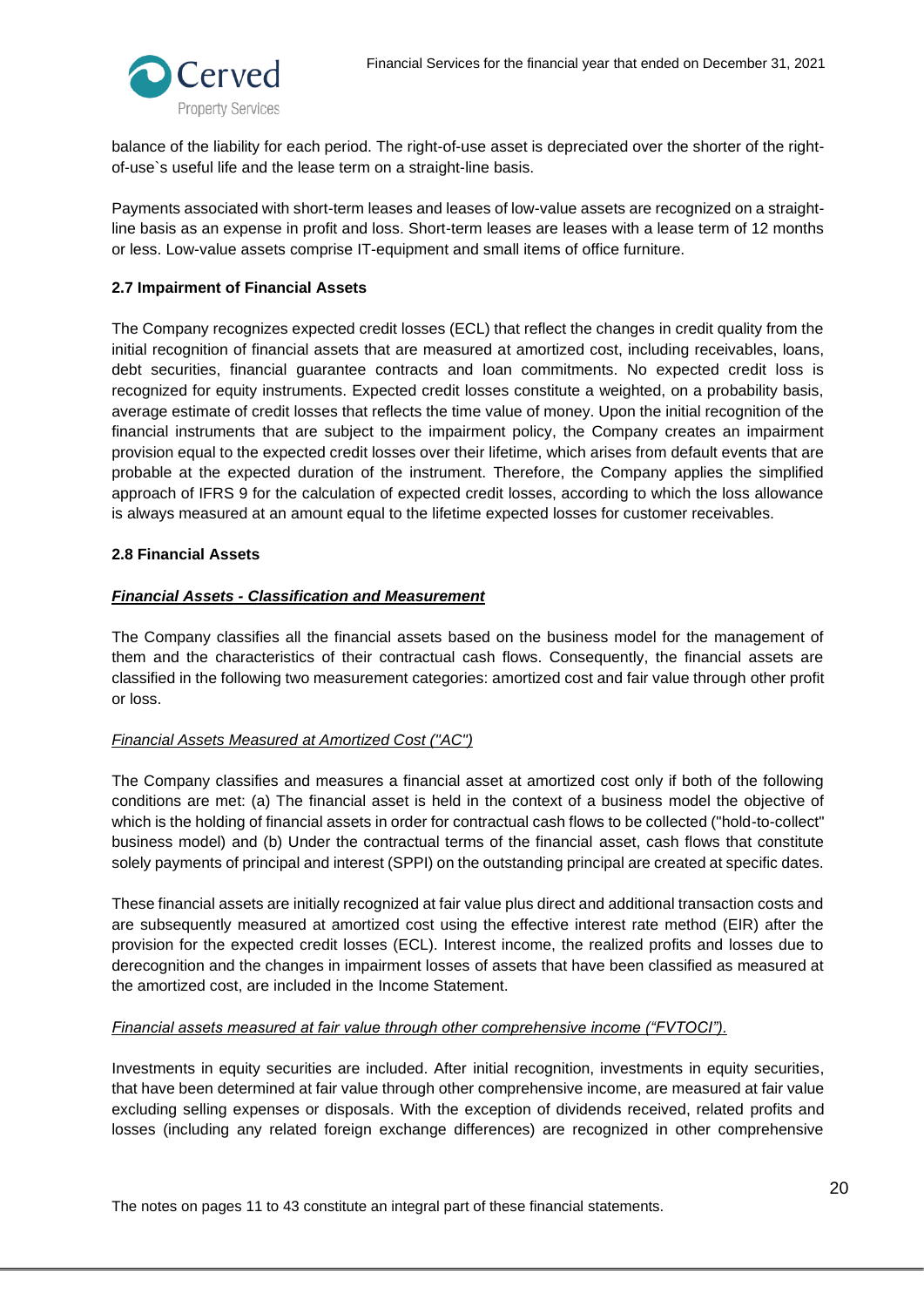

income. Amounts presented in other comprehensive income are not subsequently reclassified to profit or loss; instead, accumulated profit or loss is transferred within equity to other comprehensive income in the income statement.

Purchases and sales of financial assets at fair value through other comprehensive income are recorded at the date of the transaction, ie the date on which the Company commits to purchase or sell the asset. Financial assets are derecognised when their cash flow rights expire or when the Company has substantially transferred the risks and rewards of ownership.

Dividends are recognized in the Income Statement when the right to collect a dividend is approved by the shareholders.

The fair value of investments that are being negotiated on active market, is determined by the current stock offer prices. The fair value of non-listed securities and other financial assets in those cases where the market is not active is determined by valuation techniques. These techniques include the use of recent transactions made on a purely commercial basis, the reference to the current price of comparable items traded, and the methods of discounted cash flows, of option right valuation, and other valuation methods commonly used in the market.

Interest income and expenses are recognized in the Income Statement on an accrual basis for all interest bearing instruments, using the effective interest method. The effective interest is the interest that discounts pricesely the estimated future cash outflows or inflows over the expected life of the financial instrument.

#### <span id="page-20-0"></span>**2.9 Cash and Cash Equivalents**

Cash and cash equivalents include cash and deposits, and other short-term investments of high liquidity and low risk with expiration dates of three months or less.

#### <span id="page-20-1"></span>**2.10 Share Capital**

Ordinary shares are registered in equity. Expenses of capital increase are presented, net of taxes, deductively in equity as a reduction of the issue proceeds.

# <span id="page-20-2"></span>**2.11 Borrowings**

Loan liabilities are initially recognized at their fair value plus the transaction costs. Subsequently, loan liabilities are measured at amortized cost: any difference between the initially net amounts that were collected and the value at the end of the borrowing are registered in the Income Statement over the period of borrowing using the effective interest method. At the end of the closing financial year and the previous one the Company does not have any loan obligations.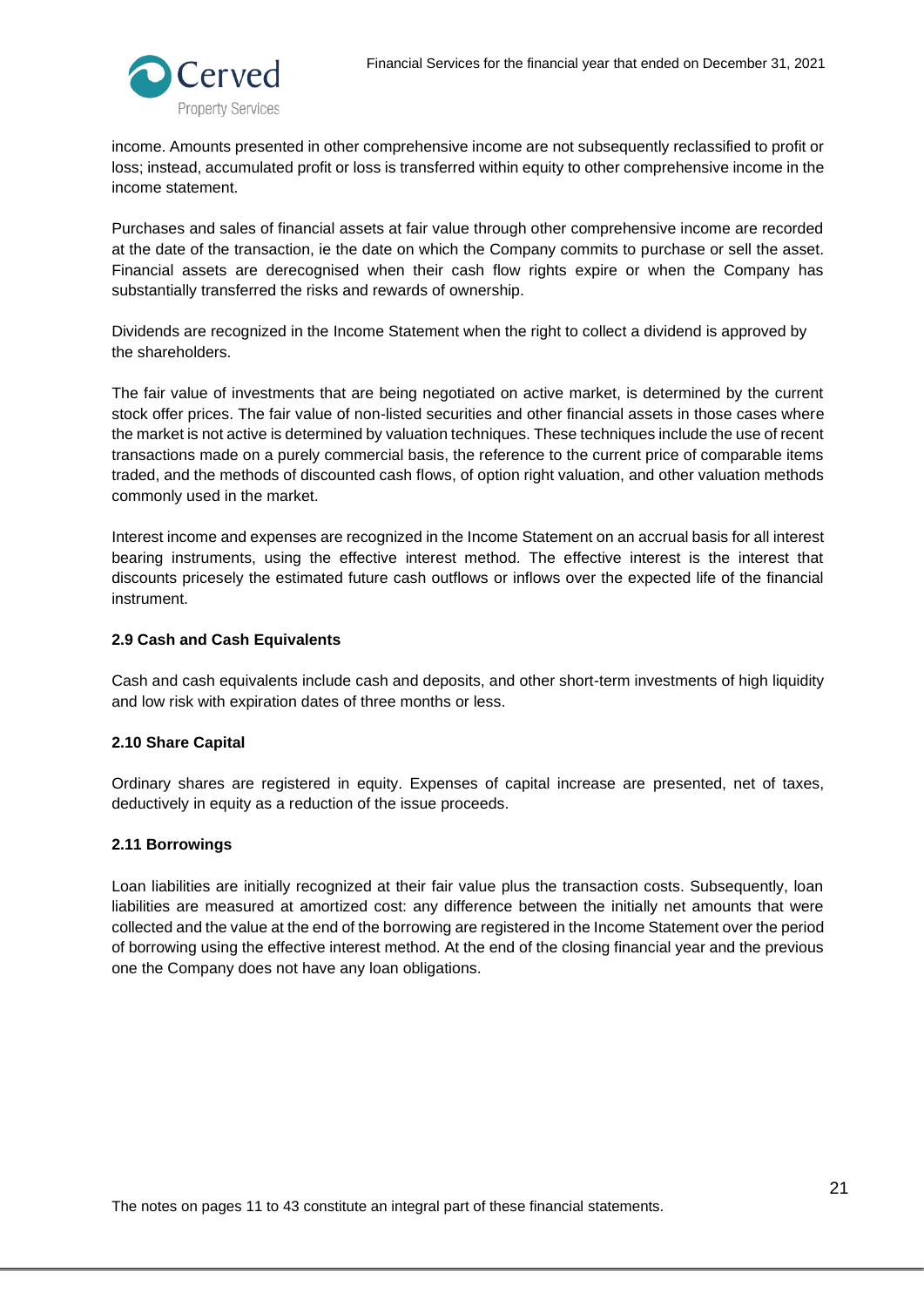

# <span id="page-21-0"></span>**2.12 Taxation**

The current income tax is calculated on the basis of the tax law that is in force and / or which is basically force at the drafting date of the statement of financial position.

As deferred tax is defined the tax that is expected to be payable or recoverable for differences between the accounting value of the assets and liabilities at the level of the financial statements and the corresponding tax bases used in the calculation of the taxable profit and is accounted for using the method of calculation based on the statement of financial position. However, the above assets and liabilities are not recognized in case the temporary difference arises from the initial recognition (if it is not about a business combination) of other assets and liabilities in the event that the transaction does not affect the taxable or accounting profit.

Deferred income tax is determined using tax rates (and laws) that were in force or were materially enacted by the statement of financial position date and are expected to be in force at the time the deferred tax assets become due and the liabilities payable.

Deferred tax assets are recognized to the extent that it is likely that taxable profits will be available in the future so that the assets or part of them can be recovered.

#### <span id="page-21-1"></span>**2.13 Employee Benefits**

Current service cost and interest expense are recognized directly in the Income Statement. Postemployment benefits include both defined contribution plans and defined benefit plans. The accrued cost of defined contribution plans is recorded as an expense in the period in question.

# **(i) Pension Liabilities**

The liability registered in the Statement of Financial Position for defined benefit plans is the present value of the defined benefit obligation minus the fair value of the assets of the plan and the changes arising from unrecognized actuarial profits and losses and the past service cost. The defined benefit obligation is calculated on an annual basis by an independent actuary using the projected unit credit method. The interest on long-term bonds of the Greek State is used for discounting.

Under Greek labor law, when employees remain in service until their normal retirement age, they are entitled to a lump sum compensation calculated on the basis of their years of service and their earnings at the retirement date. A provision has been made for the actuarial value of the lump sum compensation, using the projected unit credit method. According to this method, the cost of retirement compensations is recognized in the Income Statement during the employees' years of service, in accordance with actuarial valuations carried out each year. The retirement compensation liability is calculated as the present value of expected future cash outflows, using interest of government bonds, on expiration terms that are close to the terms of the related liability. In countries where there is no broad market for such bonds, interests of government bonds being used at the end of the financial year, are used. The currency and expiration of the used bonds are in accordance with the currency and the estimated duration of the pension liabilities. Actuarial profits or losses arising from the calculation of the retirement compensation for the Company are recognized directly in Other Comprehensive Income for the financial year they are incurred and they are not transferred to the profit and loss accounts in subsequent periods.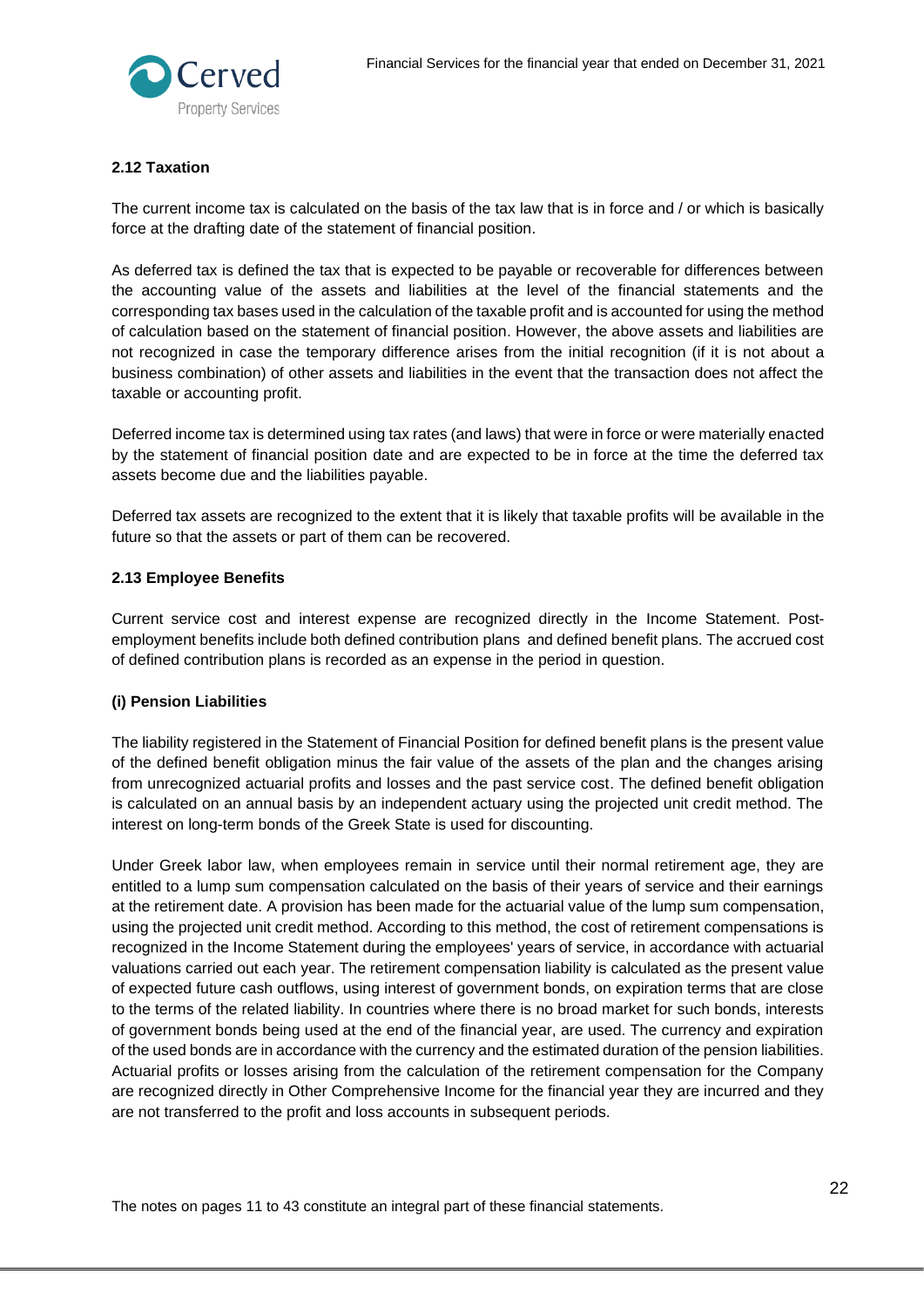

# **(ii) Programs for Participation in Profits and Benefits**

The Administration periodically rewards with bonus at its will employees with high efficiency. Bonus benefits through payroll, are recognized as accrued personnel costs. The distribution of earnings to employees is recognized as personnel cost in the financial year that is approved by the Shareholders of the Company.

#### <span id="page-22-0"></span>**2.14 Provisions**

Provisions relating to the outcome of court cases are recognized when the Company has a present legal or constructive obligation as a result of past events, when it is probable that an outflow of resources will be required to settle the obligation and when its value can be estimated reliably.

Where there are a number of similar obligations, the probability that an outflow of resources will be required to settle the obligation is determined taking into account all the obligations. A provision is recognized even if the probability of resources' outflow on any of the engagements included in the corresponding obligation category is low.

Provisions are valued, upon the statement of financial position date, at the present value of the expenses that, according to the best estimate of the Administration, will be required to settle the present obligation. The discount rate used in determining the present value reflects the current market estimates for the time value of money and the risks associated with the specific obligation.

#### <span id="page-22-1"></span>**2.15 Revenues Recognition**

Revenues include revenues from property management, provision of advisory services, appraisals, technical projects - controls and brokering.

Revenues from property management and service provision (estimates, brokering, etc.) are recognized in the period in which the services are provided. In that case, where the Company acts as an intermediary, the commission is treated as revenue.

#### <span id="page-22-2"></span>**2.16 Dividends Distribution**

The distribution of ordinary share dividends is recognized as a deduction in the Company's equity when approved by the Company's shareholders.

#### <span id="page-22-3"></span>**2.17 Finance Expense / Income**

The loan interest expense is included in the "Finance Expense / Income" of the Statement of Comprehensive Income with the effective interest method.

The effective interest method is a method of calculating the amortized cost of a financial asset or liability and dividing interest income or expenses over the relevant period. The effective interest is that interest that accurately discounts future cash payments or receipts for the duration of the estimated life of the financial instrument or, when required, for a shorter period, at the net accounting value of the financial asset or liability.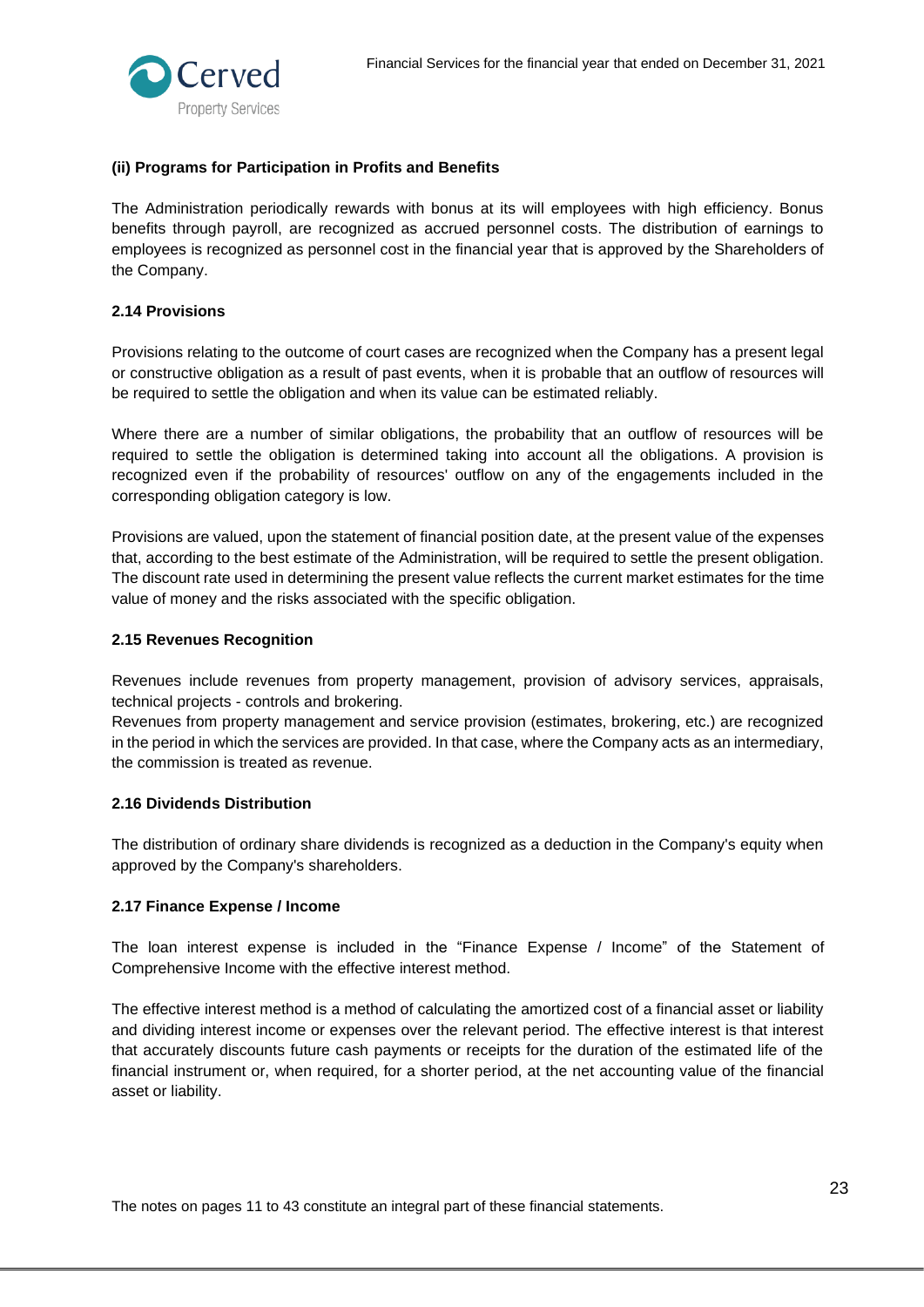

When calculating the effective interest, the financial entity will calculate the cash flows taking into account all the contractual terms of the financial instrument (for example, prepayments) but it will not take into account future credit losses. The calculation includes all remunerations and units paid or collected among the parties that constitute an integral part of the effective interest, the transaction costs and any increase or discount.

# <span id="page-23-0"></span>**2.18 Settlement of Financial Instruments**

Financial assets and liabilities are offset and the net amount is presented in the statement of financial position, only when there is a legal right of offset of the amounts recognized and at the same time there is an intention that a settlement takes place on a net basis or the liquidation of the asset and the settlement of the obligation to be realized simultaneously.

# <span id="page-23-1"></span>**3. Financial Risks' Management**

# <span id="page-23-2"></span>**3.1 Financial Risk Management**

The Company is exposed to several financial risks such as market risk (price risk and cash flow risk due to changes in interests), credit risk and liquidity risk. Financial risks relate to the following financial instruments: trade receivables, cash and cash equivalents, suppliers and other liabilities and borrowing. The accounting policies for the above financial instruments are described in Note 2.

Risk management is takes place by the Company's Administration. Risk management focuses primarily on the recognition and assessment of financial risks such as exchange rate risk, interest rate risk, credit risk, the use of derivative and non-derivative financial assets and the investment policy of surplus liquidity.

# **a) Market Risk**

# **(i) Currency Risk**

The Company operates in a single financial environment (Greece) and is not significantly exposed to foreign currency risks due to the limited value of foreign currency transactions.

# **(ii) Price Risk**

The Company is not significantly exposed to price risk since the financial assets measured at fair value through OCI are not considered significant.

# **(iii) Cash Flow Risk and Fair-Value Risk due to changes in interests**

The Company's exposure to the risk of interest rate fluctuations is limited because it comes from sight deposits and has no loans.

# **b) Credit Risk**

The Company has significant credit risk concentrations in respect of sight deposits, from the provision of services to Eurobank Ergasias S.A. as well.

Receivables from third party customers (excluding the Eurobank Group) amount to **€ 2.061 thousand** (2020:€ 903 thousand) and there are no other overdue receivables.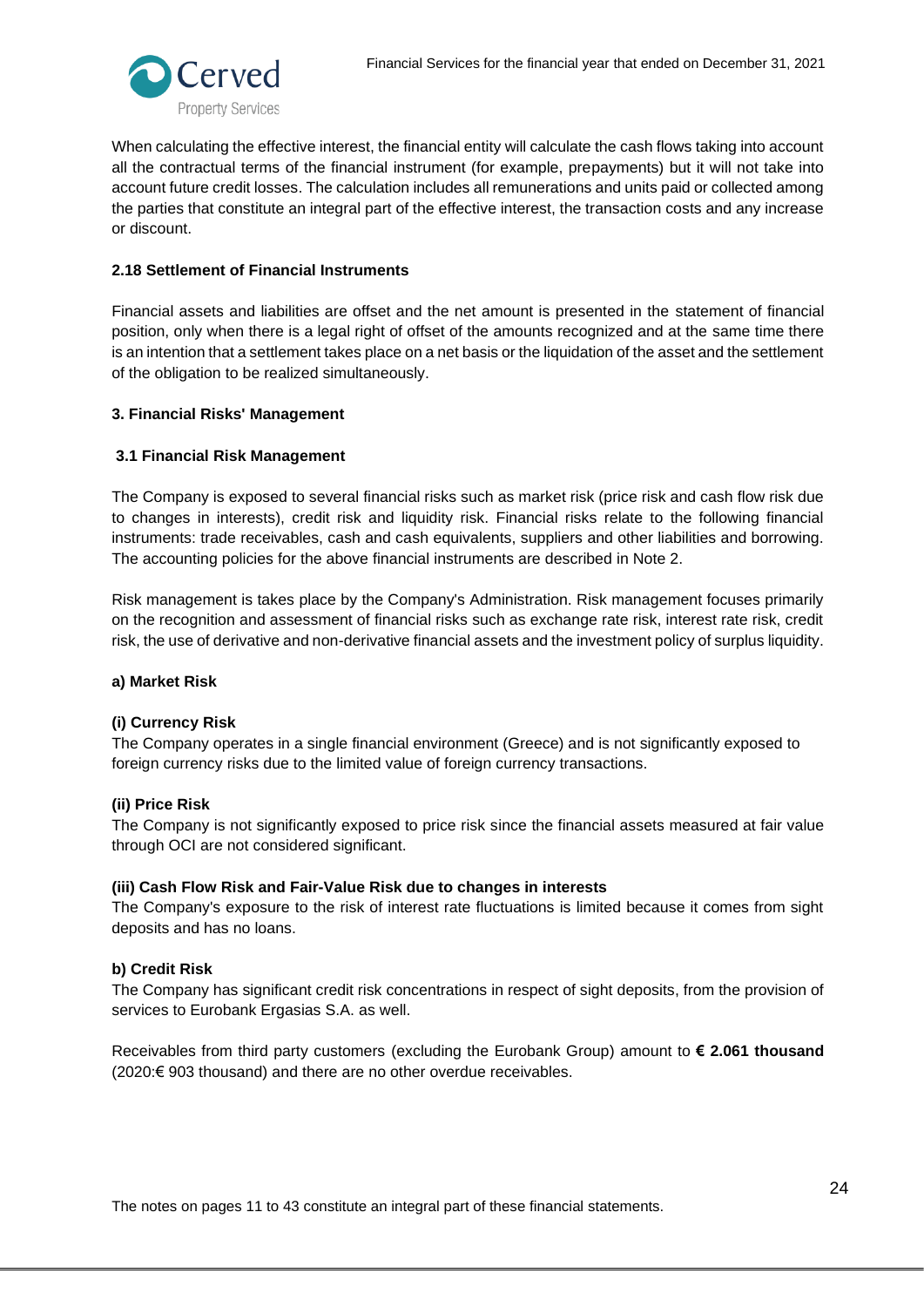

# **c) Liquidity Risk**

Prudent liquidity risk management implies sufficient cash balances, the ability to raise capitals through a sufficient amount of commited credit facilities and the ability to close open market positions. Due to the dynamic nature of the business activity, the Company's Board of Directors aims to maintain flexibility in raising capitals by maintaining a sufficient amount of committed credit facilities. The Board of Directors believes that the company is not significantly exposed to liquidity risk since it expects the company to continue to generate significant inflows and the Company will be able to secure additional credit limits, if necessary.

The Company's liquidity is monitored by the Board of Directors at regular intervals. Below is an analysis of the maturities of financial liabilities:

|                                                               | Year that ended on |        |  |
|---------------------------------------------------------------|--------------------|--------|--|
|                                                               | December 31        |        |  |
| <b>Financial Liabilities</b>                                  | 2021               | 2020   |  |
|                                                               | € '000             | € '000 |  |
| <b>Short-term Liabilities</b>                                 |                    |        |  |
| Suppliers and other liabilities (maturity within one year)    | 3.114              | 2,327  |  |
| Obligations from lease liabilities (maturity within one year) | 245                | 223    |  |
| <b>Total</b>                                                  | 3.359              | 2,550  |  |

# <span id="page-24-0"></span>**3.2 Capital Risk Management**

The purpose of the Company in managing capitals is to safeguard the Company's ability to continue its business activity in order to ensure the returns for the shareholders and the benefits of the other parties associated with the Company, to maintain an optimal capital structure.

In order to maintain or alter the capital structure, the Company may change the distributed dividend to shareholders, return capitals to shareholders, issue new shares, or proceed with the selling of assets.

# <span id="page-24-1"></span>**3.3 Fair Value of Financial Assets and Liabilities**

Fair value is the amount for which an asset could be exchanged or a liability to be paid among informed and willing parties in a purely commercial transaction. The purchase price, where there is an active market (such as a recognized stock market), is the best indication of the fair value of a financial instrument. Where no indicative purchase prices are available, the fair value of financial assets and liabilities is measured using the present value or other valuation methods where all significant variables are observable on the market.

The values that arise using these methods are significantly affected by assumptions about the amounts and timing of future cash flows and discount rates used. All financial assets measured at fair value are classified at the end of each financial year at one of the three fair value hierarchy levels, depending on whether their valuation is based on observable or unobservable market data.

**Level 1** - Stock prices on active markets for financial assets with the same characteristics. These prices must be immediately and regularly available from a stofck market or active index/market and represent real and frequent transactions on a purely commercial basis. This level includes listed shares, debt securities and negotiable derivatives.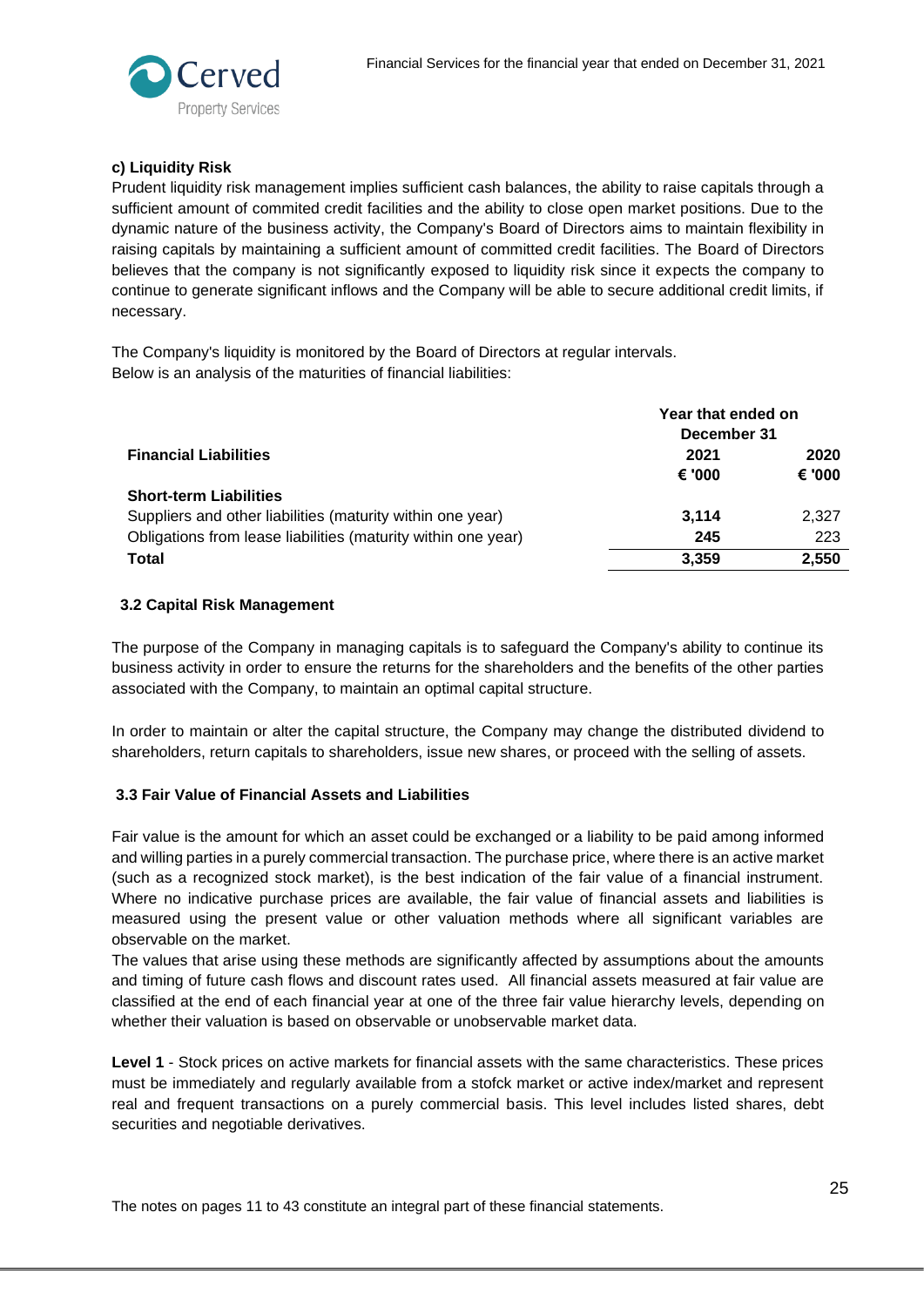

**Level 2** - Financial assets valued using valuation methods where all the most significant data are derived from observable prices. This level includes over-the-counter derivatives and composite financial assets and liabilities.

**Level 3** - Financial assets valued using valuation methods with significant data derived from non observable prices.

The Company has no significant exposure to fair value fluctuations and the accounting value of financial assets and liabilities is substantially the same as their fair values, unless otherwise stated.

#### <span id="page-25-0"></span>**4. Significant Accounting Estimates and Assumptions**

The estimates and assumptions are continually evaluated and are based on historical experience and on other factors, including expected future events that are expected to occur under the current circumstances.

#### <span id="page-25-1"></span>**4.1 Significant Accounting Estimates and Assumptions**

The Company makes estimates and assumptions about the evolution of future events. Estimates and assumptions that present a significant risk of causing material adjustments to the accounting values of assets and liabilities on the next financial period are as follows:

#### **Income tax**

Estimates are required to determine the income tax provision. The Company recognizes liabilities from expected tax audits based on estimates on whether additional taxes will arise. Where the final tax outcome of these matters differs from the amounts initially recognized, the differences will affect tax liabilities and deferred tax liabilities in the period in which such determination is made.

In addition, the Company recognizes deferred tax assets to the extent that it is probable that there will be sufficient tax losses against which the unused tax losses and the deductible temporary differences can be used. Therefore, the recognition of the above deferred tax assets includes the interpretation of estimates regarding the future financial performance of the Company in which the deferred tax asset is recognized. In particular, the identification of deferred tax assets that can be recognized, requires significant estimates of the time of achievement and the amount of the future taxable profits. In making these estimates, the Company takes into account all available information, including the Administration's provision for the future taxable revenues and the tax law.

On December 31, 2021, the Company reviewed its estimates of the amount of future taxable profits compared to which the deductible temporary differences can be used and assessed the recoverability of recognized deferred tax assets based on its five-year Business Plan.

#### **Post-Employment Benefits**

The present value of the post-employment benafit obligations depends on a number of factors which are determined on an actuarial basis using a significant number of assumptions. The assumptions used to determine the net cost (income) for post-employment benefits include the discount interest. Any changes in these assumptions would have an effect on the accounting value of post-employment benefit obligations.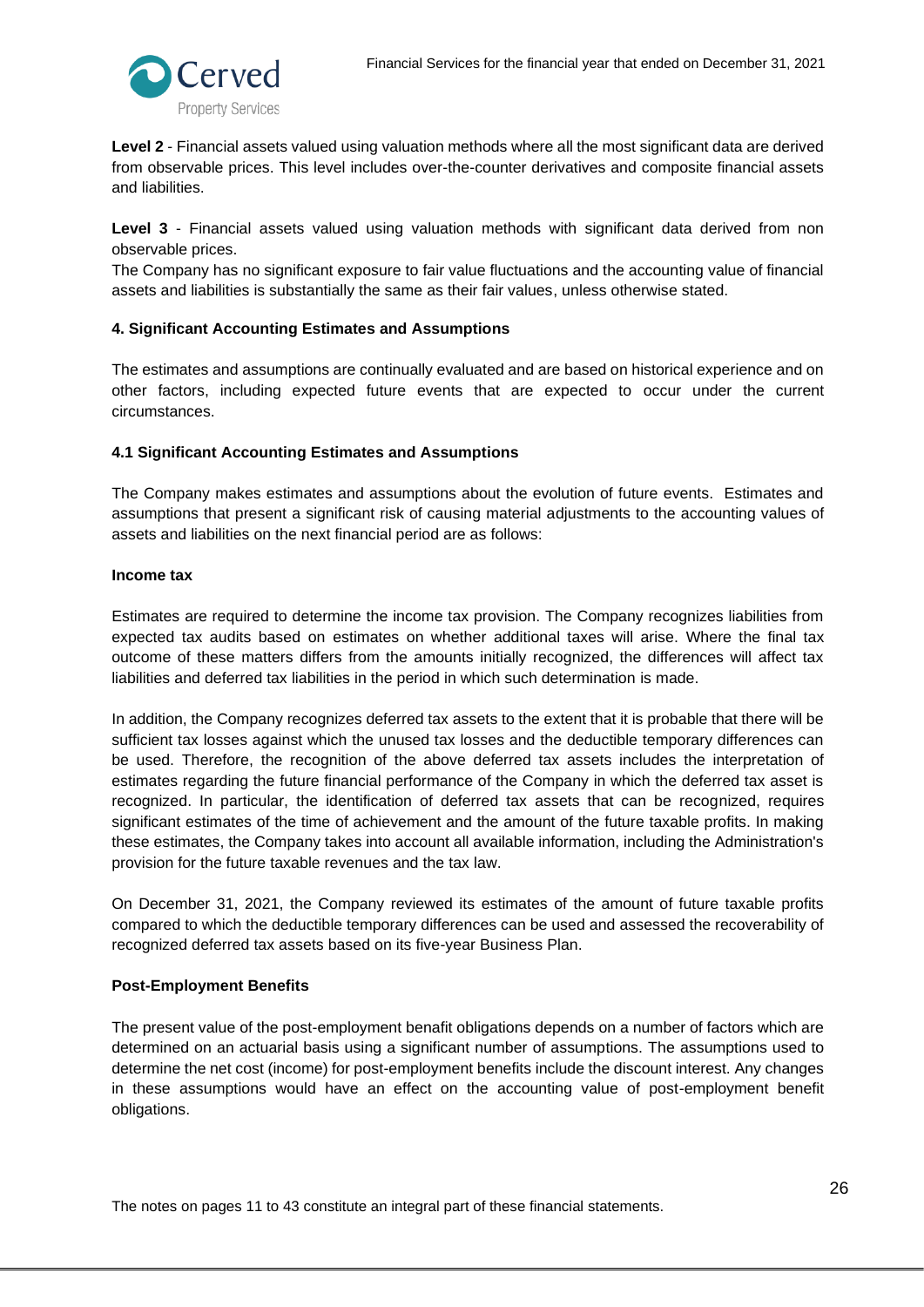

The company determines the appropriate discount interest in each date of report. This is the interest to be used to determine the present value of the estimated future payments that are expected to be required to settle the benefit obligations. In determining the appropriate discount rate, the Company takes into account the high-quality corporate bond interests expressed in the currency in which the benefits will be paid and with expiry dates approximating the maturities of the relevant service obligations.

#### <span id="page-26-0"></span>**5. Tangible Fixed Assets**

|                                     | Land, Buildings &<br><b>Improvements on</b><br><b>Third Party</b><br><b>Properties</b> | <b>Furniture and</b><br>other<br>equipment | <b>Total</b> |
|-------------------------------------|----------------------------------------------------------------------------------------|--------------------------------------------|--------------|
|                                     | € '000                                                                                 | € '000                                     | € '000       |
| Cost                                |                                                                                        |                                            |              |
| <b>Balance at January 1, 2020</b>   | 92                                                                                     | 1,239                                      | 1,331        |
| Additions                           | 89                                                                                     | 94                                         | 183          |
| Balance at December 31, 2020        | 181                                                                                    | 1,333                                      | 1,514        |
| <b>Accumulated amortization</b>     |                                                                                        |                                            |              |
| Balance at January 1, 2020          | (56)                                                                                   | (538)                                      | (595)        |
| Depreciationof the financial year   | (18)                                                                                   | (143)                                      | (160)        |
| Balance at December 31, 2020        | (74)                                                                                   | (681)                                      | (755)        |
| Net book value at December 31, 2021 | 107                                                                                    | 652                                        | 759          |
| Cost                                |                                                                                        |                                            |              |
| <b>Balance at January 1, 2021</b>   | 181                                                                                    | 1,333                                      | 1,514        |
| Additions                           | 10                                                                                     | 17                                         | 27           |
| Balance at December 31, 2021        | 191                                                                                    | 1,350                                      | 1,541        |
| <b>Accumulated depreciation</b>     |                                                                                        |                                            |              |
| <b>Balance at January 1, 2021</b>   | (74)                                                                                   | (681)                                      | (755)        |
| Depreciationof the financial year   | (20)                                                                                   | (154)                                      | (174)        |
| <b>Balance at December 31, 2021</b> | (94)                                                                                   | (835)                                      | (929)        |
| Net book value at December 31, 2021 | 97                                                                                     | 515                                        | 612          |
|                                     |                                                                                        |                                            |              |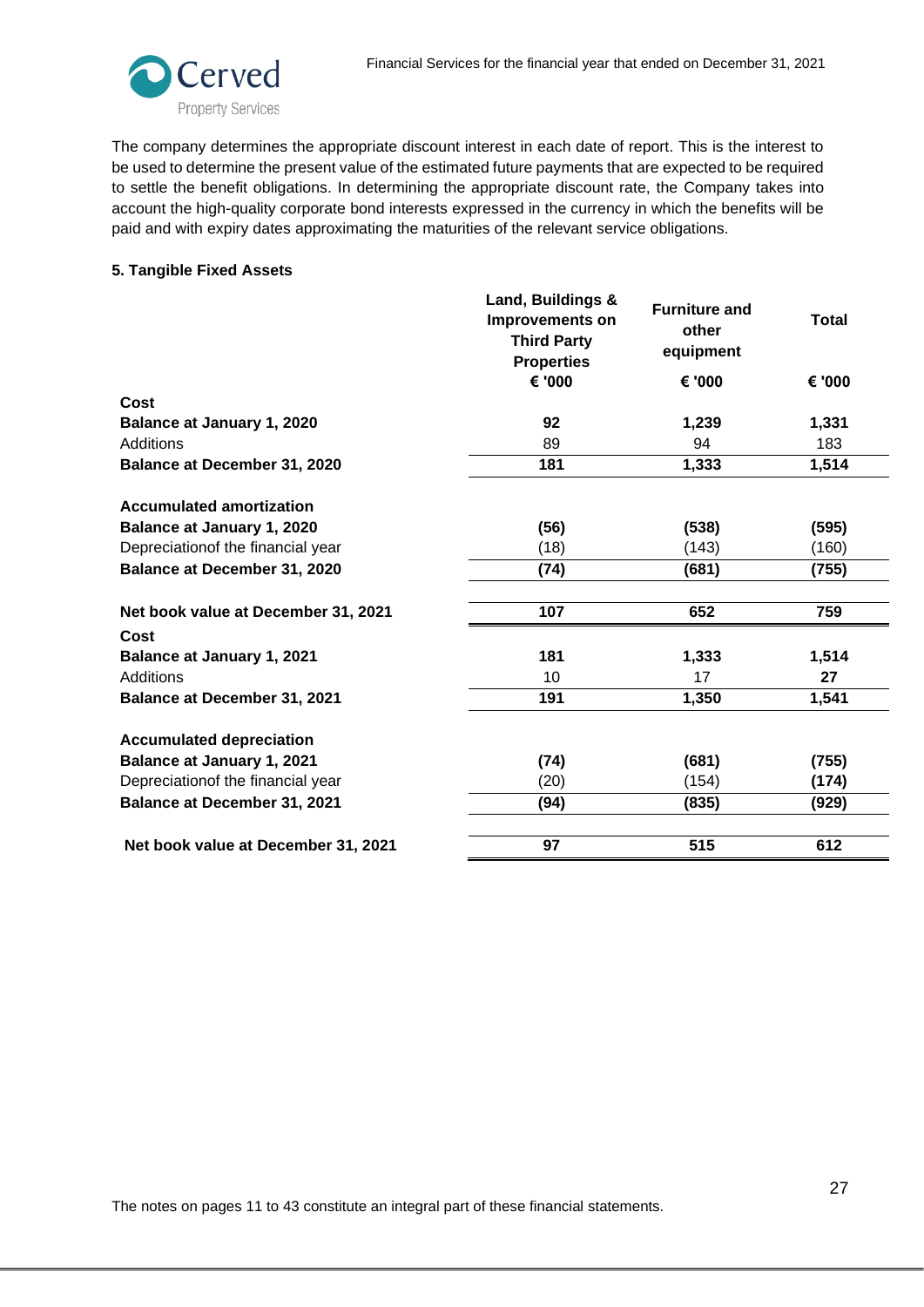

# <span id="page-27-0"></span>**6. Intangible Fixed Assets**

|                                          | <b>Software</b><br><b>Programs</b> | <b>Total</b> |
|------------------------------------------|------------------------------------|--------------|
|                                          | € '000                             | € '000       |
| Cost                                     |                                    |              |
| Balance at January 1, 2020               | 829                                | 829          |
| Additions                                | 315                                | 315          |
| Balance at December 31, 2020             | 1.144                              | 1.144        |
| <b>Accumulated Amortization</b>          |                                    |              |
| Balance at January 1, 2020               | (766)                              | (766)        |
| Amortization of the financial year       | (81)                               | (81)         |
| Balance at December 31, 2020             | (847)                              | (847)        |
| Undepreciated value on December 31, 2020 | 297                                | 297          |
| Cost                                     |                                    |              |
| <b>Balance at January 1, 2021</b>        | 1.477                              | 1.477        |
| Additions                                | 333                                | 333          |
| <b>Balance at December 31, 2021</b>      | 1.477                              | 1.477        |
| <b>Accumulated Amortization</b>          |                                    |              |
| <b>Balance at January 1, 2021</b>        | (847)                              | (847)        |
| Amortization of the financial year       | (113)                              | (113)        |
| <b>Balance at December 31, 2021</b>      | (960)                              | (960)        |
| Undepreciated value on December 31, 2021 | 517                                | 517          |

# <span id="page-27-1"></span>**7. Financial Assets at Fair Value through Profit and Loss directly in Equity**

Financial assets at fair value through profit or loss directly directly in equity include:

|                                                      | 2021           | 2020   |
|------------------------------------------------------|----------------|--------|
|                                                      | € '000         | € '000 |
|                                                      | $\blacksquare$ |        |
| Unlisted securities (shares of companies in Greece): | 20             | 20     |
| Total                                                | 20             | 20     |

# <span id="page-27-2"></span>**8. Investments in Subsidiaries and Associates**

|                                | December 31 |        |
|--------------------------------|-------------|--------|
|                                | 2021        | 2020   |
|                                | € '000      | € '000 |
| Property Services SA (Romania) | 252         | 252    |
| Total                          | 252         | 252    |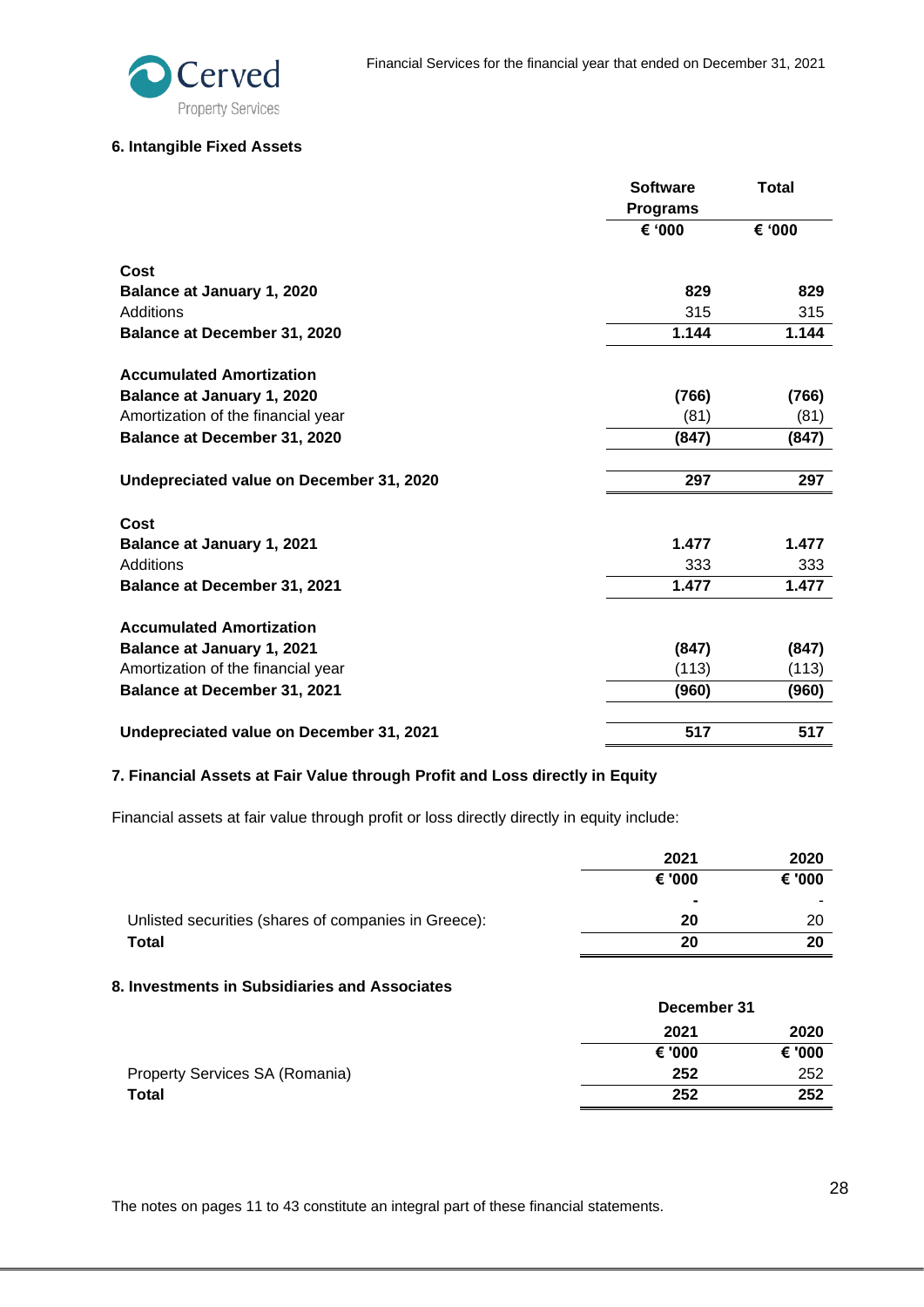

The percentage (%) of the Company's participation in company Eurobank Property Services (Romania) on December 31, 2021 amounts to 99.00%.

# <span id="page-28-0"></span>**9. Customers and Other Receivables**

|                                                                   | December 31 |        |  |
|-------------------------------------------------------------------|-------------|--------|--|
|                                                                   | 2021        | 2020   |  |
|                                                                   | € '000      | € '000 |  |
| Trade receivables                                                 | 7,268       | 4,032  |  |
| Receivables from affiliated parties (Note 26)                     |             | 36     |  |
| Other receivables                                                 | 121         | 98     |  |
| Impairment of receivables from customers and<br>other receivables | (290)       | (126)  |  |
| <b>Total</b>                                                      | 7,099       | 4,040  |  |

The analysis of the maturity of the balances of Customers and Other Receivables is as follows:

|                                               | December 31, 2021 |          |           |        |
|-----------------------------------------------|-------------------|----------|-----------|--------|
|                                               | $0 - 6$           | $6 - 12$ | 12 months | Total  |
|                                               | months            | months   | and more  |        |
|                                               | € '000            | € '000   | € '000'   | € '000 |
| Trade receivables                             | 6,937             | 136      | 196       | 7,269  |
| Receivables from affiliated parties (Note 26) |                   | ٠        |           |        |
| Other receivables                             | 72                | 8        | 40        | 120    |
| Impairment of receivables from customers and  |                   |          |           |        |
| other receivables                             | (220)             | (26)     | (44)      | (290)  |
| Total                                         | 6.789             | 118      | 192       | 7.099  |

|                                              | <b>December 31, 2020</b> |          |           |        |
|----------------------------------------------|--------------------------|----------|-----------|--------|
|                                              | $0 - 6$                  | $6 - 12$ | 12 months | Total  |
|                                              | months                   | months   | and more  |        |
|                                              | € '000                   | € '000   | € '000    | € '000 |
| Trade receivables                            | 3,688                    | 213      | 131       | 4,032  |
| Receivables from related parties (Note 26)   |                          | ۰        | 36        | 36     |
| Other receivables                            | 36                       | 4        | 58        | 98     |
| Impairment of receivables from customers and |                          |          |           |        |
| other receivables                            | (40)                     | (19)     | (67)      | (126)  |
| Total                                        | 3,684                    | 198      | 158       | 4,040  |

The Company's administration considers that the accounting value of customers and other receivables approximates their fair value.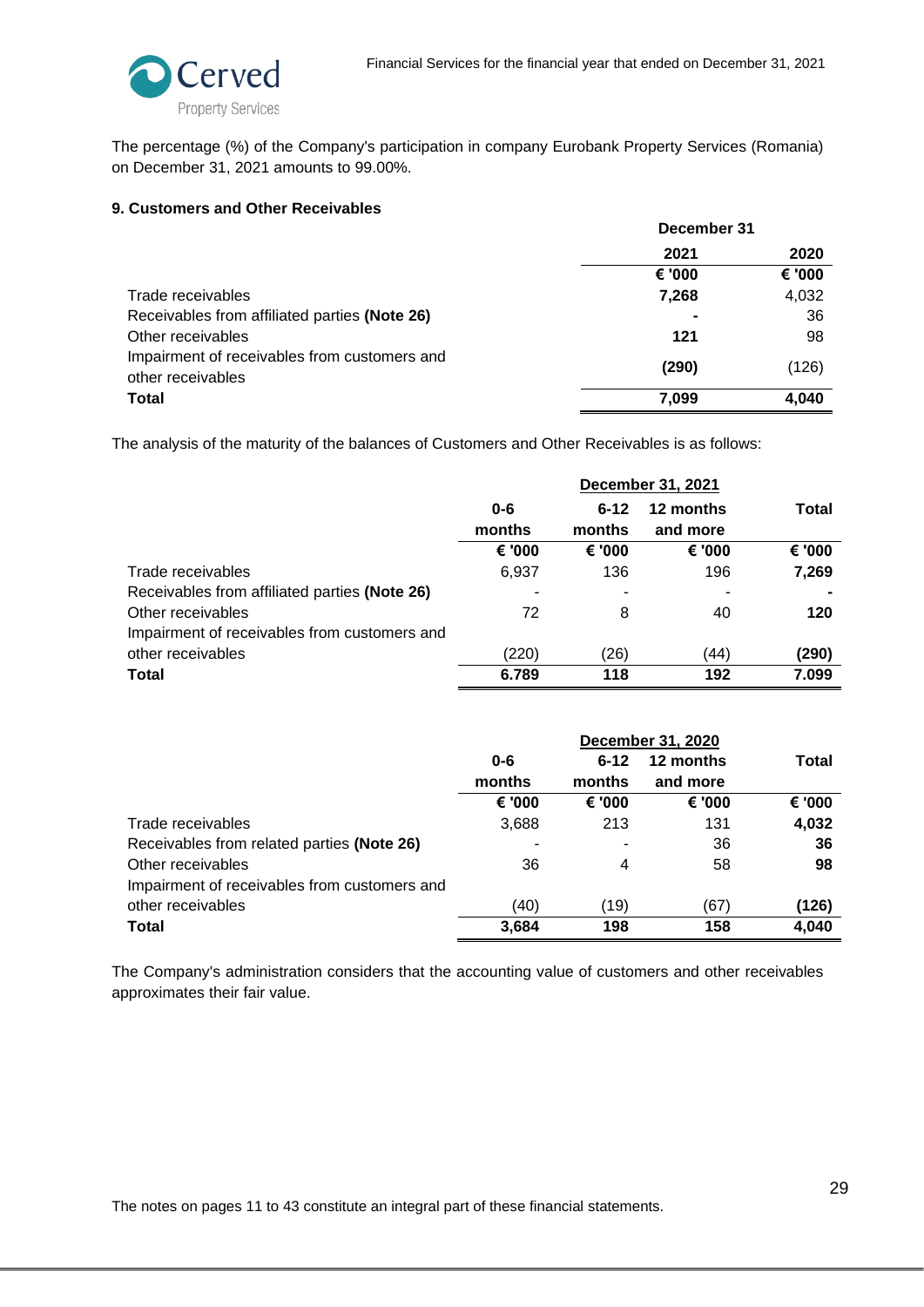

# <span id="page-29-0"></span>**10. Cash and Cash Equivalents**

|                                                    | December 31 |        |
|----------------------------------------------------|-------------|--------|
|                                                    | 2021        | 2020   |
|                                                    | € '000      | € '000 |
| Cash in hand                                       |             |        |
| Sight deposits of third party property managements | 90          | 162    |
| Sight Deposits - interest-bearing                  | 1.248       | 1,216  |
| Total                                              | 1.339       | 1,379  |

Bank balances are held in accounts in Eurobank Bank S.A., Alpha Bank S.A., National Bank of Greece S.A., and Optima Bank S.A.

Τα τραπεζικά υπόλοιπα διατηρούνται σε λογαριασμούς στην Τράπεζα Eurobank Α.Ε., ΑΛΦΑ ΤΡΑΠΕΖΑ Α.Ε., Εθνική Τράπεζα της Ελλάδος Α.Ε. και Τράπεζα Optima Bank. Α.Ε..

#### <span id="page-29-1"></span>**11. Share Capital**

|                                     | <b>Number</b><br>Οf<br>shares | Ordinary<br><b>Shares</b><br>(value in €) | <b>Total Share</b><br>Capital<br>in $\epsilon$ |
|-------------------------------------|-------------------------------|-------------------------------------------|------------------------------------------------|
| <b>Balance at December 31, 2020</b> | 20,000                        | 665,800                                   | 665,800                                        |
| Balance at December 31, 2021        | 20,000                        | 665,800                                   | 665,800                                        |

The total number of approved ordinary shares is twenty thousand (20,000), with a nominal value of  $\epsilon$ 33.29 per share. The share capital is fully paid up. The Company does not have a plan of share option right nor does any of its employees participate in the plan of share option right of the parent company.

# <span id="page-29-2"></span>**12. Other Reserves**

|                                     | <b>Statutory</b><br><b>Reserve</b> | <b>Reserve</b><br>under tax<br>laws | Reserves/<br><b>Actuarial</b><br><b>Profits/</b><br>(Losses)<br>(Restated see<br>Note 15a) | <b>Total</b> |
|-------------------------------------|------------------------------------|-------------------------------------|--------------------------------------------------------------------------------------------|--------------|
|                                     | € '000                             | € '000                              | € '000                                                                                     | € '000       |
| Balance at January 1st 2020         | 206                                | 145                                 | (6)                                                                                        | 345          |
| Other comprehensive income          | ٠                                  |                                     | 8                                                                                          | 8            |
| Transfer from retained earnings     | 16                                 |                                     |                                                                                            | 16           |
| <b>Balance at December 31, 2020</b> | 222                                | 145                                 | 2                                                                                          | 369          |
| Other comprehensive income          | ٠                                  |                                     |                                                                                            |              |
| <b>Balance at December 31, 2021</b> | 222                                | 145                                 | 2                                                                                          | 369          |

The Statutory Reserve is formed in compliance with the provisions of Greek Legislation (Law 4548/2018, article 158), according to which an amount equal to at least 5% of the annual net (after taxes) profits, is mandatory to be transferred to the Stautory Reserve up to the amount to reach one third of the paid-up share capital. The Statutory Reserve can be used to cover losses after a decision of the Ordinary General Meeting of the Shareholders, and therefore, it can not be used for any other reason.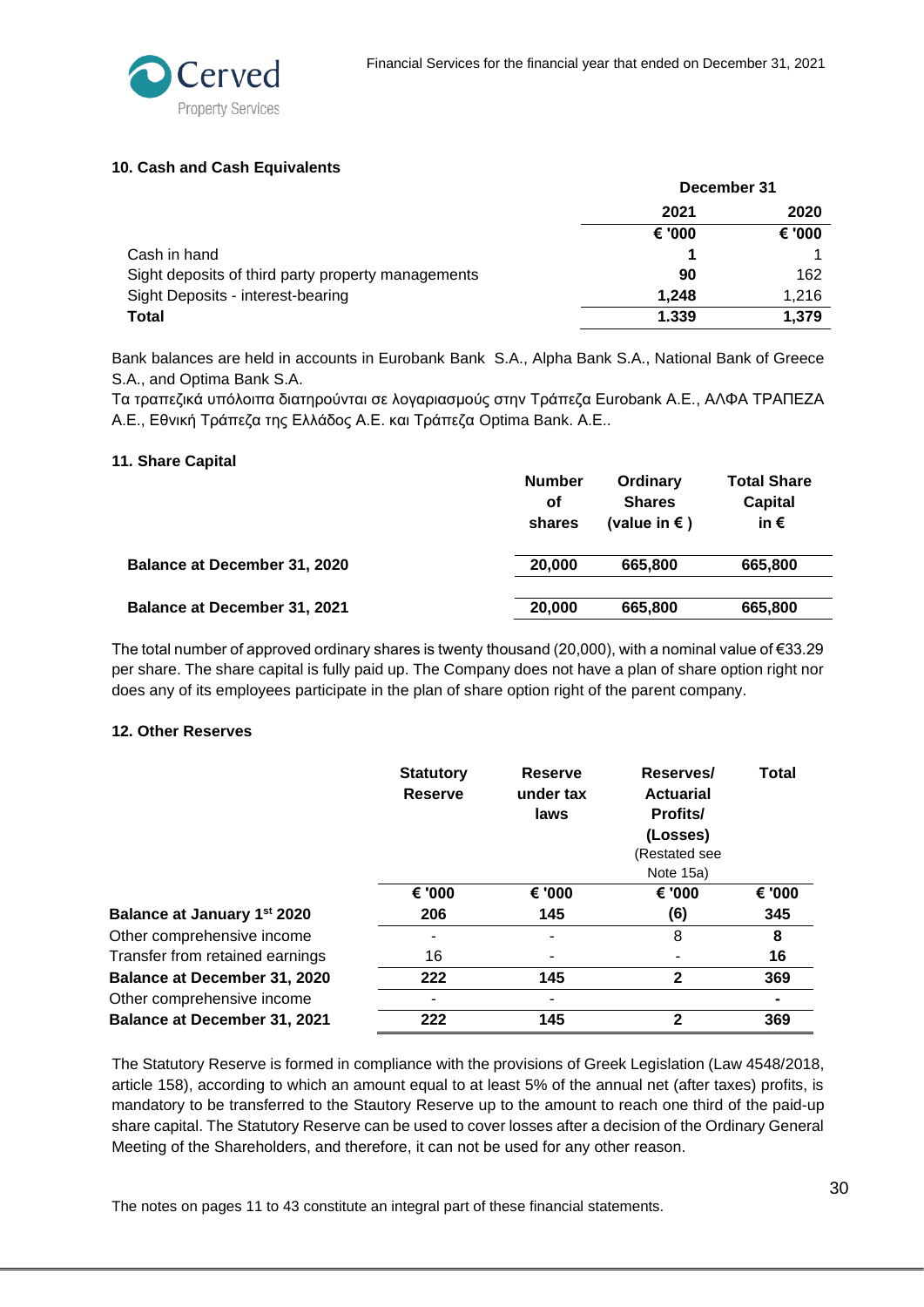

Should these reserves be distributed to the shareholders of the company as dividends, the distributable profits would be taxed with the rates in force when the reserves were distributed. No provision has been recognized for contingent income tax liabilities in the event of a future distribution of such reserves to the company's shareholders, since such liabilities are recognized at the same time as the dividend obligation relating to such distributions.

# <span id="page-30-0"></span>**13. Deferred Taxation**

Deferred tax assets and liabilities are offset when there is a enforceable legal right for offset to take place and provided that deferred tax liabilities and receivables concern the same tax authority. Deferred tax liabilities and assets have been offset as they relate to the same tax authority. The offset amounts are as follows:

|                                | December 31              |               |
|--------------------------------|--------------------------|---------------|
|                                | 2021                     | 2020          |
|                                |                          | (Restated see |
|                                |                          | Note 15a)     |
|                                | € '000                   | € '000        |
| Deferred tax asset             | 136                      | 517           |
| Deferred tax liabilities       | $\overline{\phantom{0}}$ | (22)          |
| <b>Net Deffered Tax Assets</b> | 136                      | 495           |

The largest percentage of deferred tax assets is recoverable after 12 months. The deferred tax for the year 2020 has been calculated at a rate of 24% based on article 22 of Law 4646/2019 which was voted on 12.12.2019 and set the income tax rate for legal entities in Greece for the year 2019 at 24% from 28% and for the years 2020 onwards at 24%. Under article 120 of Law 4799/2021 that was passed on 18.05.2021, for the incomes of the tax year 2021 onwards, the rate is reduced to 22%.

The change in deferred income tax is as follows:

|                                                                   | Financial year expired on<br>December 31 |               |
|-------------------------------------------------------------------|------------------------------------------|---------------|
|                                                                   | 2021                                     | 2020          |
|                                                                   |                                          | (Restated see |
|                                                                   |                                          | Note 15a)     |
|                                                                   | € '000                                   | € '000        |
| <b>Start of period</b>                                            | 495                                      | 426           |
| Credit / (Debit) on the statement of comprehensive                |                                          |               |
| income (Note 22)                                                  | (317)                                    | 72            |
| Change of tax rate in the statement of comprehensive income (Note |                                          |               |
| 22)                                                               | (42)                                     |               |
| Credit / (Debit) in Equity in relation to IAS 19                  |                                          | (3)           |
| Change of tax rate through Equity                                 |                                          |               |
| <b>End of Period</b>                                              | 136                                      | 495           |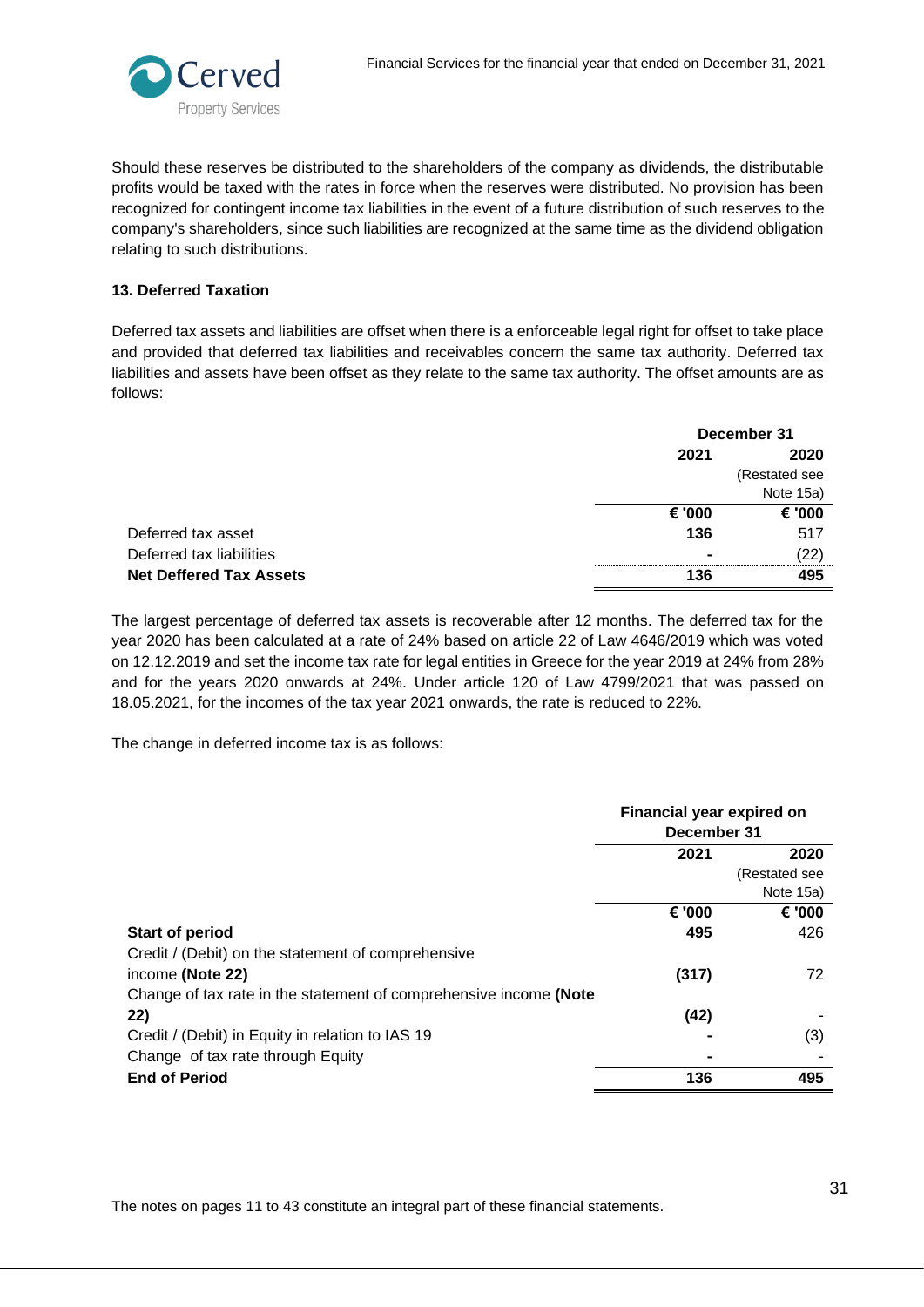

# **Deferred Tax Asset**

Changes in deferred tax liabilities and receivables during the year without taking into account the offsetting of balances within the same tax authority are presented below:

|                                                                                                                                | <b>Depreciation</b><br><b>Difference</b> | <b>Tax Loss</b> | <b>Provision for</b><br>employee<br>benefit | <b>Provision</b><br>for<br><b>Receivables</b> | <b>Other</b> | <b>Total</b> |
|--------------------------------------------------------------------------------------------------------------------------------|------------------------------------------|-----------------|---------------------------------------------|-----------------------------------------------|--------------|--------------|
|                                                                                                                                | € '000                                   | € '000          | € '000                                      | € '000                                        | € '000       | € '000       |
| 1 January 2020 (as published)<br>Decision of the IFRS<br>Interpretations Committee - How<br>to measure the provision for post- | 13                                       | 369             | 38                                          | 12                                            | 16           | 448          |
| employments benefits (see Note<br>15a)                                                                                         |                                          |                 | (22)                                        |                                               |              | (22)         |
| 1 January 2020 (restated)                                                                                                      | 13                                       | 369             | 16                                          | 12                                            | 16           | 426          |
| Debit / (Credit) on the statement of<br>comprehensive income (restated<br>see Note 22)                                         | (6)                                      | 78              | 7                                           | 18                                            | (3)          | 94           |
| Debit / (Credit) in Equity (restated<br>see Note 22)                                                                           |                                          |                 | (3)                                         |                                               |              | (3)          |
| 31 December 2020                                                                                                               | $\overline{7}$                           | 447             | 20                                          | 30                                            | 11           | 517          |
|                                                                                                                                |                                          |                 |                                             |                                               |              |              |
| 1 January 2021<br>Change in the tax rate in the<br>statement of comprehensive                                                  | 7                                        | 447             | 20                                          | 30                                            | 11           | 517          |
| income<br>Credit / (Debit) on the statement of                                                                                 | (1)                                      | (37)            | (2)                                         | (3)                                           | (1)          | (44)         |
| comprehensive income                                                                                                           | 17                                       | (410)           | 6                                           | 36                                            | 14           | (337)        |
| Chagne in the tax rate in Equity                                                                                               |                                          |                 |                                             |                                               |              |              |
| Credit / (Debit) in Equity                                                                                                     | ۰                                        |                 |                                             |                                               |              |              |
| 31 December 2021                                                                                                               | 23                                       |                 | 24                                          | 63                                            | 26           | 136          |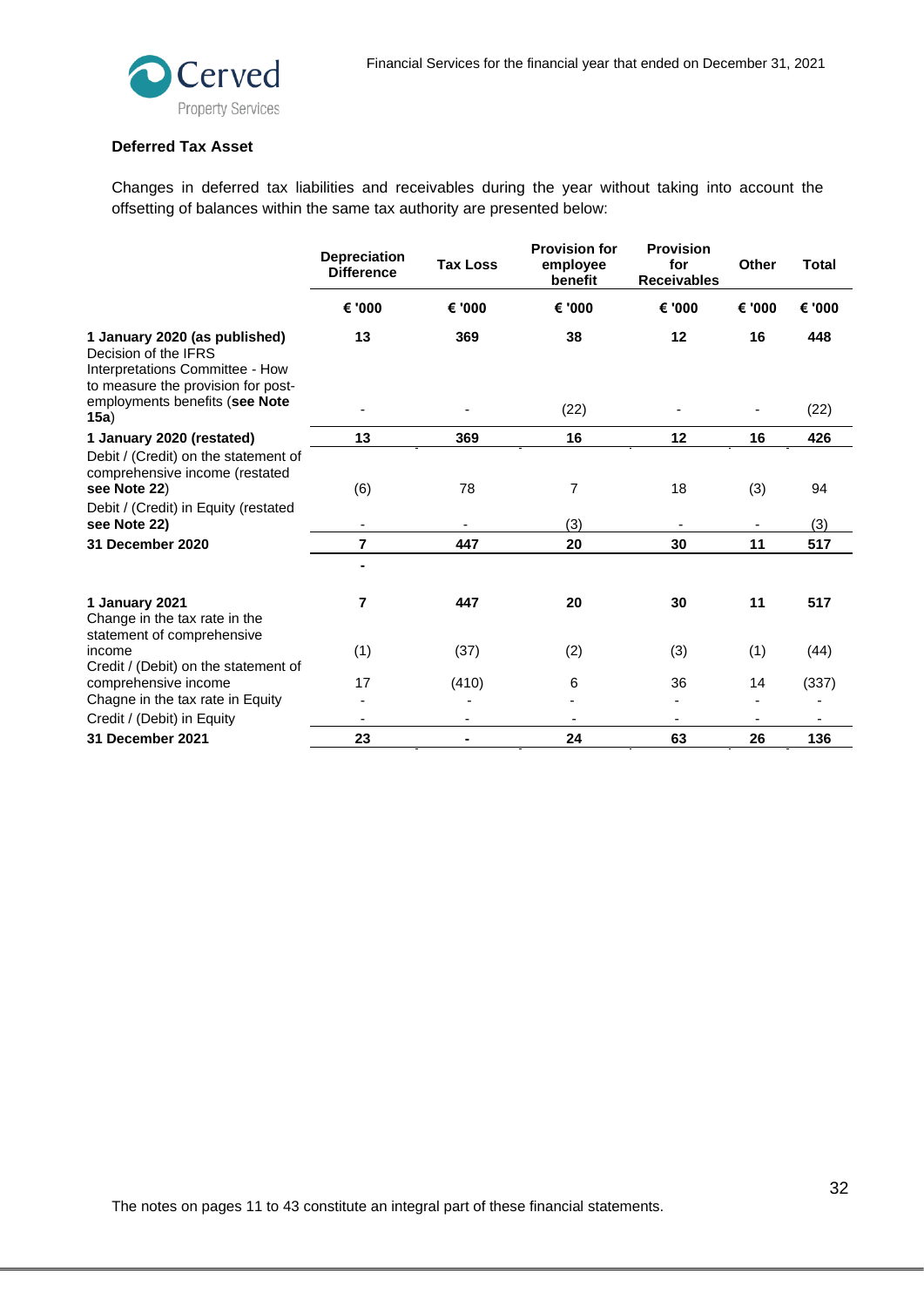

# **Deferred Tax Liabilities**

|                                                                 | Other  | Total  |
|-----------------------------------------------------------------|--------|--------|
|                                                                 | € '000 | € '000 |
| 1 January 2020                                                  |        |        |
| Debit / (Credit) in the statement of comprehensive income       | 22     | 22     |
| Debit / (Credit) in Equity                                      |        |        |
| 31 December 2020                                                | 22     | 22     |
|                                                                 |        |        |
| 1 January 2021                                                  | 22     | 22     |
| Change in the tax rate in the statement of comprehensive income | (2)    | (2)    |
| Debit / (Credit) in the statement of comprehensive income       | (20)   | (20)   |
| Change in the tax rate in Equity                                |        |        |
| Debit / (Credit) in Equity                                      |        |        |
| 31 December 2021                                                |        |        |

The above mentioned net deferred tax asset of € 136 thousand arises mainly from the deferred tax asset of € 64 thousand, which has been formed for provisions for receivables. Deferred tax asset are recognized to the extent that it is probable that future taxable profits will be available against which the assets or part thereof can be recovered.

# <span id="page-32-0"></span>**14. Trade and Other Payables**

|                                              | December 31 |        |
|----------------------------------------------|-------------|--------|
|                                              | 2021        | 2020   |
|                                              | € '000      | € '000 |
| <b>Suppliers</b>                             | 1.240       | 814    |
| Suppliers of property management             | 89          | 160    |
| <b>Other Liabilities</b>                     | 1.504       | 1,291  |
| Liabilities to affiliated parties (Note 26)  | 281         | 62     |
| <b>Total Suppliers and Other Liabilities</b> | 3.114       | 2,327  |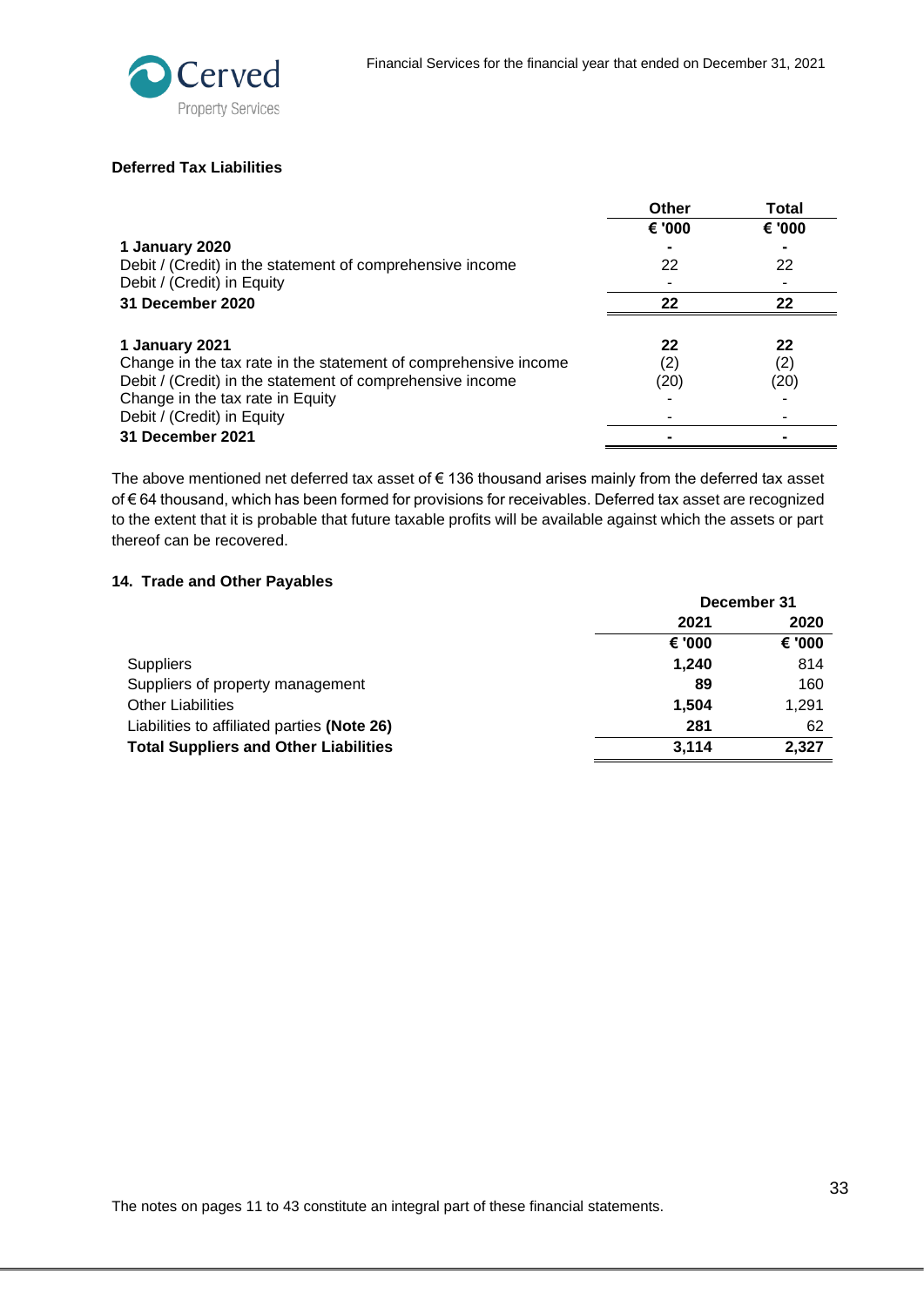

# <span id="page-33-0"></span>**15. Provision for Employee Benefits**

|                                               | $1.1.2020 - 31.12.2020$ |                    |          |
|-----------------------------------------------|-------------------------|--------------------|----------|
|                                               | As published            | <b>EU Decision</b> | Restated |
|                                               | € '000                  | € '000             | € '000   |
| <b>Balance at 1 January</b>                   | 160                     | (91)               | 69       |
| Charge on the statement of the incoprehensive |                         |                    |          |
| income                                        | 30                      | (2)                | 28       |
| Recognition of actuarial (profit) to other    |                         |                    |          |
| total revenues                                | (11)                    | ۰                  | (11)     |
| <b>Balance at 31 December</b>                 | 179                     | (93)               | 86       |

|                                                   | December 31 |        |
|---------------------------------------------------|-------------|--------|
|                                                   | 2021        | 2020   |
|                                                   | € '000      | € '000 |
| <b>Balance at January 1</b>                       | 86          | 69     |
| Change in the statement of incomprehensive income | 21          | 28     |
| Recognition of actuarial (profit) / loss to other |             |        |
| total revenues                                    |             | (11)   |
| <b>Balance at 31 December</b>                     | 107         | 86     |

The following assumptions were used to form the provision of due to severance grant to the personnel: (a) discount rate: 0,60% (b) future salary increases 1:50% and (c) inflation: 1.50%.

#### **Sensitivity Analysis of Results**

The above results depend on the assumptions (economic and demographic) of the actuarial study. Thus, on the valuation date 31/12/2021:

- If we had used a discount rate of more than 0.5%, then the total amount of the liability would have been lower by 3%.
- If we had used a discount rate of less than 0.5% then the total amount of the liability would be higher by 4%.
- If we had used an expected wage increase of more than 0.5% then the total amount of the liability would have been higher by 3%.
- If we had used an expected wage increase of less than 0.5%, then the total amount of the liability would have been lower by 3%.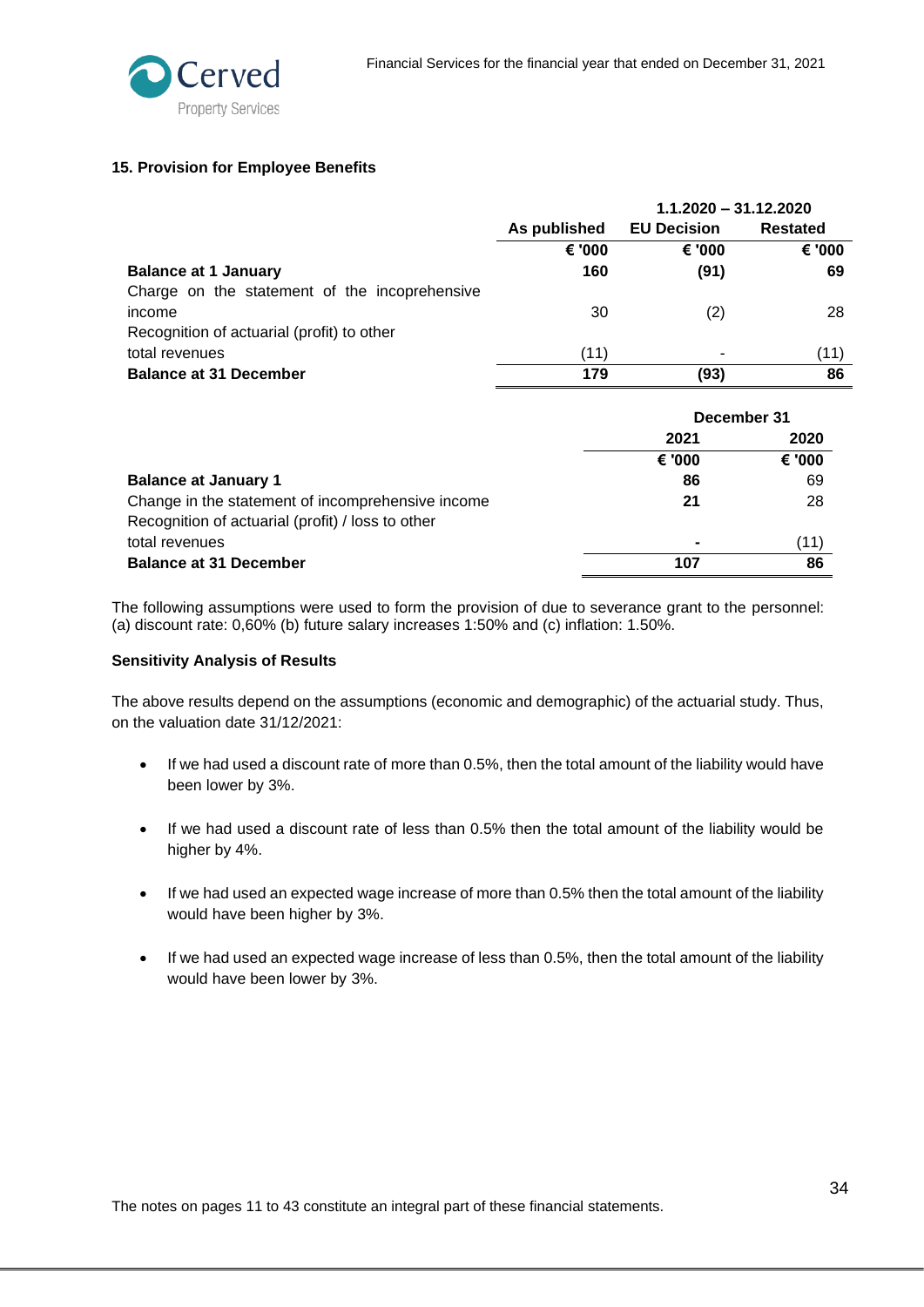

# <span id="page-34-0"></span>**15a. Restatement following IFRS Interpretations Committee ("IC") decision**

Decision of the Interpretation Committee of International Financial Reporting Standards (IFRIC), on the distribution of employee benefits over periods of service under a defined benefit plan, in accordance with International Accounting Standard (IAS) 19 "Employee Benefits".

The IFRS Interpretations Committee issued in May 2021 the final decision on the agenda entitled "Distribution of benefits in periods of service in accordance with International Accounting Standard (IAS) 19", which includes explanatory material on how to distribute benefits in periods service on a specific program of defined benefits analogous to that defined in article 8 of L.3198 / 1955 regarding the provision of compensation due to retirement (the "Program of Fixed Benefits of Labor Law").

Based on the above Decision, the way the basic principles of IAS 19 applied in Greece is diferrentiated. Consequently, based on to the IASB Due Process Handbook (par. 8.6) "Entities that prepare their financial statements in accordance with IFRS are required to amend their accounting policies accordingly.

Until the issuance of the agenda decision, the Company applied IAS 19 by distributing the benefits as defined by article 8 of Law 3198/1955, Law 2112/1920, and its amendment by Law 4093/2012 in the period from the date of hiring to the date of retirement of the employees.

By adapting this final Decision in the attached financial statements, has as a result the distribution of benefits in the last 16 years until the date of retirement of employees following the scale of Law 4093/2012.

Based on the above, the adaption of the above final Decision has been treated as a change in accounting policy, applying the change retroactively from the beginning of the first comparative period, ie 1.1.2020- 31.12.2020, in accordance with paragraphs 19 - 22 of IAS 8.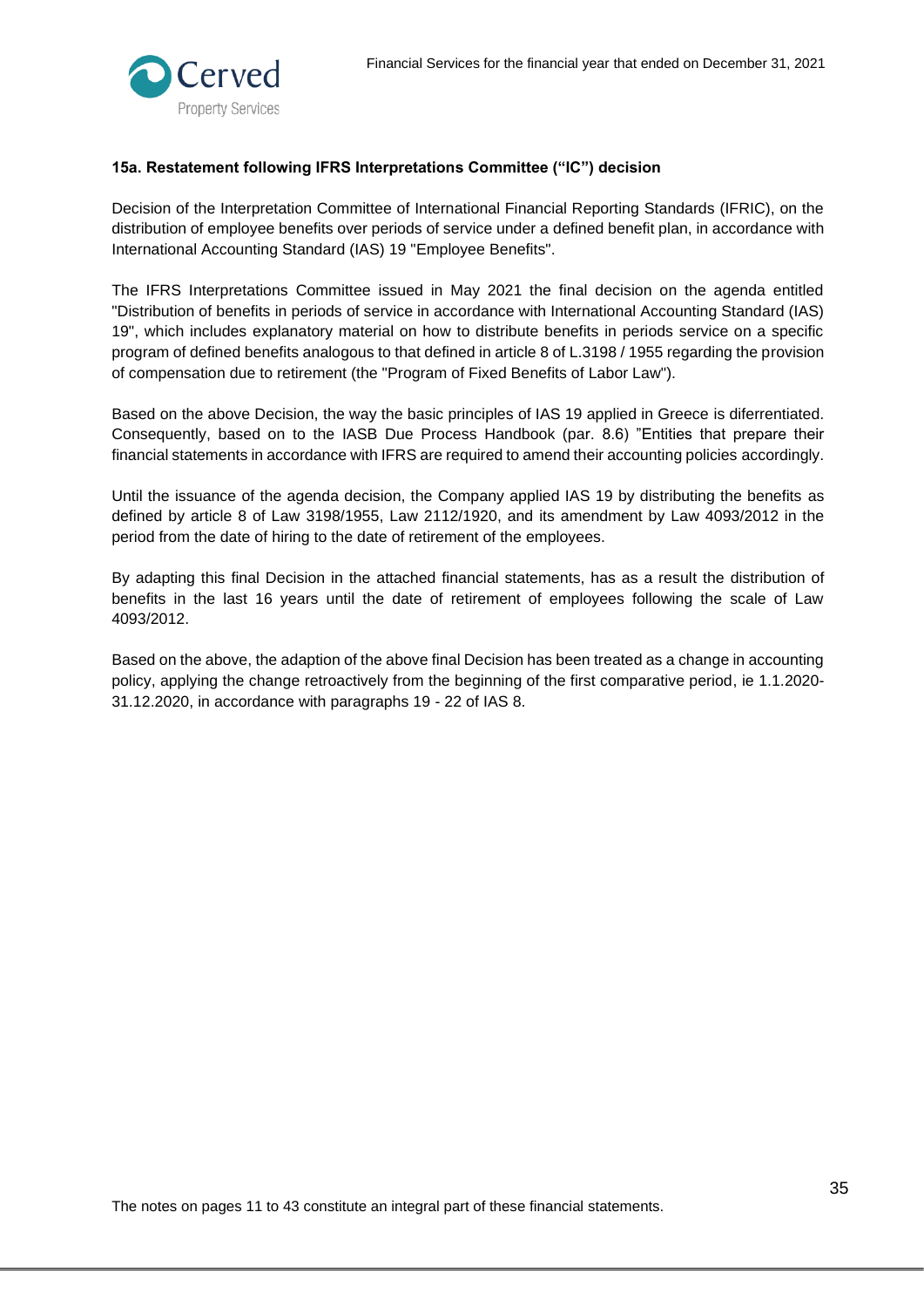

# **Statement of Financial Position Extract**

|                                                  |                        | <b>Statement of Financial Position Extract</b><br>- 1 January 2020 |                 | Statement of Financial Position Extract -<br>31 December 2020 |                       |                 |
|--------------------------------------------------|------------------------|--------------------------------------------------------------------|-----------------|---------------------------------------------------------------|-----------------------|-----------------|
|                                                  | As<br><b>Published</b> | EU<br><b>Decision</b>                                              | <b>Restated</b> | As<br><b>Published</b>                                        | EU<br><b>Decision</b> | <b>Restated</b> |
|                                                  | 2019                   | 2019                                                               | 2019            | 2020                                                          | 2020                  | 2020            |
|                                                  | € '000                 | € '000                                                             | € '000          | € '000                                                        | € '000                | € '000          |
| <b>ASSETS</b>                                    |                        |                                                                    |                 |                                                               |                       |                 |
| <b>Non Current Assets</b>                        |                        |                                                                    |                 |                                                               |                       |                 |
| Deferred tax assets                              | 448                    | (22)                                                               | 426             | 517                                                           | (22)                  | 495             |
| <b>Total Non Current Assets</b>                  | 3,177                  | (22)                                                               | 3,155           | 3,385                                                         | (22)                  | 3,363           |
| <b>Total Current Assets</b>                      | 4,679                  | $\mathbf 0$                                                        | 4,679           | 5,419                                                         |                       | 5,419           |
| <b>Total Assets</b>                              | 7,856                  | (22)                                                               | 7,834           | 8,804                                                         | (22)                  | 8,782           |
| <b>EQUITY &amp; LIABILITIES</b>                  |                        |                                                                    |                 |                                                               |                       |                 |
| Other reserves                                   | 351                    | (6)                                                                | 345             | 367                                                           | 2                     | 369             |
| Retained earnings                                | 2,803                  | 75                                                                 | 2,878           | 3,679                                                         | 69                    | 3,748           |
| <b>Total Equity</b>                              | 3,821                  | 69                                                                 | 3,890           | 4,712                                                         | 71                    | 4,783           |
| Provision of employee benefits<br>of the company | 160                    | (91)                                                               | 69              | 179                                                           | (93)                  | 86              |
| <b>Total Long-Term Liabilities</b>               | 1,627                  | (91)                                                               | 1,536           | 1,542                                                         | (93)                  | 1,449           |
| <b>Total Short-Term Liabilities</b>              | 2,408                  | $\bf{0}$                                                           | 2,408           | 2,550                                                         | $\blacksquare$        | 2,550           |
| <b>Total Liabilities</b>                         | 4,035                  | (91)                                                               | 3,944           | 4,092                                                         | (93)                  | 3,999           |
| <b>Total Equity &amp; Liabilities</b>            | 7,856                  | (22)                                                               | 7,834           | 8,804                                                         | (22)                  | 8,782           |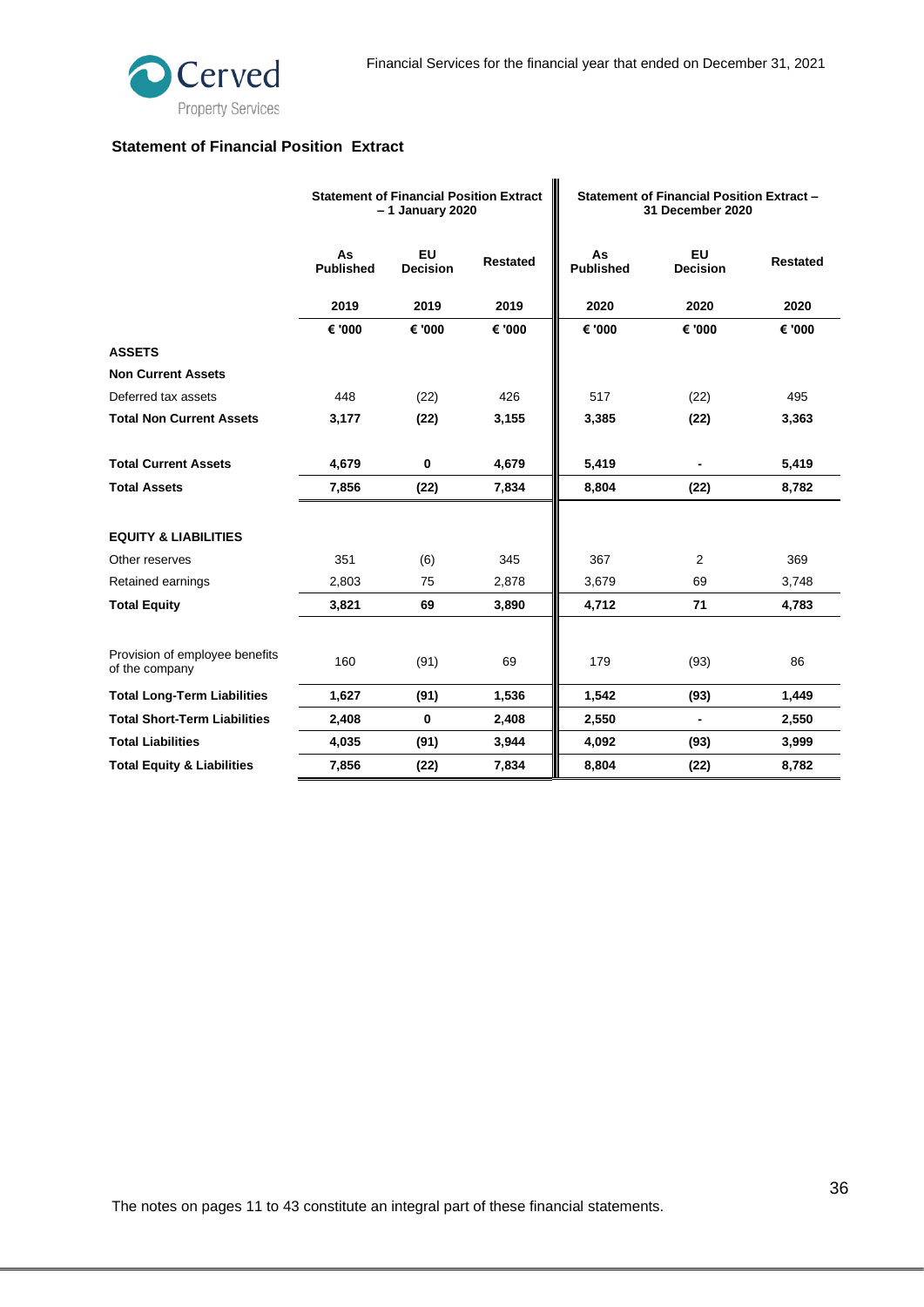

# **Statement of Comprehensive Income Extract 1.1.2020 - 31.12.2020**

|                                           | 1.1.2020 -31.12.2020 |                    |          |
|-------------------------------------------|----------------------|--------------------|----------|
|                                           | As                   | <b>EU Decision</b> | Restated |
|                                           | <b>Published</b>     |                    |          |
|                                           | €1000                |                    | €1000    |
| Personnel wages and expenses              | (3,390)              | 2                  | (3,388)  |
| <b>Operating Profit</b>                   | 853                  | $\mathbf{2}$       | 855      |
| <b>Profits Before Taxes</b>               | 811                  | $\mathbf{2}$       | 813      |
| Deferred Tax                              | 72                   |                    | 72       |
| <b>Net Profits of the Year</b>            | 883                  | $\mathbf{2}$       | 885      |
| Profit after taxes that are recognized in |                      |                    |          |
| Equity according to IAS 19                | 8                    |                    | 8        |
| <b>Total Other Income</b>                 | 8                    |                    | 8        |
| Total Comprehensive Income for the Year   |                      |                    |          |
| After Taxes $\varsigma$                   | 891                  | 2                  | 893      |

# <span id="page-36-0"></span>**16. Revenue from Services**

|                                                         | Financial year that expired on |        |
|---------------------------------------------------------|--------------------------------|--------|
|                                                         | December 31                    |        |
|                                                         | 2021                           | 2020   |
|                                                         | € '000                         | € '000 |
| Revenue from estimates                                  | 6,084                          | 5,701  |
| Income from management of technical projects and audits | 2.484                          | 1,953  |
| Revenue from brokerage                                  | 1.907                          | 955    |
| Revenue from property management                        | 1,170                          | 206    |
| Revenue from advisory services                          | 2,774                          | 2,491  |
| <b>Total Revenue from Services</b>                      | 14,419                         | 11,306 |

#### <span id="page-36-1"></span>**17. Costs of Services Provided**

|                                   | Financial year that expired on<br>December 31 |          |
|-----------------------------------|-----------------------------------------------|----------|
|                                   | 2021                                          | 2020     |
|                                   | € '000                                        | € '000   |
| Cost of appraisers                | (3,259)                                       | (3, 151) |
| Project management costs          | (1, 558)                                      | (1,083)  |
| Brokes' costs                     | (163)                                         | (222)    |
| Costs of advisory services        | (1,016)                                       | (1,034)  |
| Costs of publications (brokerage) | (14)                                          | (12)     |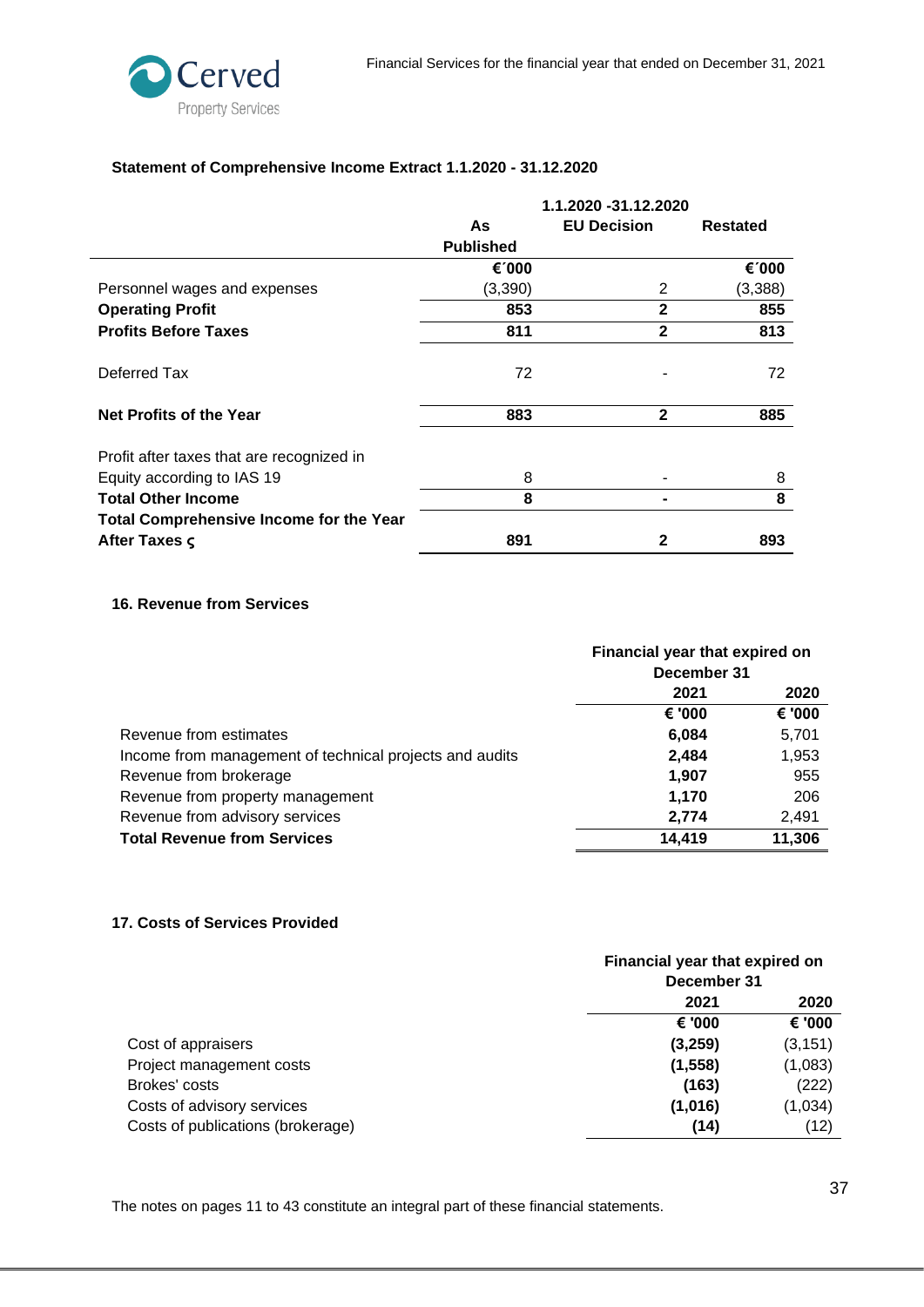| <b>Total Costs of Services Provided</b> | (6,010) | (5, 502) |
|-----------------------------------------|---------|----------|
|                                         |         |          |

# <span id="page-37-0"></span>**18. Personnel Wages and Expenses**

|                                                       | Financial year that expired on<br>December 31 |               |
|-------------------------------------------------------|-----------------------------------------------|---------------|
|                                                       | 2021                                          | 2020          |
|                                                       |                                               | (restated see |
|                                                       |                                               | Note 15a)     |
|                                                       | € '000                                        | € '000        |
|                                                       |                                               |               |
| Salaries and wages                                    | (3, 427)                                      | (2,582)       |
| Social security expenses                              | (686)                                         | (593)         |
| Other employee benefits                               | (248)                                         | (185)         |
| Provision for due to severance of personnel (Note 15) | (21)                                          | (28)          |
| <b>Total Personel Wages and Expenses</b>              | (4,382)                                       | (3,388)       |

On December 31, 2021, the Company's personnel consisted of 96 people (2020: 79 people).

# <span id="page-37-1"></span>**19. Other Expenses**

|                                | Financial year that expired on<br>December 31 |         |
|--------------------------------|-----------------------------------------------|---------|
|                                |                                               |         |
|                                | 2021                                          | 2020    |
|                                | € '000                                        | € '000  |
| Rents                          | (36)                                          |         |
| Third party wages and expenses | (597)                                         | (587)   |
| Various expenses               | (537)                                         | (4486)  |
| <b>Total Other Expenses</b>    | (1, 170)                                      | (1,073) |

Other expenses include as well expense from impairment of receivables from customers amounting to **€ 163 thousand in 2021** compared to € 75 thousand in 2020.

#### <span id="page-37-2"></span>**20. Depreciation and Amortization**

|                                                     |             | Financial year that expired on |  |
|-----------------------------------------------------|-------------|--------------------------------|--|
|                                                     | December 31 |                                |  |
|                                                     | 2021        | 2020                           |  |
|                                                     | € '000      | € '000                         |  |
| Depreciation of tangible fixed assets (Note 5)      | (174)       | (160)                          |  |
| Amortization of intangible fixed assets (Note 6)    | (114)       | (81)                           |  |
| Depreciation of right-of-use fixed assets (Note 25) | (257)       | (246)                          |  |
| <b>Total Depreciation and Amortization</b>          | (545)       | (487)                          |  |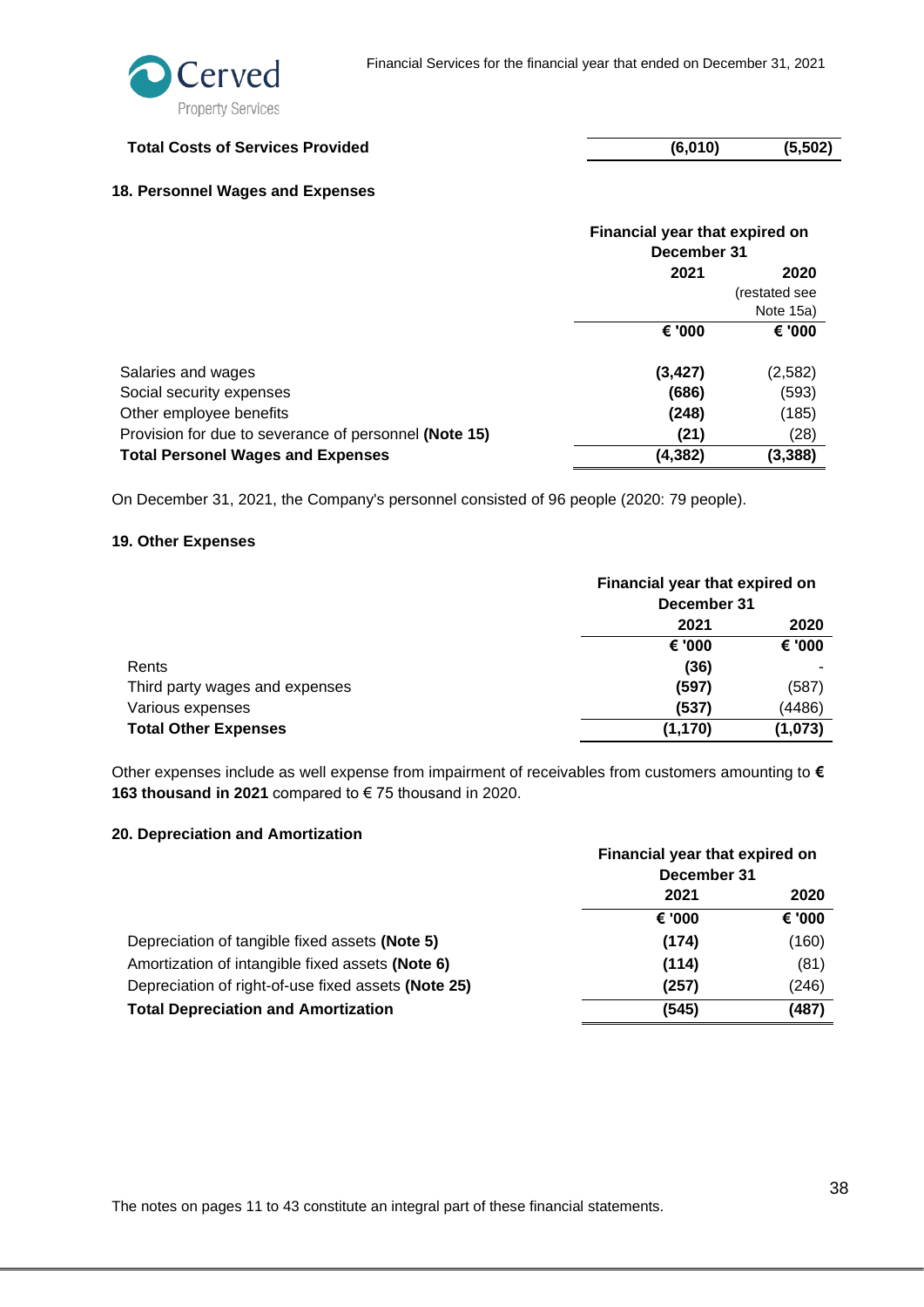

#### <span id="page-38-0"></span>**21. Finance (Expenses) / Revenues**

|                                            |             | Financial year that expired on |  |
|--------------------------------------------|-------------|--------------------------------|--|
|                                            | December 31 |                                |  |
|                                            | 2021        | 2020                           |  |
|                                            | € '000      | € '000                         |  |
| Revenues from interests                    |             |                                |  |
| Finance Cost (Note 25)                     | (55)        | (42)                           |  |
| <b>Total Financial Expenses / Revenues</b> | (55)        | (42)                           |  |

#### <span id="page-38-1"></span>**22. Income Tax**

Under article 120 of Law 4799/2021 which was enacted on 17/5/2021, the Greek corporate tax for legal entities is set from the year 2021 and henceforth at 22%.

|                        | Financial year that expired on<br>December 31 |                                    |
|------------------------|-----------------------------------------------|------------------------------------|
|                        | 2021                                          | 2020<br>(restated see<br>Note 15a) |
|                        | € '000                                        | € '000                             |
| Current Tax on Profit  | (53)                                          |                                    |
| Deferred Tax (Note 13) | (359)                                         | 72                                 |
| Σύνολο                 | (412)                                         | 72                                 |

The income tax of the Company differs from the theoretical amount that would arise using the tax rate applied to the Company's profits as follows:

|                                                                           | Financial year that expired on |        |
|---------------------------------------------------------------------------|--------------------------------|--------|
|                                                                           | December 31                    |        |
|                                                                           | 2021                           | 2020   |
|                                                                           | € '000                         | € '000 |
| <b>Profit before tax</b>                                                  | 2,257                          | 813    |
| Tax calculated at tax rate applicable to profits (2020: 24%,<br>2021:22%) | (497)                          | (195)  |
| Changes in tax rate                                                       | (41)                           |        |
| Non deductible expenses for taxation purposes                             | (12)                           | (40)   |
| Other                                                                     | 55                             | 37     |
| Difference for which deferred tax was not recognised                      |                                |        |
| Use of old losses for tax exemption purposes                              | 83                             | 270    |
| Tax                                                                       | (412)                          | 72     |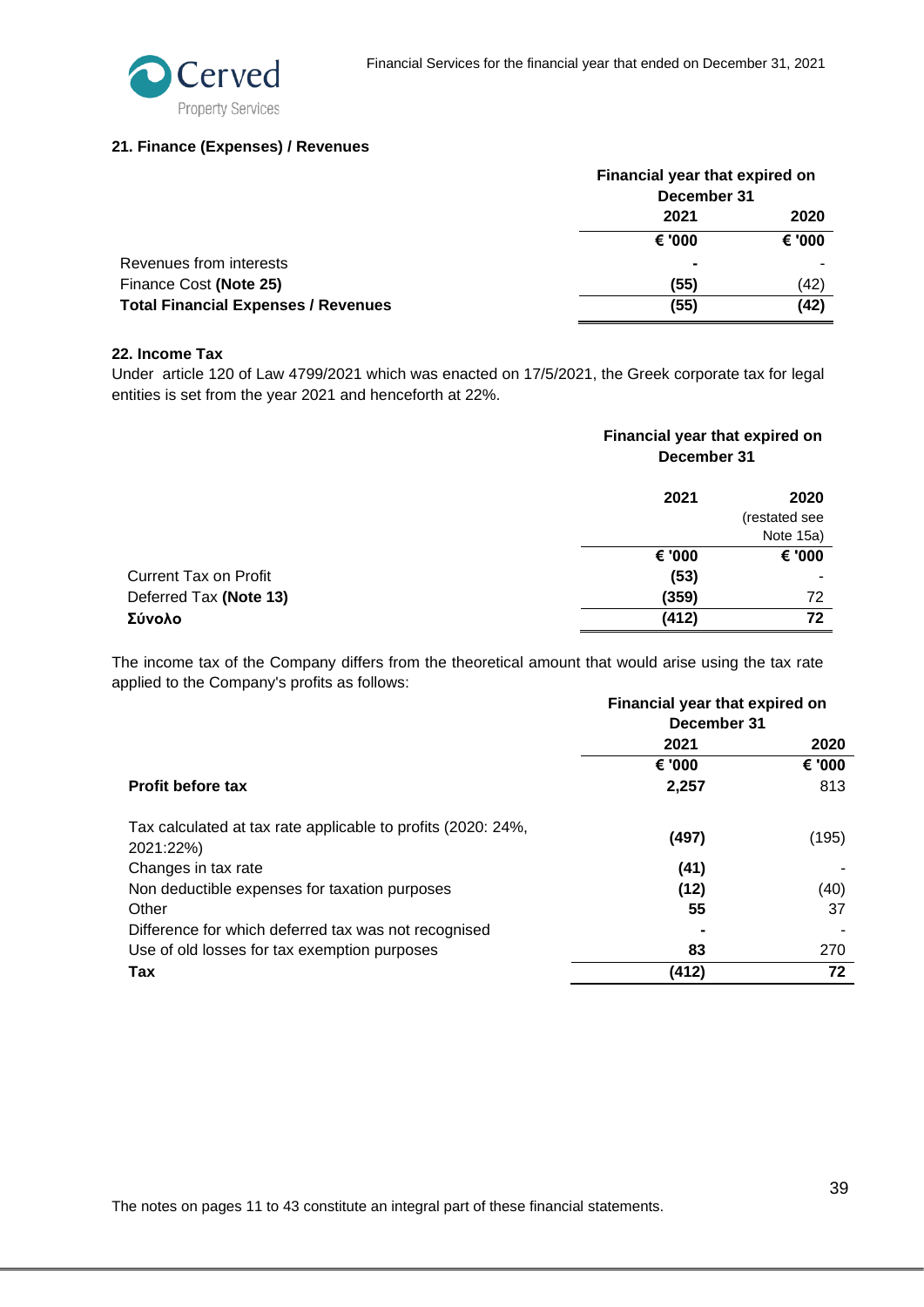

#### **Unaudited Financial Years**

The Company has been audited by the tax authorities up to the financial year 2009.

In accordance with the Greek tax legislation and the corresponding Ministerial Decisions, the Tax Administration may, as a general rule, issue a deed of an administrative, estimated or corrective tax assessment within five years from the end of the year within which the filing deadline expires. Due to the passing of a five-year period on 31.12.2021 the financial years that expired until 31.12.2015 were deleted.

From the financial year that expired on December 31, 2011, and onwards, in accordance with Law 4174/2013 (Article 65A), as in force (and as provided for Article 82 of Law 2238/1994), the Greek limited liability companies and limited liability companies whose annual financial statements are compulsorily audited, were obliged until the beginning of the financial year before January 1, 2016 to receive an "Annual Tax Certificate", which is issued after the relevant tax audit is conducted, by the legal auditor or audit firm that audits and the annual financial statements as well. For financial years starting from January 1, 2016 and onwards, the "Annual Tax Certificate" is optional, but the Company receives it.

The Company has received a tax certificate without the formulation of a reservation for the financial years 2011-2020. For the financial year 2021, the tax audit under the tax certificate is in progress. Upon its completion, the Company's Administration does not expect significant tax liabilities to occur other than those that were already recorded and presented in the financial statements.

#### <span id="page-39-0"></span>**23. Dividends**

The Board of Directors intends not to propose the distribution of a dividend to the Annual General Meeting.

#### <span id="page-39-1"></span>**24. Contingent Liabilities**

At the end of the year, there were pending litigations against the Company and according to the Company's Administration and the legal advisors they are not expected to have a significant effect on the Company's Financial Statements.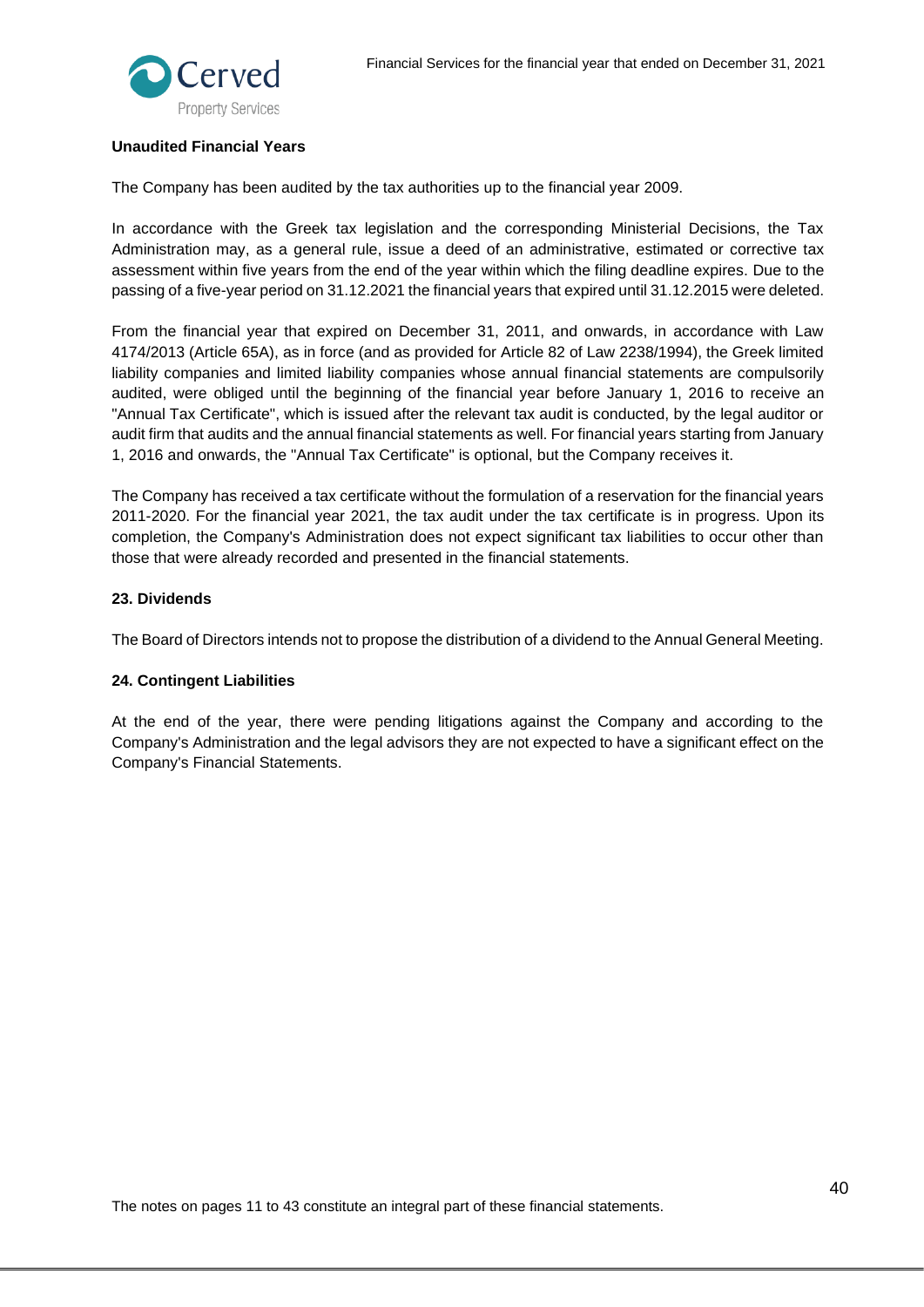

#### <span id="page-40-0"></span>**25. Obligations from Lease Liabilities**

The amount of recognized right-of-use assets equals to the amount of the relating obligation of lease liabilities. The recognized right-of-use assets for the Company relate to the following types of assets:

|                                                                  | <b>Office</b>    |                 |        |
|------------------------------------------------------------------|------------------|-----------------|--------|
| Right-of-use Fixes Assets                                        | <b>Buildings</b> | <b>Vehicles</b> | Total  |
|                                                                  | € '000           | € '000          | € '000 |
| Recognition of right-of-use assets on<br><b>January 1, 2020:</b> | 1,520            | 137             | 1,657  |
| Additions                                                        | 115              | 26              | 142    |
| Lease Termination                                                | (11)             |                 | (11)   |
| Amortization of the period                                       | (204)            | (43)            | (247)  |
| Undepreciated value on December 31,<br>2020                      | 1,420            | 120             | 1,540  |
|                                                                  |                  |                 |        |
|                                                                  | <b>Office</b>    |                 |        |
| Right-of-use Fixes Assets                                        | <b>Buildings</b> | <b>Vehicles</b> | Total  |
|                                                                  | € '000           | € '000          | € '000 |
| Recognition of right-of-use assets on<br><b>January 1, 2020:</b> | 1,420            | 120             | 1,540  |
| Additions                                                        |                  | 66              | 66     |
| Lease Termination                                                |                  | (3)             | (3)    |
| Amortization of the period                                       | (201)            | (56)            | (257)  |

For the period starting from 01.01.2021 to 31.12.2021, the Company recognised depreciation of € 257 thousand in the income statement.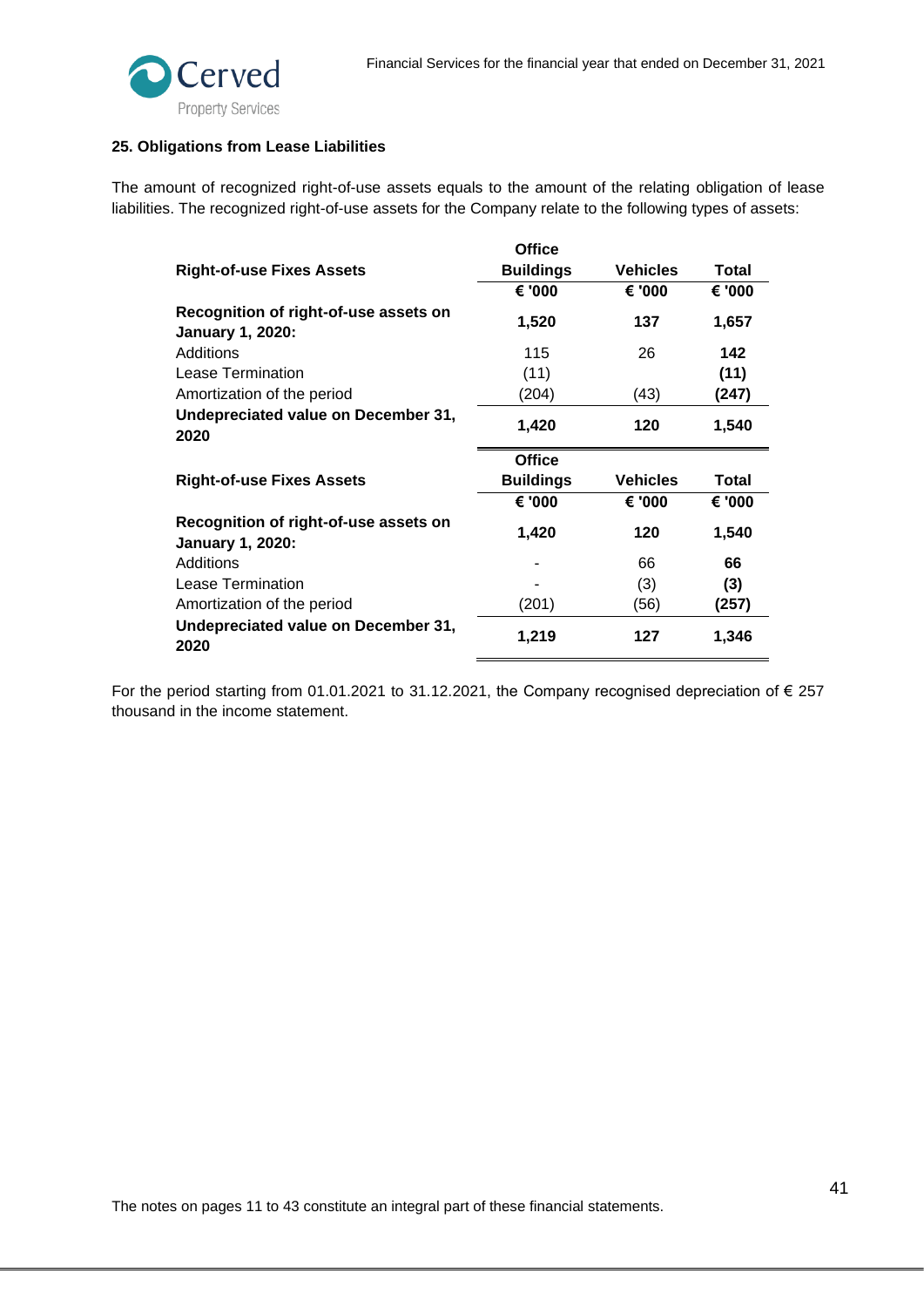

The recognized lease liabilities for the Company that relate to operating leases are as follows:

|                                                                   | <b>Office</b>    |                 |               |
|-------------------------------------------------------------------|------------------|-----------------|---------------|
|                                                                   | <b>Buildings</b> | <b>Vehicles</b> | <b>Totals</b> |
|                                                                   | € '000           | € '000          | € '000        |
| <b>Operating lease liabilities at</b><br><b>January 1, 2020</b>   | 1,546            | 142             | 1,688         |
| Interest expense                                                  | 39               | 3               | 42            |
| Lease payments                                                    | (228)            | (46)            | (274)         |
| Derecognition of leases                                           | (11)             |                 | (11)          |
| <b>Additions</b>                                                  | 115              | 26              | 141           |
| <b>Operating lease liabilities at</b><br><b>December 31, 2020</b> | 1,461            | 125             | 1,586         |
|                                                                   |                  |                 |               |
| Short-term liabiitlies                                            |                  |                 | 223           |
| Long-term liabilities                                             |                  |                 | 1,363         |
| <b>Total</b>                                                      |                  |                 | 1,586         |
|                                                                   | <b>Office</b>    |                 |               |
|                                                                   | <b>Buildings</b> | <b>Vehicles</b> | <b>Totals</b> |
|                                                                   | € '000           | € '000          | € '000        |
| <b>Operating lease liabilities at</b><br><b>January 1, 2021</b>   | 1,461            | 125             | 1,586         |
| Interest expense                                                  | 52               | 3               | 55            |
| Lease payments                                                    | (225)            | (59)            | (284)         |
| Derecognition of leases                                           |                  | (3)             | (3)           |
| Additions                                                         |                  | 65              | 65            |
| <b>Operating lease liabilities at</b><br>December 31, 2021        | 1,288            | 131             | 1,419         |
|                                                                   |                  |                 |               |
| Short-term liabiitlies                                            |                  |                 | 245           |
| Long-term liabilities                                             |                  |                 | 1.174         |
| <b>Total</b>                                                      |                  |                 | 1,419         |

The Company leases motor vehicles from leasing companies and office building space for a period not exceeding 7 years.

The lease terms are negotiated on an individual basis and contain a wide range of different terms and conditions. The lease agreements do not impose any covenants, but leased assets may not be used as security for borrowing purposes.